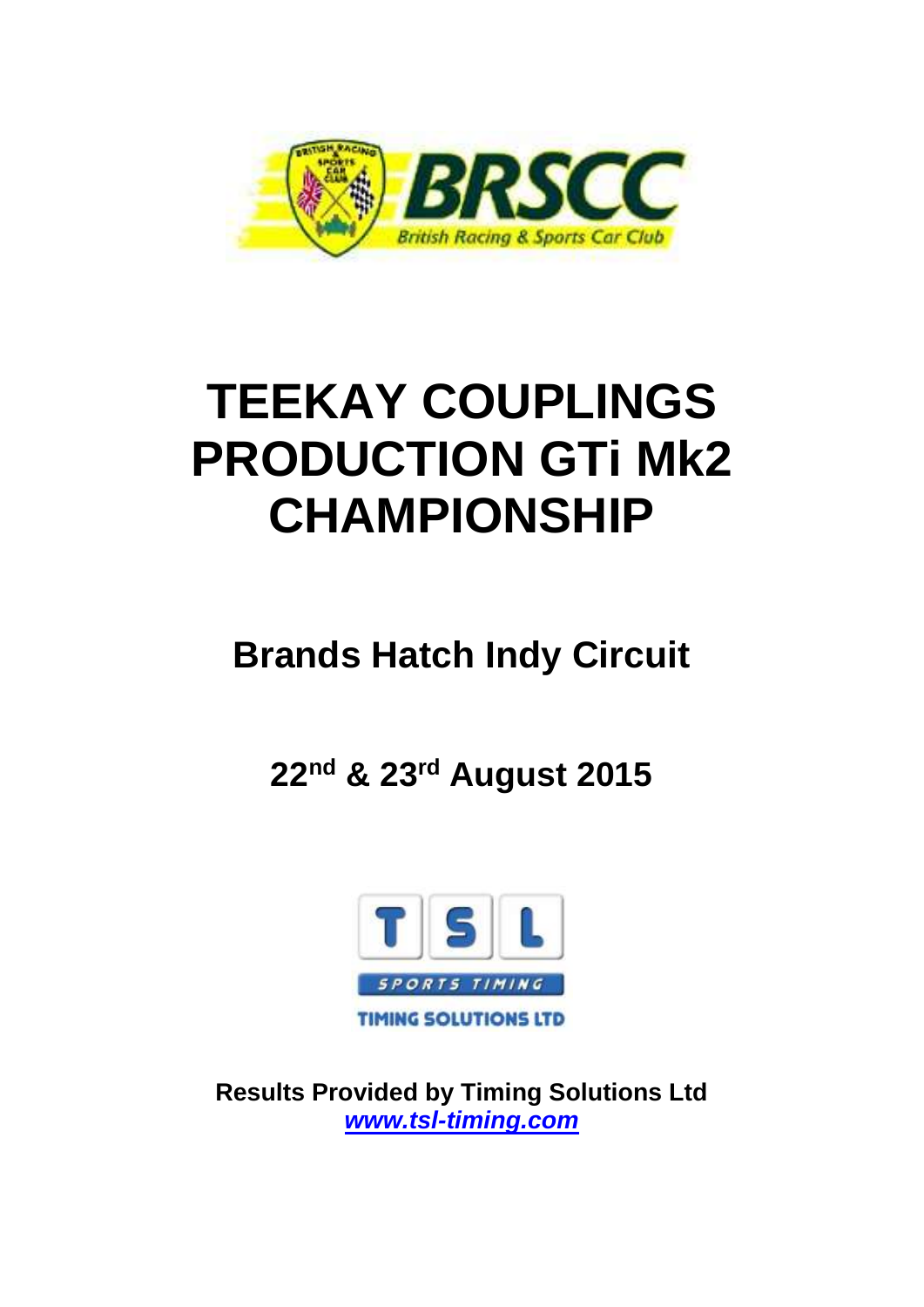

#### **Teekay Couplings Production GTI Mk2 Championship QUALIFYING - RACE 12 - CLASSIFICATION**

| <b>POS</b> | <b>NO</b> | <b>CL</b>      | PIC NAME                    | <b>ENTRY</b>       | <b>TIME</b> | ON             | <b>LAPS</b> | GAP   | <b>DIFF</b> | <b>MPH</b> |
|------------|-----------|----------------|-----------------------------|--------------------|-------------|----------------|-------------|-------|-------------|------------|
| 1          | 65        | A              | 1 Jason TINGLE              | <b>VW Golf GTi</b> | 58.190      | 9              | 15          |       |             | 74.73      |
| 2          | 14        | A              | 2 Thomas WITTS              | VW Golf GTi        | 58.241      | 5              | 13          | 0.051 | 0.051       | 74.66      |
| 3          | 10        | A              | 3 Alistair MILES            | VW Golf GTi        | 58.249      | 6              | 15          | 0.059 | 0.008       | 74.65      |
| 4          | 57        | A              | 4 Chris WEBB                | <b>VW Golf GTi</b> | 58.390      | 8              | 14          | 0.200 | 0.141       | 74.47      |
| 5          | 31        | A              | 5 Nick PORTER               | <b>VW Golf GTi</b> | 58.560      | $\overline{7}$ | 15          | 0.370 | 0.170       | 74.25      |
| 6          | 29        | A              | 6 Alex BECKINGHAM           | VW Golf GTi        | 58.643      | $\overline{7}$ | 15          | 0.453 | 0.083       | 74.15      |
| 7          | 44        | A              | 7 Peter MILNE               | <b>VW Golf GTi</b> | 58.687      | 8              | 15          | 0.497 | 0.044       | 74.09      |
| 8          | 28        | A              | 8 James COLBOURNE           | VW Golf GTi        | 58.727      | 6              | 15          | 0.537 | 0.040       | 74.04      |
| 9          | 15        | $\overline{A}$ | 9 Alex NUTTALL              | VW Golf GTi        | 59.006      | 9              | 15          | 0.816 | 0.279       | 73.69      |
| 10         | 22        | A              | 10 Adam HANCE               | <b>VW Golf GTi</b> | 59.058      | 12             | 15          | 0.868 | 0.052       | 73.63      |
| 11         | 55        | B              | 1 Luke WALES                | <b>VW Golf GTI</b> | 59.072      | 9              | 15          | 0.882 | 0.014       | 73.61      |
| 12         | 11        | B              | <sup>2</sup> Craig ROBERTS  | <b>VW Golf GTi</b> | 59.182      | 6              | 14          | 0.992 | 0.110       | 73.47      |
| 13         | 21        | A              | 11 Josh JOHNSON             | <b>VW Golf GTi</b> | 59.185      | 14             | 15          | 0.995 | 0.003       | 73.47      |
| 14         | 26        | $\overline{A}$ | 12 Tim COX                  | VW Golf GTi        | 59.209      | 13             | 15          | 1.019 | 0.024       | 73.44      |
| 15         | 9         | A              | 13 Tim HARTLAND             | VW Golf GTi        | 59.220      | 5              | 14          | 1.030 | 0.011       | 73.43      |
| 16         | 35        | A              | 14 Chris BAGULEY            | VW Golf GTi        | 59.271      | 10             | 15          | 1.081 | 0.051       | 73.36      |
| 17         | 45        | A              | 15 David PARRIS             | <b>VW Golf GTi</b> | 59.273      | 9              | 15          | 1.083 | 0.002       | 73.36      |
| 18         | 42        | A              | 16 Ian GREEN                | <b>VW Golf GTi</b> | 59.327      | 8              | 15          | 1.137 | 0.054       | 73.29      |
| 19         | 5         | A              | 17 Matthew WELLER           | VW Golf GTi        | 59.367      | 13             | 15          | 1.177 | 0.040       | 73.24      |
| 20         | 27        | $\overline{A}$ | 18 Paul FOREMAN             | <b>VW Golf GTi</b> | 59.461      | 11             | 14          | 1.271 | 0.094       | 73.13      |
| 21         | 73        | B              | <sup>3</sup> Roy FOTHERGILL | <b>VW Golf GTi</b> | 59.677      | 14             | 15          | 1.487 | 0.216       | 72.86      |
| 22         | 3         | A              | 19 John MAWDSLEY            | VW Golf GTi        | 1:00.242    | 4              | 15          | 2.052 | 0.565       | 72.18      |
| 23         | 34        | A              | 20 Alistair LINDSAY         | <b>VW Golf GTi</b> | 1:00.340    | 8              | 14          | 2.150 | 0.098       | 72.06      |
| 24         | 50        | B              | 4 Paul COWLAND              | VW Golf GTi        | 1:00.371    | 8              | 14          | 2.181 | 0.031       | 72.03      |
| 25         | 25        | B              | 5 Wesley CHATTERTON         | <b>VW Golf GTi</b> | 1:00.407    | 11             | 14          | 2.217 | 0.036       | 71.98      |
| 26         | 99*       | A              | 21 Alistair SEDWELL         | <b>VW Golf GTi</b> | 1:00.501    | 7              | 13          | 2.311 | 0.094       | 71.87      |
| 27         | $32^*$ A  |                | 22 Gary WATKINS             | VW Golf GTi        | 1:00.937    | 11             | 14          | 2.747 | 0.436       | 71.36      |
| 28         | 75        | A              | 23 Ian WEBB                 | <b>VW Golf GTi</b> | 1:01.107    | 13             | 14          | 2.917 | 0.170       | 71.16      |
| 29         | 16        | B              | 6 Mark ROBINSON             | <b>VW Golf GTi</b> | 1:01.952    | 10             | 12          | 3.762 | 0.845       | 70.19      |

**Cars 32 and 99 - Please fit a working transponder Car 9 - Lap time disallowed for exceeding track limits**

**Weather / Track : Cloudy / Dry**

These results are provisional until the conclusion of any judicial and technical matters. Start: 10:00 Flag 10:15 End: 10:16

Clerk Of Course : Timekeeper :

Circuit Length = 1.2079 miles Brands Hatch Indy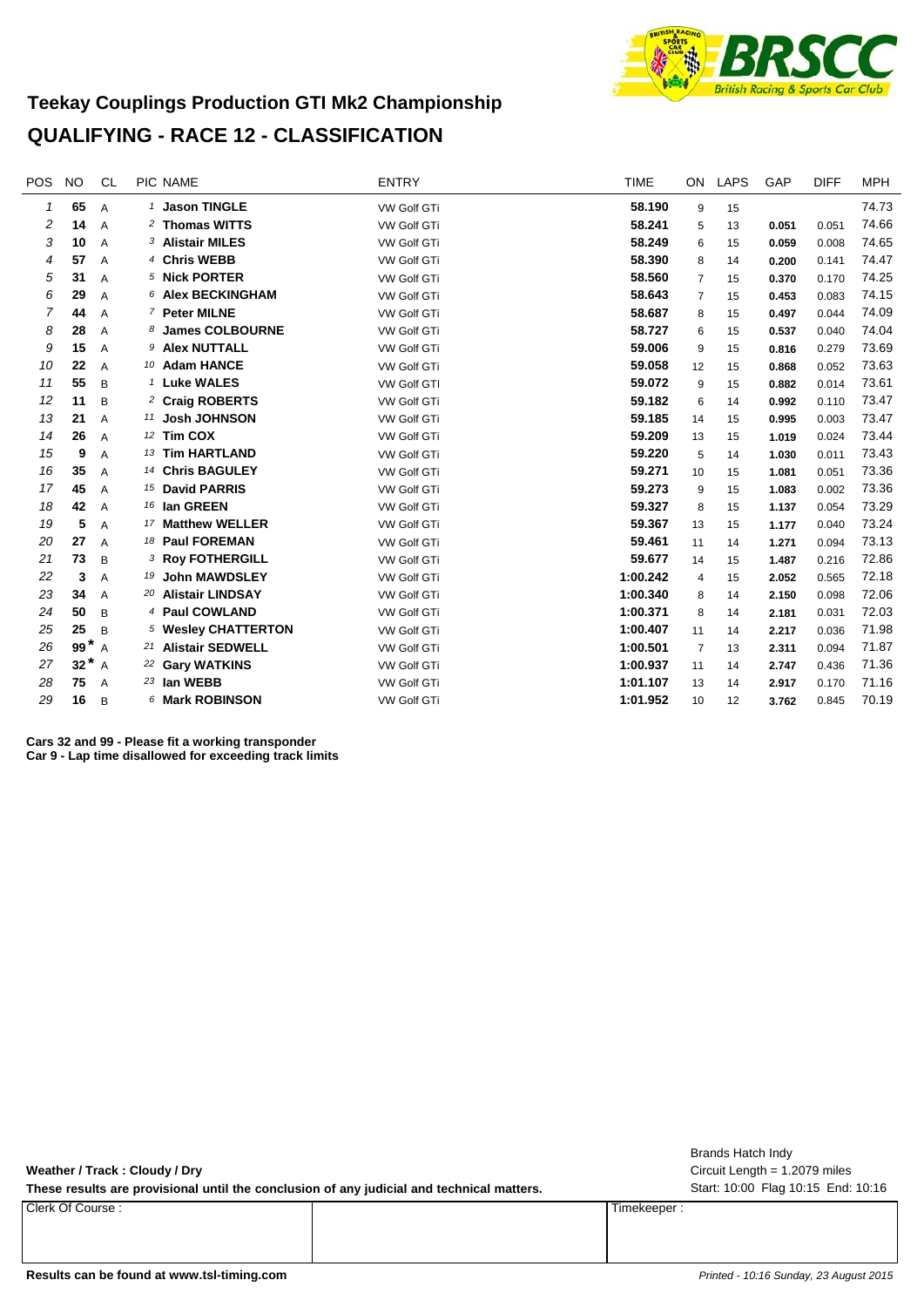DIFF = Difference To Personal Best Lap

| P1               | 65 Jason TINGLE             |                 |                |                              |  |  |
|------------------|-----------------------------|-----------------|----------------|------------------------------|--|--|
| LAP              | <b>LAP TIME</b>             | DIFF            | MPH            | TIME OF DAY                  |  |  |
| $1 -$            | 1:04.704                    | 6.514           | 67.20          | 10:01:19.305                 |  |  |
| $2 -$            | 59.230                      | 1.040           | 73.41          | 10:02:18.535                 |  |  |
| 3 -              | 58.700                      | 0.510           | 74.08          | 10:03:17.235                 |  |  |
| 4 -              | 58.975                      | 0.785           | 73.73          | 10:04:16.210                 |  |  |
| $5 -$            | 59.162                      | 0.972           | 73.50          | 10:05:15.372                 |  |  |
| 6 -              | 58.640                      | 0.450           | 74.15          | 10:06:14.012                 |  |  |
| $7 -$<br>8 -     | 58.624<br>58.366            | 0.434<br>0.176  | 74.17<br>74.50 | 10:07:12.636<br>10:08:11.002 |  |  |
| 9 -              | (3)<br>58.190 (1)           |                 | 74.73          | 10:09:09.192                 |  |  |
| $10 -$           | 58.489                      | 0.299           | 74.34          | 10:10:07.681                 |  |  |
| 11 -             | 59.977                      | 1.787           | 72.50          | 10:11:07.658                 |  |  |
| $12 -$           | 58.198 (2)                  | 0.008           | 74.72          | 10:12:05.856                 |  |  |
| $13 -$           | 1:02.911                    | 4.721           | 69.12          | 10:13:08.767                 |  |  |
| $14 -$           | 58.536                      | 0.346           | 74.28          | 10:14:07.303                 |  |  |
| $15 -$           | 58.519                      | 0.329           | 74.31          | 10:15:05.822                 |  |  |
| P <sub>2</sub>   | <b>Thomas WITTS</b><br>14   |                 |                |                              |  |  |
| LAP              | <b>LAP TIME</b>             | <b>DIFF</b>     | MPH            | TIME OF DAY                  |  |  |
| $1 -$            | 1:10.832                    | 12.591          | 61.39          | 10:01:32.251                 |  |  |
| 2 -              | 59.571                      | 1.330           | 72.99          | 10:02:31.822                 |  |  |
| 3 -<br>4 -       | 58.765<br>58.447            | 0.524<br>0.206  | 73.99<br>74.40 | 10:03:30.587<br>10:04:29.034 |  |  |
| 5 -              | 58.241 (1)                  |                 | 74.66          | 10:05:27.275                 |  |  |
| 6 -              | 58.464                      | 0.223           | 74.38          | 10:06:25.739                 |  |  |
| 7 -              | 58.422                      | 0.181           | 74.43          | 10:07:24.161                 |  |  |
| 8 -              | 58.408                      | 0.167           | 74.45          | 10:08:22.569                 |  |  |
| 9 -              | 58.341<br>(2)               | 0.100           | 74.53          | 10:09:20.910                 |  |  |
| $10 -$           | 58.526                      | 0.285           | 74.30          | 10:10:19.436                 |  |  |
|                  | 1:03.038                    | 4.797           | 68.98          | 10:11:22.474                 |  |  |
| 11 -             |                             |                 |                |                              |  |  |
| $12 -$           | 58.383<br>(3)               | 0.142           | 74.48          | 10:12:20.857                 |  |  |
| $13 -$           | 2:40.773<br>Ρ               | 1:42.532        | 27.04          | 10:15:01.630                 |  |  |
| P <sub>3</sub>   | <b>Alistair MILES</b><br>10 |                 |                |                              |  |  |
| LAP              | <b>LAP TIME</b>             | DIFF            | MPH            | TIME OF DAY                  |  |  |
| $1 -$            | 1:06.777                    | 8.528           | 65.12          | 10:01:22.305                 |  |  |
| 2 -              | 1:00.276                    | 2.027           | 72.14          | 10:02:22.581                 |  |  |
| 3 -              | 1:00.127                    | 1.878           | 72.32          | 10:03:22.708                 |  |  |
| 4 -              | 1:00.095                    | 1.846           | 72.36          | 10:04:22.803                 |  |  |
| 5 -              | 59.467                      | 1.218           | 73.12          | 10:05:22.270                 |  |  |
| 6 -              | 58.249 (1)                  |                 | 74.65          | 10:06:20.519                 |  |  |
| 7 -<br>$8 -$     | 1:01.697<br>1:00.141        | 3.448<br>1.892  | 70.48<br>72.30 | 10:07:22.216<br>10:08:22.357 |  |  |
| $9 -$            | 58.989                      | 0.740           | 73.71          | 10:09:21.346                 |  |  |
| $10 -$           | 58.481<br>(2)               | 0.232           | 74.35          | 10:10:19.827                 |  |  |
| $11 -$           | 59.751                      | 1.502           | 72.77          | 10:11:19.578                 |  |  |
| $12 -$           | 58.804 (3)                  | 0.555           | 73.95          | 10:12:18.382                 |  |  |
| $13 -$           | 58.944                      | 0.695           | 73.77          | 10:13:17.326                 |  |  |
| $14 -$<br>$15 -$ | 59.223<br>1:00.673          | 0.974<br>2.424  | 73.42<br>71.67 | 10:14:16.549<br>10:15:17.222 |  |  |
| P4               | <b>Chris WEBB</b><br>57     |                 |                |                              |  |  |
| LAP              | <b>LAP TIME</b>             | <b>DIFF</b>     | <b>MPH</b>     | TIME OF DAY                  |  |  |
| 1 -              | 1:10.560                    | 12.170          | 61.62          | 10:01:49.098                 |  |  |
| $2 -$            | 1:07.665                    | 9.275           | 64.26          | 10:02:56.763                 |  |  |
| $3 -$            | 1:00.372                    | 1.982           | 72.03          | 10:03:57.135                 |  |  |
| 4 -              | 1:06.840                    | 8.450           | 65.05          | 10:05:03.975                 |  |  |
| $5 -$            | 59.023                      | 0.633           | 73.67          | 10:06:02.998                 |  |  |
| 6 -<br>7 -       | 58.924<br>1:09.930          | 0.534<br>11.540 | 73.80<br>62.18 | 10:07:01.922<br>10:08:11.852 |  |  |

**Weather / Track : Cloudy / Dry**

#### DIFF = Difference To Personal Best Lap *8 - 58.390 10:09:10.242* **(1)** *74.47* 9 - 58.835 0.445 73.91 10:10:09.077<br>10 - 1:04.694 6.304 67.21 10:11:13.771 10:11:13.771 11 - 58.800 **(3)** 0.410 73.95 10:12:12.571 <br>12 - 58.698 **(2)** 0.308 74.08 10:13:11.269  $158.698$  (2) 13 - 1:04.174 - 5.784 67.76 10:14:15.443<br>14 - 59.691 - 1.301 72.85 10:15:15.134

| $14 -$         | 59.691                   | 1.301       | 72.85 | 10.15.15.134 |
|----------------|--------------------------|-------------|-------|--------------|
| P <sub>5</sub> | <b>Nick PORTER</b><br>31 |             |       |              |
| LAP            | <b>LAP TIME</b>          | <b>DIFF</b> | MPH   | TIME OF DAY  |
| $1 -$          | 1:12.840                 | 14.280      | 59.70 | 10:01:41.862 |
| 2 -            | 1:01.650                 | 3.090       | 70.53 | 10:02:43.512 |
| $3 -$          | 59.270                   | 0.710       | 73.36 | 10:03:42.782 |
| $4 -$          | 59.840                   | 1.280       | 72.67 | 10:04:42.622 |
| 5 -            | 59.596                   | 1.036       | 72.96 | 10:05:42.218 |
| $6 -$          | 58.776<br>(3)            | 0.216       | 73.98 | 10:06:40.994 |
| 7 -            | 58.560<br>(1)            |             | 74.25 | 10:07:39.554 |
| 8 -            | 58.681<br>(2)            | 0.121       | 74.10 | 10:08:38.235 |
| 9 -            | 58.788                   | 0.228       | 73.97 | 10:09:37.023 |
| $10 -$         | 58.824                   | 0.264       | 73.92 | 10:10:35.847 |
| 11 -           | 59.066                   | 0.506       | 73.62 | 10:11:34.913 |
| $12 -$         | 59.151                   | 0.591       | 73.51 | 10:12:34.064 |
| $13 -$         | 58.806                   | 0.246       | 73.94 | 10:13:32.870 |
| 14 -           | 58.830                   | 0.270       | 73.91 | 10:14:31.700 |
| $15 -$         | 58.983                   | 0.423       | 73.72 | 10:15:30.683 |

| P6    | 29 Alex BECKINGHAM |     |             |       |              |  |
|-------|--------------------|-----|-------------|-------|--------------|--|
| LAP   | <b>LAP TIME</b>    |     | <b>DIFF</b> | MPH   | TIME OF DAY  |  |
| 1 -   | 1:13.132           |     | 14.489      | 59.46 | 10:01:41.142 |  |
| 2 -   | 1:01.976           |     | 3.333       | 70.16 | 10:02:43.118 |  |
| 3 -   | 1:02.361           |     | 3.718       | 69.73 | 10:03:45.479 |  |
| 4 -   | 59.789             |     | 1.146       | 72.73 | 10:04:45.268 |  |
| $5 -$ | 59.583             |     | 0.940       | 72.98 | 10:05:44.851 |  |
| 6 -   | 1:04.528           |     | 5.885       | 67.39 | 10:06:49.379 |  |
| 7 -   | 58.643(1)          |     |             | 74.15 | 10:07:48.022 |  |
| 8 -   | 58.729             | (2) | 0.086       | 74.04 | 10:08:46.751 |  |
| 9 -   | 59.009             |     | 0.366       | 73.69 | 10:09:45.760 |  |
| 10 -  | 58.825             | (3) | 0.182       | 73.92 | 10:10:44.585 |  |
| 11 -  | 1:01.150           |     | 2.507       | 71.11 | 10:11:45.735 |  |
| 12 -  | 1:00.543           |     | 1.900       | 71.82 | 10:12:46.278 |  |
| 13 -  | 59.268             |     | 0.625       | 73.37 | 10:13:45.546 |  |
| 14 -  | 1:02.869           |     | 4.226       | 69.16 | 10:14:48.415 |  |
| 15 -  | 58.915             |     | 0.272       | 73.81 | 10:15:47.330 |  |

| P7     | 44 Peter MILNE  |             |       |              |  |  |
|--------|-----------------|-------------|-------|--------------|--|--|
| LAP    | <b>LAP TIME</b> | <b>DIFF</b> | MPH   | TIME OF DAY  |  |  |
| $1 -$  | 1:03.454        | 4.767       | 68.53 | 10:01:11.425 |  |  |
| 2 -    | 59.649          | 0.962       | 72.90 | 10:02:11.074 |  |  |
| 3 -    | 59.823          | 1.136       | 72.69 | 10:03:10.897 |  |  |
| 4 -    | 58.790<br>(2)   | 0.103       | 73.96 | 10:04:09.687 |  |  |
| 5 -    | 59.383          | 0.696       | 73.22 | 10:05:09.070 |  |  |
| 6 -    | 58.932          | 0.245       | 73.79 | 10:06:08.002 |  |  |
| $7 -$  | 59.577          | 0.890       | 72.99 | 10:07:07.579 |  |  |
| 8 -    | 58.687 (1)      |             | 74.09 | 10:08:06.266 |  |  |
| 9 -    | 58.856<br>(3)   | 0.169       | 73.88 | 10:09:05.122 |  |  |
| $10 -$ | 1:00.689        | 2.002       | 71.65 | 10:10:05.811 |  |  |
| 11 -   | 59.086          | 0.399       | 73.59 | 10:11:04.897 |  |  |
| 12 -   | 59.321          | 0.634       | 73.30 | 10:12:04.218 |  |  |
| $13 -$ | 59.415          | 0.728       | 73.19 | 10:13:03.633 |  |  |
| 14 -   | 1:01.796        | 3.109       | 70.37 | 10:14:05.429 |  |  |
| $15 -$ | 1:00.209        | 1.522       | 72.22 | 10:15:05.638 |  |  |

Start: 10:00 Flag 10:15 End: 10:16 Circuit Length = 1.2079 miles Brands Hatch Indy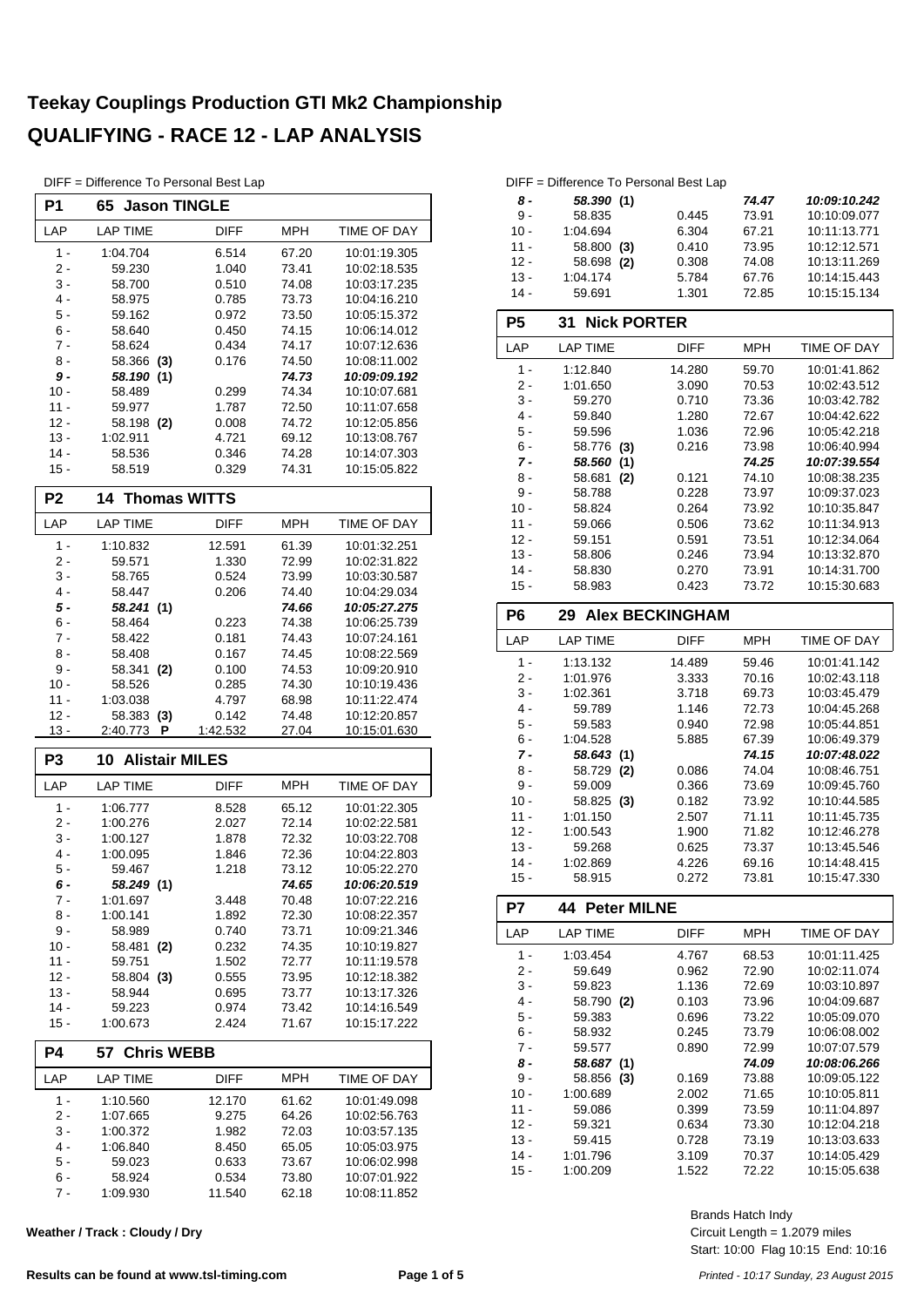| DIFF = Difference To Personal Best Lap |  |
|----------------------------------------|--|
|----------------------------------------|--|

| P8               | <b>28 James COLBOURNE</b>            |                |                |                              |
|------------------|--------------------------------------|----------------|----------------|------------------------------|
| LAP              | <b>LAP TIME</b>                      | <b>DIFF</b>    | <b>MPH</b>     | TIME OF DAY                  |
| $1 -$            | 1:08.410                             | 9.683          | 63.56          | 10:01:22.452                 |
| 2 -              | 1:03.505                             | 4.778          | 68.47          | 10:02:25.957                 |
| 3 -              | 59.794                               | 1.067          | 72.72          | 10:03:25.751                 |
| 4 -              | 59.100 (3)                           | 0.373          | 73.58          | 10:04:24.851                 |
| 5 -              | 59.273                               | 0.546          | 73.36<br>74.04 | 10:05:24.124                 |
| 6 -<br>$7 -$     | 58.727 (1)<br>1:01.137               | 2.410          | 71.12          | 10:06:22.851<br>10:07:23.988 |
| 8 -              | 1:02.414                             | 3.687          | 69.67          | 10:08:26.402                 |
| 9 -              | 1:00.548                             | 1.821          | 71.82          | 10:09:26.950                 |
| $10 -$           | 59.246                               | 0.519          | 73.39          | 10:10:26.196                 |
| 11 -             | 59.721                               | 0.994          | 72.81          | 10:11:25.917                 |
| $12 -$           | 59.095 (2)                           | 0.368          | 73.58          | 10:12:25.012                 |
| $13 -$           | 59.817                               | 1.090          | 72.69          | 10:13:24.829                 |
| $14 -$<br>$15 -$ | 59.925                               | 1.198          | 72.56          | 10:14:24.754                 |
|                  | 59.567                               | 0.840          | 73.00          | 10:15:24.321                 |
| P <sub>9</sub>   | <b>Alex NUTTALL</b><br>15            |                |                |                              |
| LAP              | <b>LAP TIME</b>                      | DIFF           | <b>MPH</b>     | TIME OF DAY                  |
| $1 -$            | 1:10.604                             | 11.598         | 61.59          | 10:01:35.005                 |
| 2 -<br>3 -       | 1:02.501<br>1:02.401                 | 3.495<br>3.395 | 69.57<br>69.68 | 10:02:37.506<br>10:03:39.907 |
| $4 -$            | 1:02.410                             | 3.404          | 69.67          | 10:04:42.317                 |
| 5 -              | 1:01.701                             | 2.695          | 70.47          | 10:05:44.018                 |
| 6 -              | 1:00.273                             | 1.267          | 72.14          | 10:06:44.291                 |
| $7 -$            | 59.292                               | 0.286          | 73.34          | 10:07:43.583                 |
| 8 -              | 59.413                               | 0.407          | 73.19          | 10:08:42.996                 |
| $9 -$            | 59.006 (1)                           |                | 73.69          | 10:09:42.002                 |
| $10 -$           | 59.419                               | 0.413          | 73.18          | 10:10:41.421                 |
| 11 -             | 59.255<br>(3)                        | 0.249          | 73.38          | 10:11:40.676                 |
| $12 -$<br>$13 -$ | 59.242<br>(2)                        | 0.236          | 73.40          | 10:12:39.918<br>10:13:39.964 |
| $14 -$           | 1:00.046<br>59.504                   | 1.040<br>0.498 | 72.42<br>73.08 | 10:14:39.468                 |
| $15 -$           | 1:00.323                             | 1.317          | 72.08          | 10:15:39.791                 |
| <b>P10</b>       | <b>Adam HANCE</b><br>22 <sub>2</sub> |                |                |                              |
| LAP              | <b>LAP TIME</b>                      | <b>DIFF</b>    | <b>MPH</b>     | TIME OF DAY                  |
| $1 -$            | 1:17.121                             | 18.063         | 56.38          | 10:01:40.704                 |
| 2 -              | 1:11.919                             | 12.861         | 60.46          | 10:02:52.623                 |
| $3 -$            | 1:01.889                             | 2.831          | 70.26          | 10:03:54.512                 |
| 4 -              | 1:00.894                             | 1.836          | 71.41          | 10:04:55.406                 |
| 5 -              | 1:00.922                             | 1.864          | 71.37          | 10:05:56.328                 |
| $6 -$            | 1:01.504                             | 2.446          | 70.70          | 10:06:57.832                 |
| $7 -$            | 1:03.959                             | 4.901          | 67.99          | 10:08:01.791                 |
| $8 -$<br>$9 -$   | 59.206<br>59.260                     | 0.148<br>0.202 | 73.44<br>73.38 | 10:09:00.997<br>10:10:00.257 |
| $10 -$           | 59.754                               | 0.696          | 72.77          | 10:11:00.011                 |
| $11 -$           | 59.061<br>(2)                        | 0.003          | 73.62          | 10:11:59.072                 |
| $12 -$           | 59.058<br>(1)                        |                | 73.63          | 10:12:58.130                 |
| $13 -$           | 59.385                               | 0.327          | 73.22          | 10:13:57.515                 |
| $14 -$           | 59.204 (3)                           | 0.146          | 73.45          | 10:14:56.719                 |
| $15 -$           | 59.353                               | 0.295          | 73.26          | 10:15:56.072                 |
| P11              | <b>Luke WALES</b><br>55              |                |                |                              |
| LAP              | <b>LAP TIME</b>                      | DIFF           | <b>MPH</b>     | TIME OF DAY                  |
| 1 -              | 1:05.536                             | 6.464          | 66.35          | 10:01:15.590                 |
| 2 -              | 1:01.219                             | 2.147          | 71.03          | 10:02:16.809                 |
| 3 -              | 1:02.758                             | 3.686          | 69.29          | 10:03:19.567                 |
| $4 -$            | 1:01.065                             | 1.993          | 71.21<br>72.34 | 10:04:20.632<br>10:05:20.739 |
| 5 -              | 1:00.107                             | 1.035          |                |                              |

**Weather / Track : Cloudy / Dry**

#### DIFF = Difference To Personal Best Lap 6 - 59.323 0.251 10:06:20.062 **(3)** 73.30 7 - 1:05.348 6.276 66.54 10:07:25.410<br>8 - 1:00.109 1.037 72.34 10:08:25.519 10:08:25.519 *9 - 59.072 10:09:24.591* **(1)** *73.61* 10:10:24.652 11 - 59.208 **(2)** 0.136 73.44 10:11:23.860<br>12 - 1:00.600 1.528 71.75 10:12:24.460 10:12:24.460 13 - 1:03.760 - 4.688 - 68.20 - 10:13:28.220<br>14 - 1:04.543 - 5.471 - 67.37 - 10:14:32.763 14 - 1:04.543 5.471 67.37 10:14:32.763 15 - 1:02.980 3.908 69.04 10:15:35.743

| P12        | <b>Craig ROBERTS</b><br>11 |             |            |                    |
|------------|----------------------------|-------------|------------|--------------------|
| LAP        | <b>LAP TIME</b>            | <b>DIFF</b> | <b>MPH</b> | <b>TIME OF DAY</b> |
| $1 -$      | 1:08.787                   | 9.605       | 63.21      | 10:01:54.222       |
| $2 -$      | 1:02.799                   | 3.617       | 69.24      | 10:02:57.021       |
| $3 -$      | 1:03.566                   | 4.384       | 68.41      | 10:04:00.587       |
| $4 -$      | 1:06.414                   | 7.232       | 65.47      | 10:05:07.001       |
| $5 -$      | 1:00.625                   | 1.443       | 71.72      | 10:06:07.626       |
| $6 -$      | 59.182 (1)                 |             | 73.47      | 10:07:06.808       |
| $7 -$      | 59.350<br>(3)              | 0.168       | 73.27      | 10:08:06.158       |
| $8 -$      | 1:05.924                   | 6.742       | 65.96      | 10:09:12.082       |
| $9 -$      | 59.361                     | 0.179       | 73.25      | 10:10:11.443       |
| $10 -$     | 59.396                     | 0.214       | 73.21      | 10:11:10.839       |
| $11 -$     | 1:01.806                   | 2.624       | 70.35      | 10:12:12.645       |
| $12 -$     | 1:04.473                   | 5.291       | 67.44      | 10:13:17.118       |
| $13 -$     | 59.236 (2)                 | 0.054       | 73.41      | 10:14:16.354       |
| $14 -$     | 1:04.481                   | 5.299       | 67.44      | 10:15:20.835       |
| <b>P13</b> | <b>Josh JOHNSON</b><br>21  |             |            |                    |
| LAP        | <b>LAP TIME</b>            | <b>DIFF</b> | <b>MPH</b> | <b>TIME OF DAY</b> |
| $1 -$      | 1:05.628                   | 6.443       | 66.26      | 10:01:15.206       |
| $2 -$      | 1:01.507                   | 2.322       | 70.70      | 10:02:16.713       |
| $3 -$      | 1:00.146                   | 0.961       | 72.30      | 10:03:16.859       |
| 4 -        | 1:00.846                   | 1.661       | 71.46      | 10:04:17.705       |
| $5 -$      | 1:01.503                   | 2.318       | 70.70      | 10:05:19.208       |
| $6 -$      | 59.416 (3)                 | 0.231       | 73.18      | 10:06:18.624       |
| $7 -$      | 1:00.115                   | 0.930       | 72.33      | 10:07:18.739       |
| 8 -        | 1:00.718                   | 1.533       | 71.61      | 10:08:19.457       |
| $9 -$      | 59.769                     | 0.584       | 72.75      | 10:09:19.226       |
| $10 -$     | 1:00.481                   | 1.296       | 71.90      | 10:10:19.707       |

| 11 -   | 59.982          | 0.797       | 72.49      | 10:11:19.689 |
|--------|-----------------|-------------|------------|--------------|
| $12 -$ | 59.772          | 0.587       | 72.75      | 10:12:19.461 |
| $13 -$ | 59.502          | 0.317       | 73.08      | 10:13:18.963 |
| $14 -$ | 59.185 (1)      |             | 73.47      | 10:14:18.148 |
| $15 -$ | 59.374 (2)      | 0.189       | 73.24      | 10:15:17.522 |
| P14    | 26 Tim COX      |             |            |              |
| LAP    | <b>LAP TIME</b> | <b>DIFF</b> | <b>MPH</b> | TIME OF DAY  |
| $1 -$  | 1:12.065        | 12.856      | 60.34      | 10:01:44.279 |
| $2-$   | 1:03.678        | 4.469       | 68.29      | 10:02:47.957 |
| 3 -    | 1:01.671        | 2.462       | 70.51      | 10:03:49.628 |
| 4 -    | 1:01.316        | 2.107       | 70.92      | 10:04:50.944 |
| 5 -    | 1:00.577        | 1.368       | 71.78      | 10:05:51.521 |
| 6 -    | 1:00.423        | 1.214       | 71.96      | 10:06:51.944 |
| $7 -$  | 59.878          | 0.669       | 72.62      | 10:07:51.822 |
| 8 -    | 59.734          | 0.525       | 72.79      | 10:08:51.556 |
| 9 -    | 1:00.134        | 0.925       | 72.31      | 10:09:51.690 |
| $10 -$ | 1:02.688        | 3.479       | 69.36      | 10:10:54.378 |
| 11 -   | 59.408<br>(2)   | 0.199       | 73.19      | 10:11:53.786 |
| $12 -$ | 1:00.015        | 0.806       | 72.45      | 10:12:53.801 |
| $13 -$ | 59.209<br>(1)   |             | 73.44      | 10:13:53.010 |
| $14 -$ | 59.625 (3)      | 0.416       | 72.93      | 10:14:52.635 |

Circuit Length = 1.2079 miles Brands Hatch Indy

Start: 10:00 Flag 10:15 End: 10:16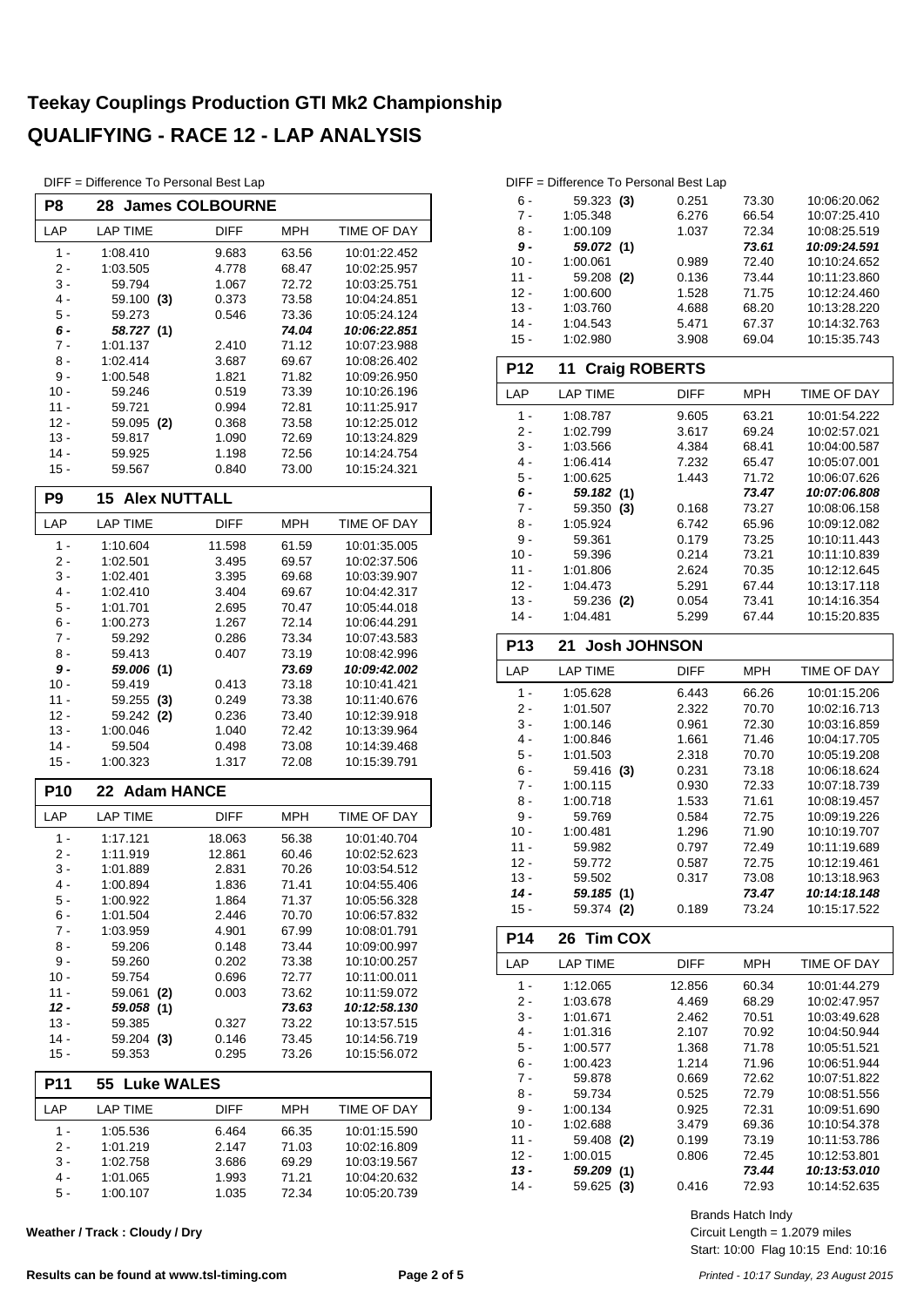|                  | DIFF = Difference To Personal Best Lap |                 |                |                              |
|------------------|----------------------------------------|-----------------|----------------|------------------------------|
| $15 -$           | 1:01.829                               | 2.620           | 70.33          | 10:15:54.464                 |
| P <sub>15</sub>  | <b>Tim HARTLAND</b><br>9               |                 |                |                              |
|                  |                                        |                 |                |                              |
| LAP              | <b>LAP TIME</b>                        | <b>DIFF</b>     | <b>MPH</b>     | TIME OF DAY                  |
| $1 -$            | 1:11.603                               | 12.383          | 60.73          | 10:01:52.772                 |
| 2 -              | 1:03.918                               | 4.698           | 68.03          | 10:02:56.690                 |
| 3 -              | 59.288 (2)                             | 0.068           | 73.34          | 10:03:55.978                 |
| $4 -$<br>5 -     | 1:11.199<br>59.220 (1)                 | 11.979          | 61.07<br>73.43 | 10:05:07.177<br>10:06:06.397 |
| 6 -              | 59.073<br>D                            |                 | 73.61          | 10:07:05.470                 |
| $7 -$            | 59.751                                 | 0.531           | 72.77          | 10:08:05.221                 |
| 8 -              | 59.524                                 | 0.304           | 73.05          | 10:09:04.745                 |
| 9 -              | 59.867                                 | 0.647           | 72.63          | 10:10:04.612                 |
| 10 -             | 59.474 (3)                             | 0.254           | 73.11          | 10:11:04.086                 |
| 11 -             | 59.892                                 | 0.672           | 72.60          | 10:12:03.978                 |
| $12 -$           | 59.508                                 | 0.288           | 73.07          | 10:13:03.486                 |
| 13 -             | 59.527                                 | 0.307           | 73.05          | 10:14:03.013                 |
| $14 -$           | 1:08.350                               | 9.130           | 63.62          | 10:15:11.363                 |
| P <sub>16</sub>  | <b>35 Chris BAGULEY</b>                |                 |                |                              |
| LAP              | <b>LAP TIME</b>                        | DIFF            | <b>MPH</b>     | TIME OF DAY                  |
| $1 -$            | 1:08.305                               | 9.034           | 63.66          | 10:01:21.031                 |
| 2 -              | 1:01.350                               | 2.079           | 70.88          | 10:02:22.381                 |
| 3 -              | 1:01.521                               | 2.250           | 70.68          | 10:03:23.902                 |
| $4 -$            | 1:00.548                               | 1.277           | 71.82          | 10:04:24.450                 |
| 5 -              | 1:00.322                               | 1.051           | 72.08          | 10:05:24.772                 |
| 6 -              | 1:02.191                               | 2.920           | 69.92          | 10:06:26.963                 |
| $7 -$<br>8 -     | 1:00.507<br>59.884<br>(3)              | 1.236<br>0.613  | 71.86<br>72.61 | 10:07:27.470<br>10:08:27.354 |
| 9 -              | 1:00.789                               | 1.518           | 71.53          | 10:09:28.143                 |
| 10 -             | 59.271 (1)                             |                 | 73.36          | 10:10:27.414                 |
| $11 -$           | 59.541<br>(2)                          | 0.270           | 73.03          | 10:11:26.955                 |
| $12 -$           | 1:00.186                               | 0.915           | 72.25          | 10:12:27.141                 |
| 13 -             | 1:00.271                               | 1.000           | 72.15          | 10:13:27.412                 |
| $14 -$           | 59.907                                 | 0.636           | 72.58          | 10:14:27.319                 |
| 15 -             | 59.937                                 | 0.666           | 72.55          | 10:15:27.256                 |
| <b>P17</b>       | 45<br><b>David PARRIS</b>              |                 |                |                              |
| LAP              | <b>LAP TIME</b>                        | <b>DIFF</b>     | MPH            | TIME OF DAY                  |
| 1 -              | 1:12.971                               | 13.698          | 59.59          | 10:01:39.535                 |
| 2 -              | 1:02.319                               | 3.046           | 69.77          | 10:02:41.854                 |
| 3 -<br>4 -       | 1:00.803<br>1:00.702                   | 1.530<br>1.429  | 71.51<br>71.63 | 10:03:42.657<br>10:04:43.359 |
| 5 -              | 1:01.315                               | 2.042           | 70.92          | 10:05:44.674                 |
| 6 -              | 1:00.132                               | 0.859           | 72.31          | 10:06:44.806                 |
| $7 -$            | 59.463 (2)                             | 0.190           | 73.13          | 10:07:44.269                 |
| 8 -              | 59.522<br>(3)                          | 0.249           | 73.05          | 10:08:43.791                 |
| $9-$             | 59.273<br>(1)                          |                 | 73.36          | 10:09:43.064                 |
| 10 -             | 59.979                                 | 0.706           | 72.50          | 10:10:43.043                 |
| 11 -             | 59.952                                 | 0.679           | 72.53          | 10:11:42.995                 |
| $12 -$           | 1:00.325                               | 1.052           | 72.08          | 10:12:43.320                 |
| $13 -$<br>$14 -$ | 59.962<br>1:00.512                     | 0.689           | 72.52          | 10:13:43.282                 |
| 15 -             | 1:00.159                               | 1.239<br>0.886  | 71.86<br>72.28 | 10:14:43.794<br>10:15:43.953 |
| <b>P18</b>       | lan GREEN<br>42                        |                 |                |                              |
| LAP              | <b>LAP TIME</b>                        | <b>DIFF</b>     | <b>MPH</b>     | TIME OF DAY                  |
|                  |                                        |                 |                |                              |
| $1 -$<br>2 -     | 1:11.093<br>1:00.709                   | 11.766<br>1.382 | 61.16<br>71.63 | 10:01:33.585<br>10:02:34.294 |
| $3 -$            | 59.806 (3)                             | 0.479           | 72.71          | 10:03:34.100                 |
| 4 -              | 59.867                                 | 0.540           | 72.63          | 10:04:33.967                 |

**Weather / Track : Cloudy / Dry**

|        | DIFF = Difference To Personal Best Lap |       |       |              |
|--------|----------------------------------------|-------|-------|--------------|
| 5 -    | 1:00.404                               | 1.077 | 71.99 | 10:05:34.371 |
| $6 -$  | 1:00.062                               | 0.735 | 72.40 | 10:06:34.433 |
| $7 -$  | 59.695 (2)                             | 0.368 | 72.84 | 10:07:34.128 |
| 8 -    | 59.327(1)                              |       | 73.29 | 10:08:33.455 |
| 9 -    | 1:01.509                               | 2.182 | 70.69 | 10:09:34.964 |
| $10 -$ | 59.845                                 | 0.518 | 72.66 | 10:10:34.809 |
| $11 -$ | 1:01.082                               | 1.755 | 71.19 | 10:11:35.891 |
| $12 -$ | 1:00.146                               | 0.819 | 72.30 | 10:12:36.037 |
| $13 -$ | 1:01.642                               | 2.315 | 70.54 | 10:13:37.679 |
| $14 -$ | 1:02.628                               | 3.301 | 69.43 | 10:14:40.307 |
| $15 -$ | 1:04.693                               | 5.366 | 67.21 | 10:15:45.000 |

| P <sub>19</sub> | 5.              | <b>Matthew WELLER</b> |       |              |
|-----------------|-----------------|-----------------------|-------|--------------|
| LAP             | <b>LAP TIME</b> | DIFF                  | MPH   | TIME OF DAY  |
| 1 -             | 1:10.609        | 11.242                | 61.58 | 10:01:36.263 |
| $2 -$           | 1:02.112        | 2.745                 | 70.01 | 10:02:38.375 |
| 3 -             | 1:01.279        | 1.912                 | 70.96 | 10:03:39.654 |
| $4 -$           | 1:01.870        | 2.503                 | 70.28 | 10:04:41.524 |
| 5 -             | 1:02.399        | 3.032                 | 69.69 | 10:05:43.923 |
| 6 -             | 1:01.011        | 1.644                 | 71.27 | 10:06:44.934 |
| $7 -$           | 1:01.747        | 2.380                 | 70.42 | 10:07:46.681 |
| 8 -             | 1:00.972        | 1.605                 | 71.32 | 10:08:47.653 |
| 9 -             | 1:00.004        | 0.637                 | 72.47 | 10:09:47.657 |
| $10 -$          | 59.829          | 0.462                 | 72.68 | 10:10:47.486 |
| $11 -$          | 59.580<br>(2)   | 0.213                 | 72.98 | 10:11:47.066 |
| $12 -$          | 1:00.107        | 0.740                 | 72.34 | 10.12.47.173 |
| $13 -$          | 59.367 (1)      |                       | 73.24 | 10:13:46.540 |
| 14 -            | 59.808<br>(3)   | 0.441                 | 72.70 | 10.14.46.348 |
| 15 -            | 59.820          | 0.453                 | 72.69 | 10:15:46.168 |

| <b>P20</b> | 27 Paul FOREMAN |             |            |              |  |  |  |  |  |  |
|------------|-----------------|-------------|------------|--------------|--|--|--|--|--|--|
| LAP        | <b>LAP TIME</b> | <b>DIFF</b> | <b>MPH</b> | TIME OF DAY  |  |  |  |  |  |  |
| 1 -        | 1:10.964        | 11.503      | 61.27      | 10:01:46.203 |  |  |  |  |  |  |
| 2 -        | 1:05.542        | 6.081       | 66.34      | 10:02:51.745 |  |  |  |  |  |  |
| $3 -$      | 1:01.580        | 2.119       | 70.61      | 10:03:53.325 |  |  |  |  |  |  |
| $4 -$      | 1:01.925        | 2.464       | 70.22      | 10:04:55.250 |  |  |  |  |  |  |
| $5 -$      | 1:03.678        | 4.217       | 68.29      | 10:05:58.928 |  |  |  |  |  |  |
| 6 -        | 59.762          | 0.301       | 72.76      | 10:06:58.690 |  |  |  |  |  |  |
| $7 -$      | 1:14.288        | 14.827      | 58.53      | 10:08:12.978 |  |  |  |  |  |  |
| $8 -$      | 59.636<br>(3)   | 0.175       | 72.91      | 10:09:12.614 |  |  |  |  |  |  |
| $9 -$      | 59.545<br>(2)   | 0.084       | 73.03      | 10:10:12.159 |  |  |  |  |  |  |
| 10 -       | 59.802          | 0.341       | 72.71      | 10:11:11.961 |  |  |  |  |  |  |
| 11 -       | 59.461(1)       |             | 73.13      | 10:12:11.422 |  |  |  |  |  |  |
| 12 -       | 59.751          | 0.290       | 72.77      | 10:13:11.173 |  |  |  |  |  |  |
| 13 -       | 1:02.948        | 3.487       | 69.08      | 10:14:14.121 |  |  |  |  |  |  |
| 14 -       | 1:01.819        | 2.358       | 70.34      | 10:15:15.940 |  |  |  |  |  |  |

| <b>TIME OF DAY</b> |
|--------------------|
| 10:01:55.256       |
| 10:02:57.203       |
| 10:03:57.187       |
| 10:04:59.698       |
| 10:05:59.667       |
| 10:06:59.677       |
| 10:07:59.817       |
| 10:09:00.919       |
| 10:10:02.191       |
| 10:11:02.233       |
| 10:12:02.181       |
| 10:13:02.604       |
| 10:14:02.392       |
|                    |

Brands Hatch Indy

Start: 10:00 Flag 10:15 End: 10:16 Circuit Length = 1.2079 miles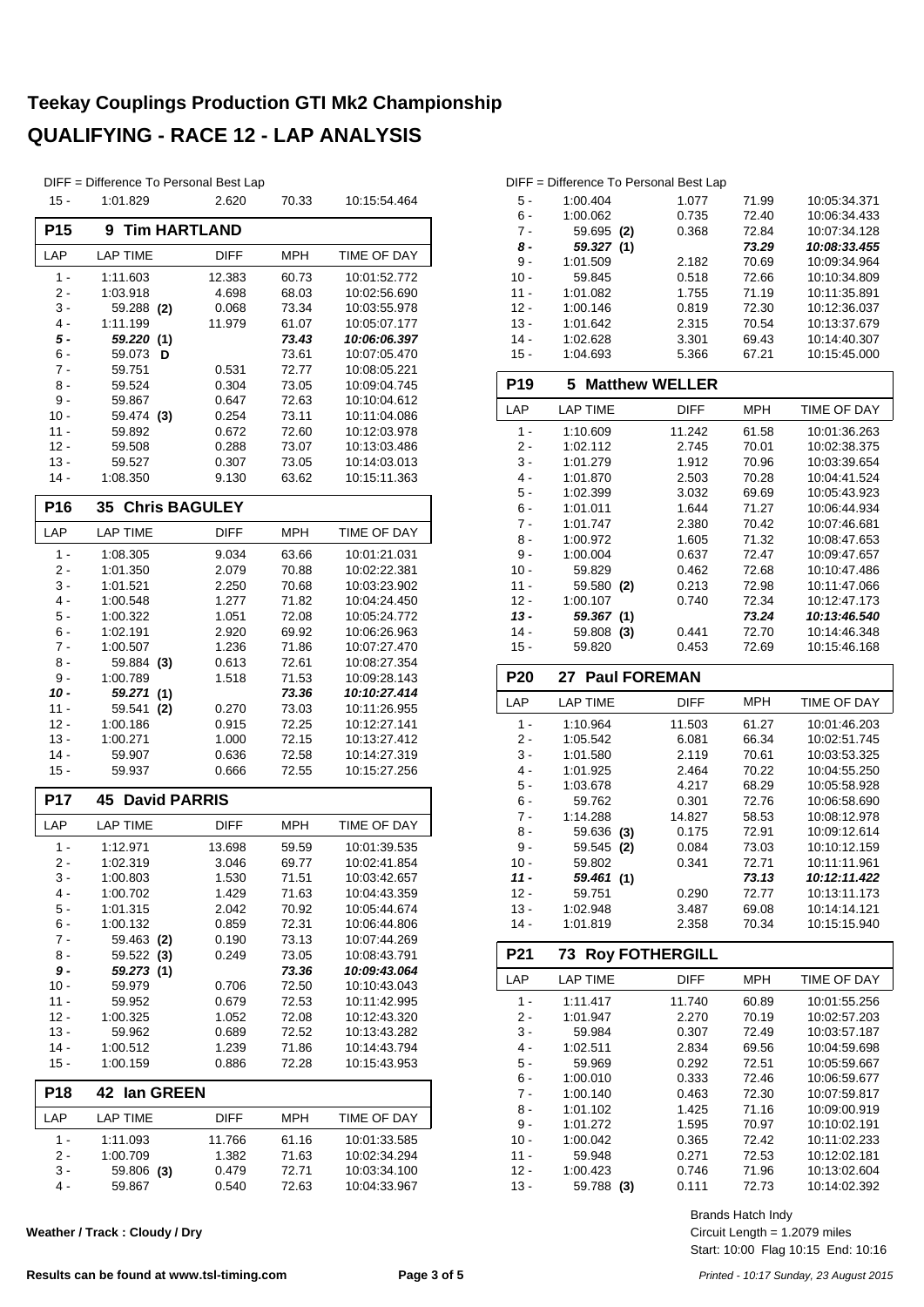|                  | DIFF = Difference To Personal Best Lap |                          |                |                              |
|------------------|----------------------------------------|--------------------------|----------------|------------------------------|
| $14 -$<br>$15 -$ | 59.677 (1)<br>59.714 (2)               | 0.037                    | 72.86<br>72.82 | 10:15:02.069<br>10:16:01.783 |
| <b>P22</b>       | <b>John MAWDSLEY</b><br>$\mathbf{3}$   |                          |                |                              |
| LAP              | <b>LAP TIME</b>                        | <b>DIFF</b>              | <b>MPH</b>     | TIME OF DAY                  |
| $1 -$            | 1:08.730                               | 8.488                    | 63.27          | 10:01:20.697                 |
| 2 -              | 1:01.264                               | 1.022                    | 70.98          | 10:02:21.961                 |
| 3 -              | $1:00.478$ (3)                         | 0.236                    | 71.90          | 10:03:22.439                 |
| 4 -              | 1:00.242(1)                            |                          | 72.18          | 10:04:22.681                 |
| 5 -              | 1:04.444                               | 4.202                    | 67.47          | 10:05:27.125                 |
| 6 -              | 1:02.201                               | 1.959                    | 69.91          | 10:06:29.326                 |
| $7 -$            | 1:00.635                               | 0.393                    | 71.71          | 10:07:29.961                 |
| 8 -<br>9 -       | 1:00.632<br>1:01.199                   | 0.390                    | 71.72<br>71.05 | 10:08:30.593<br>10:09:31.792 |
| $10 -$           | 1:01.047                               | 0.957<br>0.805           | 71.23          | 10:10:32.839                 |
| 11 -             | 1:03.417                               | 3.175                    | 68.57          | 10:11:36.256                 |
| 12 -             | 1:03.899                               | 3.657                    | 68.05          | 10:12:40.155                 |
| $13 -$           | 1:02.828                               | 2.586                    | 69.21          | 10:13:42.983                 |
| 14 -             | $1:00.456$ (2)                         | 0.214                    | 71.93          | 10:14:43.439                 |
| $15 -$           | 1:06.250                               | 6.008                    | 65.63          | 10:15:49.689                 |
| P <sub>23</sub>  | <b>Alistair LINDSAY</b><br>34          |                          |                |                              |
| LAP              | <b>LAP TIME</b>                        | <b>DIFF</b>              | <b>MPH</b>     | TIME OF DAY                  |
| $1 -$            | 1:10.942                               | 10.602                   | 61.29          | 10:01:47.090                 |
| 2 -              | 1:04.039                               | 3.699                    | 67.90          | 10:02:51.129                 |
| 3 -              | 1:02.076                               | 1.736                    | 70.05          | 10:03:53.205                 |
| 4 -              | 1:01.848                               | 1.508                    | 70.31          | 10:04:55.053                 |
| 5 -              | 1:01.169                               | 0.829                    | 71.09          | 10:05:56.222                 |
| 6 -              | 1:01.355                               | 1.015                    | 70.87          | 10:06:57.577                 |
| 7 -              | 1:01.145                               | 0.805                    | 71.11          | 10:07:58.722                 |
| 8 -              | 1:00.340(1)                            |                          | 72.06          | 10:08:59.062                 |
| 9 -              | 1:00.867<br>(3)                        | 0.527                    | 71.44          | 10:09:59.929                 |
| $10 -$           | 1:01.354                               | 1.014                    | 70.87          | 10:11:01.283                 |
| 11 -             | $1:00.536$ (2)                         | 0.196                    | 71.83          | 10:12:01.819                 |
| $12 -$           | 1:00.873                               | 0.533                    | 71.43          | 10:13:02.692                 |
| 13 -<br>$14 -$   | 1:01.729<br>1:00.881                   | 1.389<br>0.541           | 70.44<br>71.42 | 10:14:04.421<br>10:15:05.302 |
| P <sub>24</sub>  | 50 Paul COWLAND                        |                          |                |                              |
| LAP              | <b>LAP TIME</b>                        | <b>DIFF</b>              | <b>MPH</b>     | TIME OF DAY                  |
| $1 -$            | 1:10.590                               | 10.219                   | 61.60          | 10:01:58.159                 |
| $2 -$            | 1:09.311                               | 8.940                    | 62.74          | 10:03:07.470                 |
| $3 -$            | 1:02.311                               | 1.940                    | 69.78          | 10:04:09.781                 |
| 4 -              | 1:03.101                               | 2.730                    | 68.91          | 10:05:12.882                 |
| $5 -$            | 1:01.046                               | 0.675                    | 71.23          | 10:06:13.928                 |
| 6 -              | 1:00.764                               | 0.393                    | 71.56          | 10:07:14.692                 |
| $7 -$            | 1:00.880                               | 0.509                    | 71.42          | 10:08:15.572                 |
| 8 -              | 1:00.371(1)                            |                          | 72.03          | 10:09:15.943                 |
| 9 -              | 1:00.650                               | 0.279                    | 71.69          | 10:10:16.593                 |
| $10 -$           | 1:01.015                               | 0.644                    | 71.27          | 10:11:17.608                 |
| $11 -$           | 1:00.845                               | 0.474                    | 71.47          | 10:12:18.453                 |
| $12 -$           | $1:00.552$ (3)                         | 0.181                    | 71.81          | 10:13:19.005                 |
| $13 -$<br>$14 -$ | 1:00.573<br>$1:00.519$ (2)             | 0.202<br>0.148           | 71.79<br>71.85 | 10:14:19.578<br>10:15:20.097 |
| P <sub>25</sub>  | 25                                     | <b>Wesley CHATTERTON</b> |                |                              |
| LAP              | <b>LAP TIME</b>                        | DIFF                     | <b>MPH</b>     | TIME OF DAY                  |
| $1 -$            | 1:12.471                               | 12.064                   | 60.00          | 10:01:43.702                 |
| $2 -$            | 1:02.860                               | 2.453                    | 69.17          | 10:02:46.562                 |
| $3 -$            | 1:02.302                               | 1.895                    | 69.79          | 10:03:48.864                 |
| 4 -              | 1:03.175                               | 2.768                    | 68.83          | 10:04:52.039                 |

**Weather / Track : Cloudy / Dry**

#### DIFF = Difference To Personal Best Lap 5 - 1:02.264 1.857 69.84 10:05:54.303<br>6 - 1:02.295 1.888 69.80 10:06:56.598 6 - 1:02.295 1.888 10:06:56.598 69.80 7 - 1:01.951 1.544 10:07:58.549 70.19 8 - 1:02.031 1.624 70.10 10:09:00.580

9 - 1:01.022 0.615 10:10:01.602 **(2)** 71.26 10 - 1:01.710 1.303 70.46 10:11:03.312

| $12 -$     | 1:00.407 (1)                  |             | 71.98      | 10:12:03.719       |
|------------|-------------------------------|-------------|------------|--------------------|
|            | 1:02.353                      | 1.946       | 69.74      | 10:13:06.072       |
| $13 -$     | $1:01.374$ (3)                | 0.967       | 70.85      | 10:14:07.446       |
| $14 -$     | 1:02.645                      | 2.238       | 69.41      | 10:15:10.091       |
| P26        | <b>Alistair SEDWELL</b><br>99 |             |            |                    |
| LAP        | <b>LAP TIME</b>               | <b>DIFF</b> | <b>MPH</b> | <b>TIME OF DAY</b> |
| 1 -        | 1:06.816                      | 6.315       | 65.08      | 10:03:03.534       |
| $2 -$      | 1:04.740                      | 4.239       | 67.17      | 10:04:08.274       |
| $3 -$      | 1:07.836                      | 7.335       | 64.10      | 10:05:16.110       |
| $4 -$      | 1:02.711                      | 2.210       | 69.34      | 10:06:18.821       |
| 5 -        | 1:02.295                      | 1.794       | 69.80      | 10:07:21.116       |
| $6 -$      | 1:02.508                      | 2.007       | 69.56      | 10:08:23.624       |
| $7 -$      | 1:00.501(1)                   |             | 71.87      | 10:09:24.125       |
| $8 -$      | 1:01.314                      | 0.813       | 70.92      | 10:10:25.439       |
| $9 -$      | 1:01.144                      | 0.643       | 71.12      | 10:11:26.583       |
| $10 -$     | 1:03.109                      | 2.608       | 68.90      | 10:12:29.692       |
| $11 -$     | 1:01.489                      | 0.988       | 70.72      | 10:13:31.181       |
| $12 -$     | $1:00.509$ (2)                | 0.008       | 71.86      | 10:14:31.690       |
| $13 -$     | 1:00.937<br>(3)               | 0.436       | 71.36      | 10:15:32.627       |
| <b>P27</b> | <b>Gary WATKINS</b><br>32     |             |            |                    |
| LAP        | <b>LAP TIME</b>               | <b>DIFF</b> | <b>MPH</b> | <b>TIME OF DAY</b> |
| $1 -$      | 1:08.545                      | 7.608       | 63.44      | 10:01:45.829       |
| $2 -$      | 1:02.479                      |             |            |                    |
|            |                               | 1.542       | 69.60      | 10:02:48.308       |
| $3 -$      | 1:04.072                      | 3.135       | 67.87      | 10:03:52.380       |
| 4 -        | 1:01.943                      | 1.006       | 70.20      | 10:04:54.323       |
| $5 -$      | 1:01.490                      | 0.553       | 70.72      | 10:05:55.813       |
| $6 -$      | 1:01.687                      | 0.750       | 70.49      | 10:06:57.500       |
| $7 -$      | 1:05.554                      | 4.617       | 66.33      | 10:08:03.054       |
| $8 -$      | 1:01.746                      | 0.809       | 70.42      | 10:09:04.800       |
| $9 -$      | 1:01.138                      | 0.201       | 71.12      | 10:10:05.938       |
| $10 -$     | 1:03.180                      | 2.243       | 68.82      | 10:11:09.118       |
| $11 -$     | 1:00.937(1)                   |             | 71.36      | 10:12:10.055       |
| $12 -$     | 1:00.953<br>(2)               | 0.016       | 71.34      | 10:13:11.008       |
| $13 -$     | $1:01.124$ (3)                | 0.187       | 71.14      | 10:14:12.132       |
| $14 -$     | 1:01.290                      | 0.353       | 70.95      | 10:15:13.422       |

| LAP    | <b>LAP TIME</b> | <b>DIFF</b> | <b>MPH</b> | TIME OF DAY  |
|--------|-----------------|-------------|------------|--------------|
| 1 -    | 1:15.206        | 14.099      | 57.82      | 10:01:54.865 |
| 2 -    | 1:06.855        | 5.748       | 65.04      | 10:03:01.720 |
| 3 -    | 1:06.002        | 4.895       | 65.88      | 10:04:07.722 |
| 4 -    | 1:05.556        | 4.449       | 66.33      | 10:05:13.278 |
| 5 -    | 1:04.385        | 3.278       | 67.54      | 10:06:17.663 |
| 6 -    | 1:04.412        | 3.305       | 67.51      | 10:07:22.075 |
| 7 -    | 1:03.616        | 2.509       | 68.35      | 10:08:25.691 |
| 8 -    | 1:02.768        | 1.661       | 69.28      | 10:09:28.459 |
| 9 -    | 1:02.294        | 1.187       | 69.80      | 10:10:30.753 |
| $10 -$ | 1:02.854        | 1.747       | 69.18      | 10:11:33.607 |
| 11 -   | 1:02.061        | 0.954       | 70.06      | 10:12:35.668 |
| $12 -$ | 1:01.677<br>(2) | 0.570       | 70.50      | 10:13:37.345 |
| $13 -$ | 1:01.107<br>(1) |             | 71.16      | 10:14:38.452 |
| 14 -   | 1:01.779<br>(3) | 0.672       | 70.38      | 10:15:40.231 |

Start: 10:00 Flag 10:15 End: 10:16 Circuit Length = 1.2079 miles Brands Hatch Indy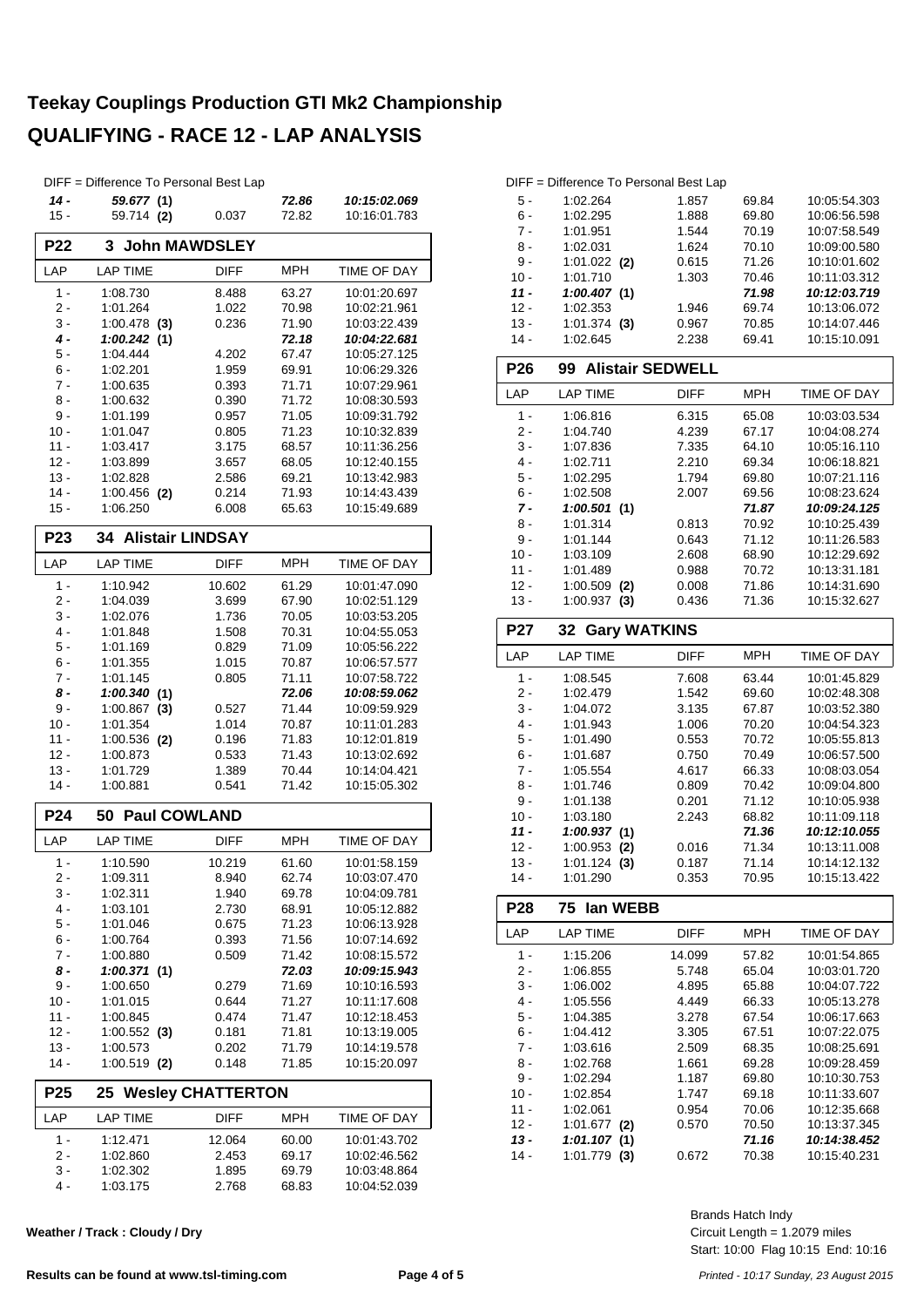DIFF = Difference To Personal Best Lap

| P29   | <b>16 Mark ROBINSON</b> |             |            |              |  |  |  |  |  |
|-------|-------------------------|-------------|------------|--------------|--|--|--|--|--|
| LAP   | <b>LAP TIME</b>         | <b>DIFF</b> | <b>MPH</b> | TIME OF DAY  |  |  |  |  |  |
| $1 -$ | 1:14.662                | 12.710      | 58.24      | 10:02:06.620 |  |  |  |  |  |
| 2.    | 1:04.373                | 2.421       | 67.55      | 10:03:10.993 |  |  |  |  |  |
| 3 -   | 3:07.660<br>P           | 2:05.708    | 23.17      | 10:06:18.653 |  |  |  |  |  |
| $4 -$ | 1:10.219                | 8.267       | 61.92      | 10:07:28.872 |  |  |  |  |  |
| $5 -$ | 1:04.084                | 2.132       | 67.85      | 10:08:32.956 |  |  |  |  |  |
| 6 -   | 1:04.776                | 2.824       | 67.13      | 10:09:37.732 |  |  |  |  |  |
| $7 -$ | 1:04.011                | 2.059       | 67.93      | 10:10:41.743 |  |  |  |  |  |
| 8 -   | 1:02.877<br>(3)         | 0.925       | 69.16      | 10:11:44.620 |  |  |  |  |  |
| $9 -$ | 1:03.323                | 1.371       | 68.67      | 10:12:47.943 |  |  |  |  |  |
| 10 -  | 1:01.952(1)             |             | 70.19      | 10:13:49.895 |  |  |  |  |  |
| 11 -  | 1:02.247<br>(2)         | 0.295       | 69.86      | 10:14:52.142 |  |  |  |  |  |
| 12 -  | 1:03.452                | 1.500       | 68.53      | 10:15:55.594 |  |  |  |  |  |

Start: 10:00 Flag 10:15 End: 10:16 Circuit Length = 1.2079 miles Brands Hatch Indy

**Weather / Track : Cloudy / Dry**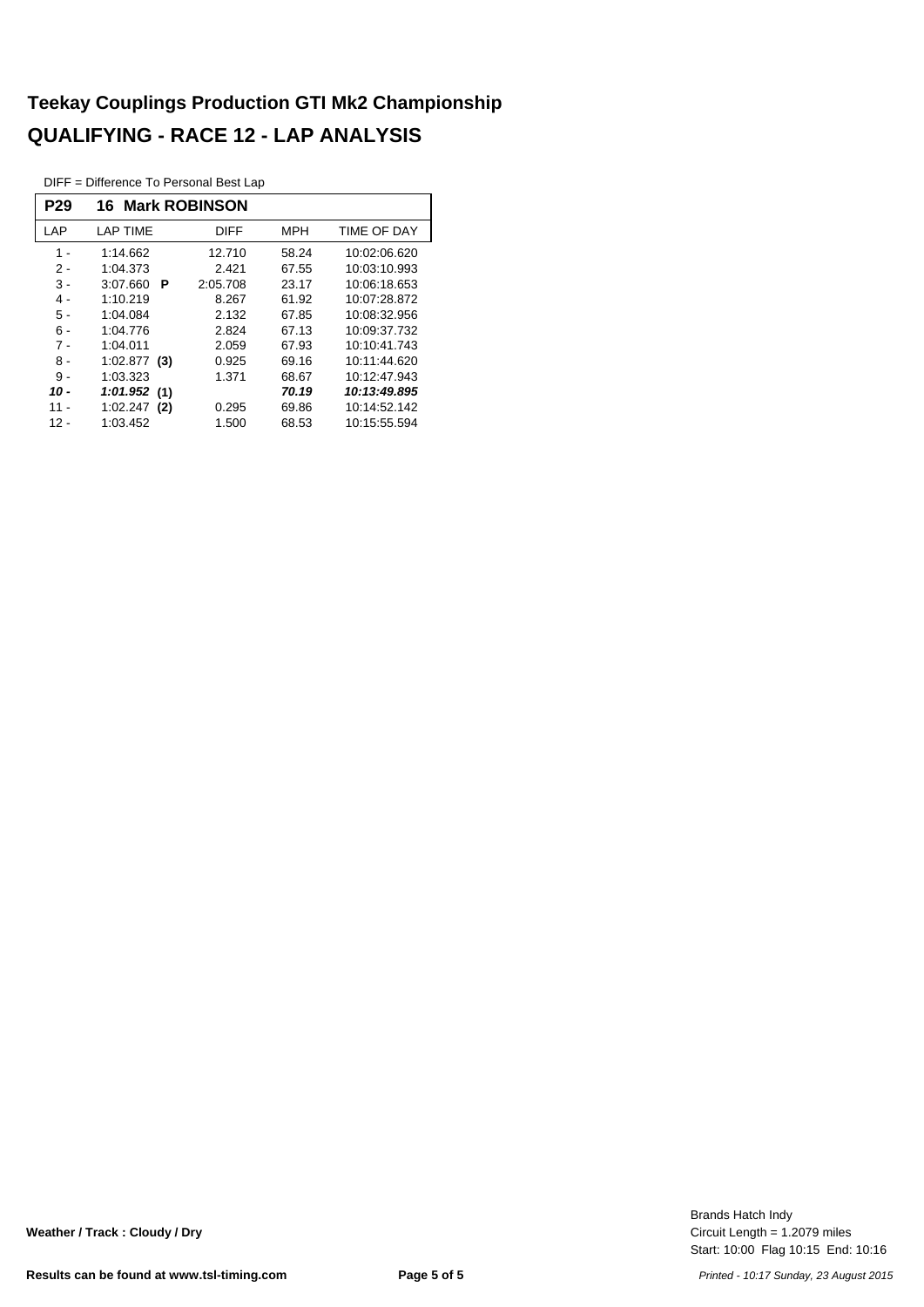#### **Teekay Couplings Production GTI Mk2 Championship RACE 12 - GRID (15 minutes)**



Circuit Length = 1.2079 miles

**These results are provisional until the conclusion of any judicial and technical matters.**

Clerk Of Course : Timekeeper :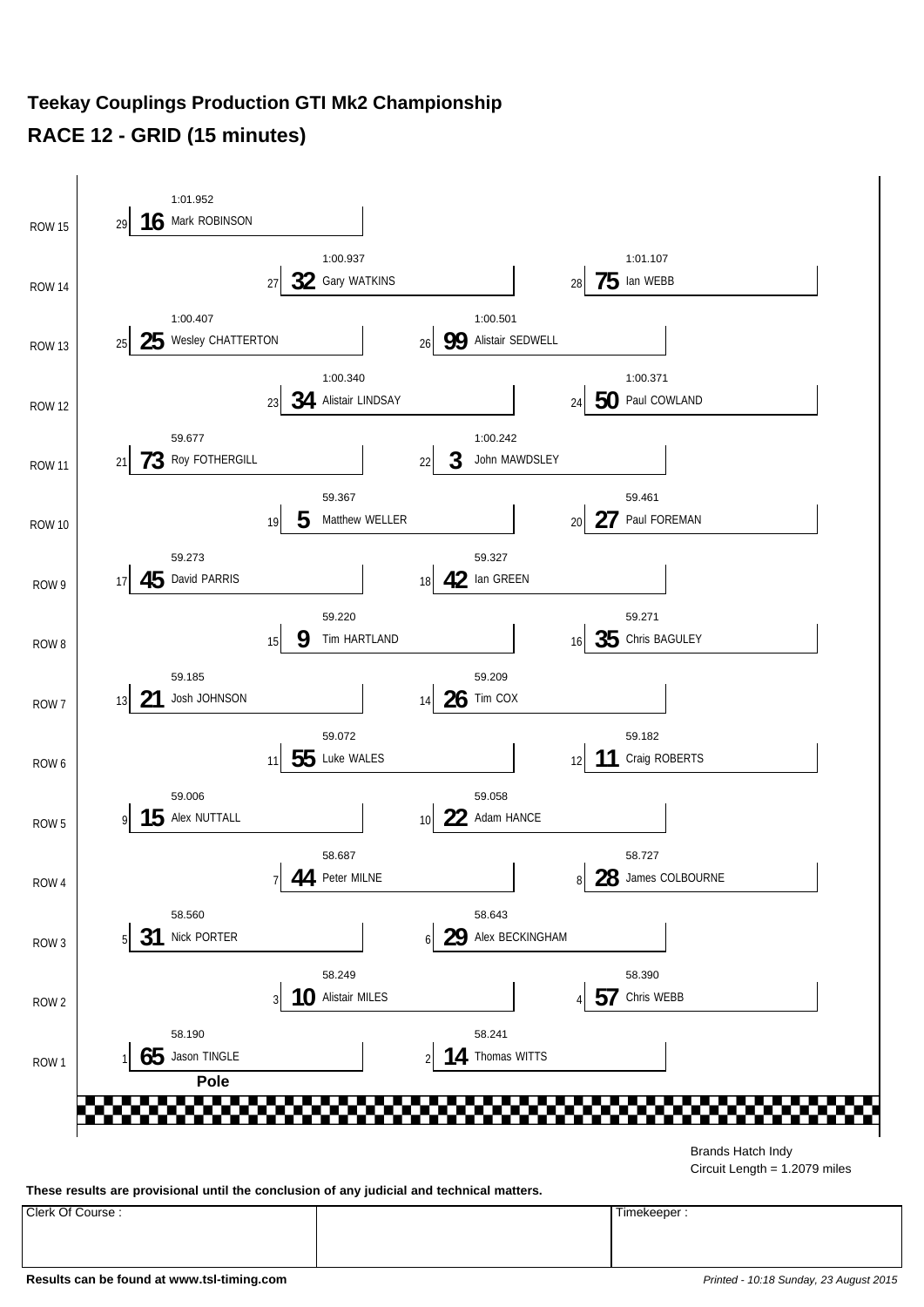

#### **Teekay Couplings Production GTI Mk2 Championship RACE 12 - CLASSIFICATION**

| POS            | <b>NO</b> | <b>CL</b>      | PIC NAME                   | <b>ENTRY</b>          | <b>LAPS</b>    | <b>TIME</b> | GAP      | <b>DIFF</b> | <b>MPH</b> | <b>BEST</b> | ON             |
|----------------|-----------|----------------|----------------------------|-----------------------|----------------|-------------|----------|-------------|------------|-------------|----------------|
| $\mathbf{1}$   | 14        | Α              | 1 Thomas WITTS             | VW Golf GTi           | 13             | 16:03.419   |          |             | 58.67      | 1:08.652    | 9              |
| 2              | 31        | Α              | 2 Nick PORTER              | VW Golf GTi           | 13             | 16:05.944   | 2.525    | 2.525       | 58.52      | 1:08.692    | 12             |
| 3              | 11        | Β              | 1 Craig ROBERTS            | VW Golf GTi           | 13             | 16:06.126   | 2.707    | 0.182       | 58.51      | 1:08.313    | 8              |
| 4              | 22        | Α              | 3 Adam HANCE               | <b>VW Golf GTi</b>    | 13             | 16:06.142   | 2.723    | 0.016       | 58.51      | 1:08.425    | 13             |
| 5              | 28        | Α              | 4 James COLBOURNE          | VW Golf GTi           | 13             | 16:09.431   | 6.012    | 3.289       | 58.31      | 1:08.901    | 10             |
| 6              | 21        | Α              | 5 Josh JOHNSON             | VW Golf GTi           | 13             | 16:13.981   | 10.562   | 4.550       | 58.04      | 1:08.622    | 10             |
| $\overline{7}$ | 44        | Α              | 6 Peter MILNE              | <b>VW Golf GTi</b>    | 13             | 16:17.203   | 13.784   | 3.222       | 57.85      | 1:08.900    | 13             |
| 8              | 35        | Α              | 7 Chris BAGULEY            | <b>VW Golf GTi</b>    | 13             | 16:17.458   | 14.039   | 0.255       | 57.83      | 1:08.672    | 13             |
| 9              | 15        | Α              | 8 Alex NUTTALL             | VW Golf GTi           | 13             | 16:18.615   | 15.196   | 1.157       | 57.76      | 1:08.719    | 13             |
| 10             | 45        | Α              | 9 David PARRIS             | VW Golf GTi           | 13             | 16:21.377   | 17.958   | 2.762       | 57.60      | 1:09.378    | 11             |
| 11             | 26        | Α              | 10 Tim COX                 | <b>VW Golf GTi</b>    | 13             | 16:22.091   | 18.672   | 0.714       | 57.56      | 1:09.919    | 8              |
| 12             | 42        | Α              | 11 Ian GREEN               | VW Golf GTi           | 13             | 16:30.150   | 26.731   | 8.059       | 57.09      | 1:10.251    | $\overline{7}$ |
| 13             | 32        | Α              | 12 Gary WATKINS            | VW Golf GTi           | 13             | 16:31.609   | 28.190   | 1.459       | 57.01      | 1:10.596    | $\overline{7}$ |
| 14             | 99        | Α              | 13 Alistair SEDWELL        | VW Golf GTi           | 13             | 16:32.106   | 28.687   | 0.497       | 56.98      | 1:10.591    | 9              |
| 15             | 34        | Α              | 14 Alistair LINDSAY        | <b>VW Golf GTi</b>    | 13             | 16:36.365   | 32.946   | 4.259       | 56.73      | 1:10.262    | 11             |
| 16             | 55        | B              | 2 Luke WALES               | <b>VW Golf GTI</b>    | 13             | 16:36.590   | 33.171   | 0.225       | 56.72      | 1:09.807    | 11             |
| 17             | 29        | Α              | 15 Alex BECKINGHAM         | VW Golf GTi           | 13             | 16:37.158   | 33.739   | 0.568       | 56.69      | 1:10.596    | 11             |
| 18             | 73        | B              | 3 Roy FOTHERGILL           | VW Golf GTi           | 13             | 16:38.162   | 34.743   | 1.004       | 56.63      | 1:10.746    | 13             |
| 19             | 27        | Α              | 16 Paul FOREMAN            | <b>VW Golf GTi</b>    | 13             | 16:38.947   | 35.528   | 0.785       | 56.59      | 1:09.762    | $\overline{7}$ |
| 20             | 5         | Α              | 17 Matthew WELLER          | <b>VW Golf GTi</b>    | 13             | 16:42.818   | 39.399   | 3.871       | 56.37      | 1:09.909    | 11             |
| 21             | 3         | Α              | <b>John MAWDSLEY</b><br>18 | <b>VW Golf GTi</b>    | 13             | 16:50.017   | 46.598   | 7.199       | 55.97      | 1:09.216    | 8              |
| 22             | 75        | Α              | 19 Ian WEBB                | <b>VW Golf GTi</b>    | 13             | 17:06.641   | 1:03.222 | 16.624      | 55.06      | 1:11.295    | 6              |
| 23             | 50        | B              | 4 Paul COWLAND             | VW Golf GTi           | 12             | 16:05.691   | 1 Lap    | 1 Lap       | 54.03      | 1:09.772    | $\overline{7}$ |
| 24             | 25        | B              | 5 Wesley CHATTERTON        | VW Golf GTi           | 12             | 16:16.710   | 1 Lap    | 11.019      | 53.42      | 1:11.826    | $\overline{7}$ |
|                |           |                |                            | <b>NOT CLASSIFIED</b> |                |             |          |             |            |             |                |
| <b>DNF</b>     | 57        | $\overline{A}$ | <b>Chris WEBB</b>          | <b>VW Golf GTi</b>    | 11             | 13:48.518   | 2 Laps   | 1 Lap       | 57.73      | 1:08.258    | $\overline{7}$ |
| <b>DNF</b>     | 10        | Α              | <b>Alistair MILES</b>      | <b>VW Golf GTi</b>    | 8              | 10:27.663   | 5 Laps   | 3 Laps      | 55.42      | 1:09.603    | $\overline{7}$ |
| <b>DNF</b>     | 16        | B              | <b>Mark ROBINSON</b>       | <b>VW Golf GTi</b>    | 8              | 11:48.238   | 5 Laps   | 1:20.575    | 49.12      | 1:13.721    | $\overline{c}$ |
| <b>DNF</b>     | 65        | Α              | <b>Jason TINGLE</b>        | VW Golf GTi           | 6              | 8:13.998    | 7 Laps   | 2 Laps      | 52.81      | 1:10.114    | $\overline{c}$ |
| <b>DNF</b>     | 9         | $\overline{A}$ | <b>Tim HARTLAND</b>        | VW Golf GTi           | 2              | 2:33.415    | 11 Laps  | 4 Laps      | 56.69      | 1:10.990    | $\overline{2}$ |
|                |           |                |                            | <b>FASTEST LAP</b>    |                |             |          |             |            |             |                |
|                | 57        | Α              | <b>Chris WEBB</b>          | VW Golf GTi           | $\overline{7}$ | 1:08.258    |          | 63.70 mph   |            | 102.52 kph  |                |
|                | 11        | B              | <b>Craig ROBERTS</b>       | <b>VW Golf GTi</b>    | 8              | 1:08.313    |          | 63.65 mph   |            | 102.44 kph  |                |
|                |           |                |                            |                       |                |             |          |             |            |             |                |

These results are provisional until the conclusion of any judicial and technical matters. Start: 12:14 Flag 12:30 End: 12:31

Clerk Of Course : Timekeeper :

Circuit Length = 1.2079 miles Brands Hatch Indy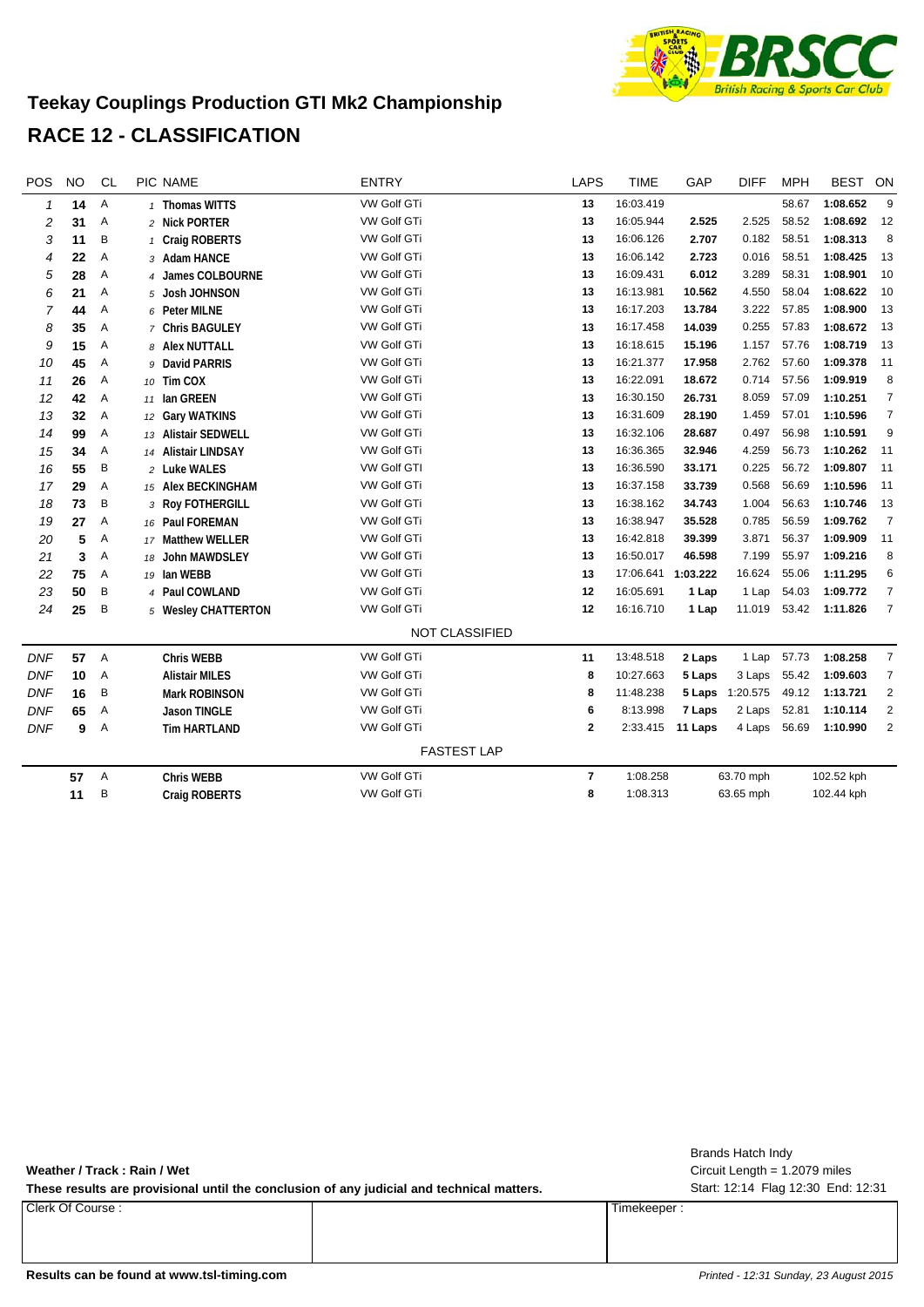| LAP <sub>1</sub> |               | @12:15:41.908   | LAP <sub>2</sub> |               | @12:16:51.339   | LAP <sub>3</sub>        |               | @12:18:07.402   | LAP <sub>4</sub>        |               | @12:19:46.201   | LAP <sub>5</sub> |               | @12:21:14.339   |
|------------------|---------------|-----------------|------------------|---------------|-----------------|-------------------------|---------------|-----------------|-------------------------|---------------|-----------------|------------------|---------------|-----------------|
| NO               | <b>BEHIND</b> | <b>LAP TIME</b> | <b>NO</b>        | <b>BEHIND</b> | <b>LAP TIME</b> | <b>NO</b>               | <b>BEHIND</b> | <b>LAP TIME</b> | <b>NO</b>               | <b>BEHIND</b> | <b>LAP TIME</b> | NO.              | <b>BEHIND</b> | <b>LAP TIME</b> |
| 14               |               | 1:16.328        | 14               |               | 1:09.431        | 14                      |               | 1:16.063        | 14                      |               | 1:38.799        | 14               |               | 1:28.138        |
| 65               | 0.102         | 1:16.430        | 65               | 0.785         | 1:10.114        | 65                      | 0.674         | 1:15.952        | 65                      | 0.813         | 1:38.938        | 31               | 3.556         | 1:29.669        |
| 31               | 0.573         | 1:16.901        | 31               | 1.880         | 1:10.738        | 31                      | 1.384         | 1:15.567        | 31                      | 2.025         | 1:39.440        | 22               | 5.545         | 1:30.722        |
| 22               | 1.363         | 1:17.691        | 22               | 2.624         | 1:10.692        | 22                      | 2.187         | 1:15.626        | 22                      | 2.961         | 1:39.573        | 65               | 5.818         | 1:33.143        |
| 28               | 1.945         | 1:18.273        | 28               | 3.133         | 1:10.619        | 28                      | 2.756         | 1:15.686        | 28                      | 3.554         | 1:39.597        | 28               | 6.032         | 1:30.616        |
| 44               | 2.418         | 1:18.746        | 57               | 3.932         | 1:10.684        | 57                      | 3.978         | 1:16.109        | 57                      | 3.940         | 1:38.761        | 57               | 6.175         | 1:30.373        |
| 57               | 2.679         | 1:19.007        | 44               | 4.387         | 1:11.400        | 44                      | 5.029         | 1:16.705        | 44                      | 5.232         | 1:39.002        | 44               | 6.597         | 1:29.503        |
| 11               | 3.107         | 1:19.435        | 11               | 4.650         | 1:10.974        | 11                      | 6.034         | 1:17.447        | 11                      | 5.967         | 1:38.732        | 11               | 7.000         | 1:29.171        |
| 15               | 3.149         | 1:19.477        | 15               | 4.875         | 1:11.157        | 15                      | 6.989         | 1:18.177        | 15                      | 6.855         | 1:38.665        | 15               | 7.916         | 1:29.199        |
| 10               | 3.782         | 1:20.110        | 10               | 5.565         | 1:11.214        | 10                      | 7.789         | 1:18.287        | 10                      | 7.763         | 1:38.773        | 10               | 8.526         | 1:28.901        |
| 29               | 4.109         | 1:20.437        | 21               | 6.908         | 1:11.282        | 21                      | 8.405         | 1:17.560        | 21                      | 8.667         | 1:39.061        | 21               | 8.718         | 1:28.189        |
| 55               | 4.583         | 1:20.911        | 9                | 7.656         | 1:10.990        | 26                      | 9.120         | 1:16.317        | 26                      | 9.665         | 1:39.344        | 26               | 9.232         | 1:27.705        |
| 35               | 4.654         | 1:20.982        | 26               | 8.866         | 1:12.853        | 45                      | 9.953         | 1:16.430        | 45                      | 10.733        | 1:39.579        | 45               | 9.725         | 1:27.130        |
| 21               | 5.057         | 1:21.385        | 35               | 9.258         | 1:14.035        | 35                      | 10.953        | 1:17.758        | 35                      | 11.988        | 1:39.834        | 35               | 10.171        | 1:26.321        |
| 26               | 5.444         | 1:21.772        | 45               | 9.586         | 1:13.445        | 32                      | 11.659        | 1:17.893        | 32                      | 13.028        | 1:40.168        | 32               | 11.247        | 1:26.357        |
| 45               | 5.572         | 1:21.900        | 32               | 9.829         | 1:12.263        | 42                      | 12.570        | 1:18.670        | 42                      | 14.120        | 1:40.349        | 42               | 12.345        | 1:26.363        |
| 9                | 6.097         | 1:22.425        | 42               | 9.963         | 1:12.802        | 5                       | 13.600        | 1:19.676        | 5                       | 15.264        | 1:40.463        | 5                | 13.310        | 1:26.184        |
| 42               | 6.592         | 1:22.920        | 5                | 9.987         | 1:12.492        | 50                      | 14.430        | 1:18.632        | 50                      | 15.718        | 1:40.087        | 50               | 14.637        | 1:27.057        |
| 5                | 6.926         | 1:23.254        | 27               | 10.288        | 1:12.440        | 99                      | 15.377        | 1:18.868        | 99                      | 16.688        | 1:40.110        | 99               | 15.134        | 1:26.584        |
| 32               | 6.997         | 1:23.325        | 29               | 10.934        | 1:16.256        | 29                      | 16.559        | 1:21.688        | 29                      | 17.873        | 1:40.113        | 29               | 15.701        | 1:25.966        |
| 27               | 7.279         | 1:23.607        | 55               | 11.427        | 1:16.275        | 75                      | 17.499        | 1:21.495        | 75                      | 19.056        | 1:40.356        | 75               | 18.257        | 1:27.339        |
| 3                | 7.677         | 1:24.005        | 3                | 11.712        | 1:13.466        | 73                      | 18.114        | 1:21.390        | 73                      | 19.895        | 1:40.580        | 73               | 19.246        | 1:27.489        |
| 73               | 8.267         | 1:24.595        | 50               | 11.861        | 1:12.803        | 55                      | 18.648        | 1:23.284        | 55                      | 20.463        | 1:40.614        | 55               | 20.086        | 1:27.761        |
| 50               | 8.489         | 1:24.817        | 75               | 12.067        | 1:12.552        | 34                      | 19.240        | 1:22.280        | 34                      | 21.235        | 1:40.794        | 34               | 20.501        | 1:27.404        |
| 34               | 8.756         | 1:25.084        | 99               | 12.572        | 1:13.040        | 25                      | 19.889        | 1:21.917        | 25                      | 21.923        | 1:40.833        | 25               | 22.935        | 1:29.150        |
| 75               | 8.946         | 1:25.274        | 73               | 12.787        | 1:13.951        | 16                      | 20.393        | 1:21.917        | 16                      | 22.729        | 1:41.135        | 16               | 23.224        | 1:28.633        |
| 99               | 8.963         | 1:25.291        | 34               | 13.023        | 1:13.698        | 27                      | 21.505        | 1:27.280        | 27                      | 23.894        | 1:41.188        | 27               | 24.487        | 1:28.731        |
| 16               | 10.249        | 1:26.577        | 25               | 14.035        | 1:13.012        | $\overline{\mathbf{3}}$ | 22.155        | 1:26.506        | $\overline{\mathbf{3}}$ | 24.446        | 1:41.090        | 3                | 24.839        | 1:28.531        |
| 25               | 10.454        | 1:26.782        | 16               | 14.539        | 1:13.721        |                         |               |                 |                         |               |                 |                  |               |                 |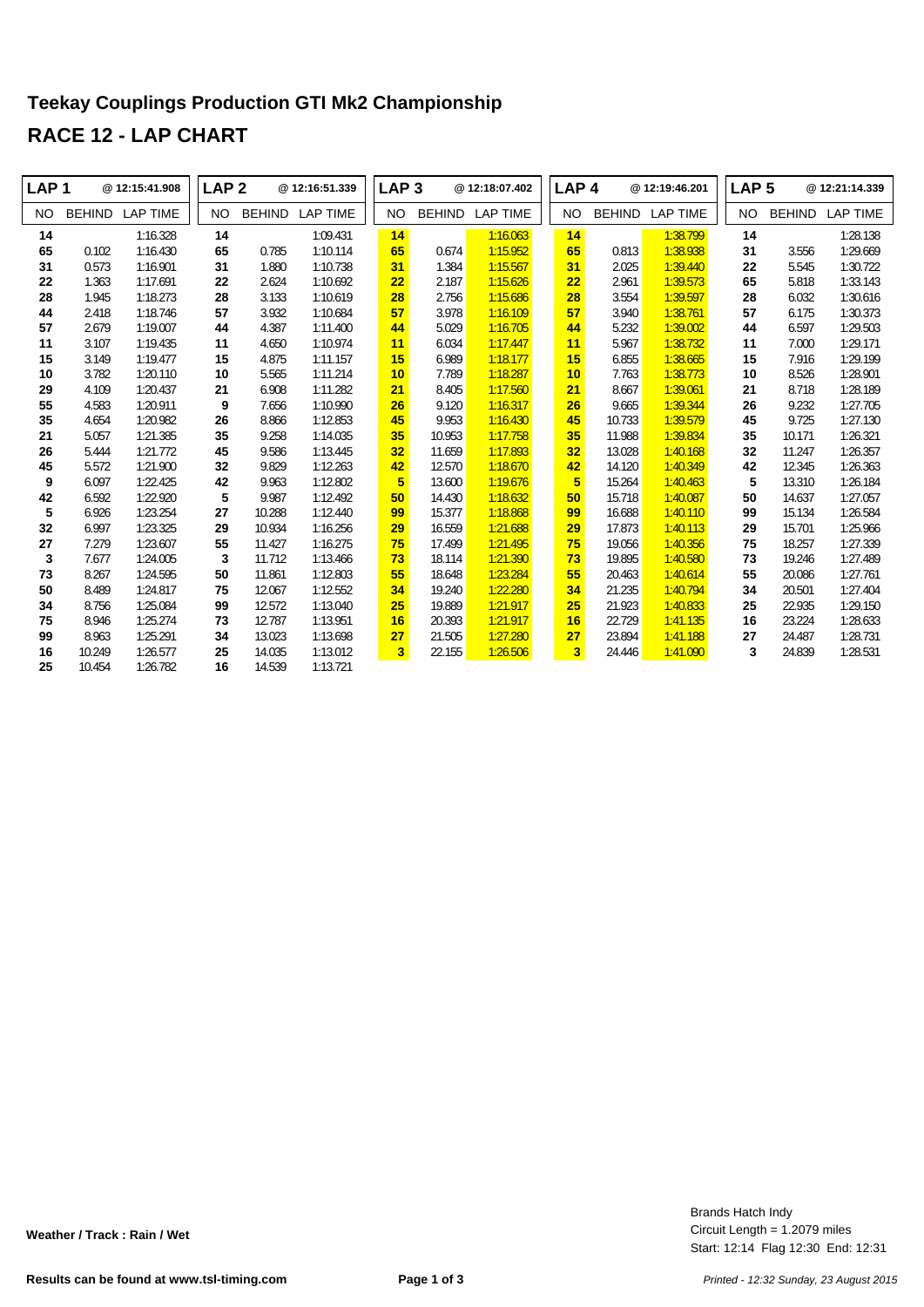| LAP <sub>6</sub> |               | @12:22:23.975   | LAP <sub>7</sub> |               | @12:23:33.177   | LAP <sub>8</sub> |               | @12:24:42.229   | LAP <sub>9</sub> |               | @12:25:50.881   | <b>LAP 10</b> |               | @12:26:59.831   |
|------------------|---------------|-----------------|------------------|---------------|-----------------|------------------|---------------|-----------------|------------------|---------------|-----------------|---------------|---------------|-----------------|
| NO.              | <b>BEHIND</b> | <b>LAP TIME</b> | <b>NO</b>        | <b>BEHIND</b> | <b>LAP TIME</b> | NO.              | <b>BEHIND</b> | <b>LAP TIME</b> | NO.              | <b>BEHIND</b> | <b>LAP TIME</b> | NO.           | <b>BEHIND</b> | <b>LAP TIME</b> |
| 14               |               | 1:09.636        | 14               |               | 1:09.202        | 14               |               | 1:09.052        | 14               |               | 1:08.652        | 14            |               | 1:08.950        |
| 31               | 3.471         | 1:09.551        | 31               | 3.447         | 1:09.178        | 31               | 4.291         | 1:09.896        | 31               | 4.774         | 1:09.135        | 31            | 4.739         | 1:08.915        |
| 22               | 5.256         | 1:09.347        | 22               | 5.218         | 1:09.164        | 57               | 5.030         | 1:08.612        | 57               | 5.005         | 1:08.627        | 57            | 4.891         | 1:08.836        |
| 57               | 6.414         | 1:09.875        | 57               | 5.470         | 1:08.258        | 22               | 5.797         | 1:09.631        | 11               | 6.227         | 1:08.597        | 11            | 5.901         | 1:08.624        |
| 28               | 7.075         | 1:10.679        | 11               | 7.021         | 1:08.544        | 11               | 6.282         | 1:08.313        | 22               | 6.471         | 1:09.326        | 22            | 5.989         | 1:08.468        |
| 11               | 7.679         | 1:10.315        | 28               | 7.297         | 1:09.424        | 28               | 7.234         | 1:08.989        | 28               | 7.496         | 1:08.914        | 28            | 7.447         | 1:08.901        |
| 44               | 7.927         | 1:10.966        | 44               | 8.656         | 1:09.931        | 15               | 8.654         | 1:08.827        | 21               | 11.986        | 1:10.363        | 21            | 11.658        | 1:08.622        |
| 15               | 8.239         | 1:09.959        | 15               | 8.879         | 1:09.842        | 44               | 10.011        | 1:10.407        | 15               | 13.104        | 1:13.102        | 15            | 13.285        | 1:09.131        |
| 10               | 9.232         | 1:10.342        | 21               | 9.150         | 1:08.957        | 21               | 10.275        | 1:10.177        | 44               | 13.715        | 1:12.356        | 44            | 13.881        | 1:09.116        |
| 21               | 9.395         | 1:10.313        | 10               | 9.633         | 1:09.603        | 10               | 11.014        | 1:10.433        | 26               | 14.277        | 1:10.808        | 26            | 15.349        | 1:10.022        |
| 26               | 10.372        | 1:10.776        | 26               | 11.254        | 1:10.084        | 26               | 12.121        | 1:09.919        | 35               | 14.772        | 1:10.595        | 35            | 15.970        | 1:10.148        |
| 45               | 11.152        | 1:11.063        | 45               | 12.150        | 1:10.200        | 45               | 12.798        | 1:09.700        | 45               | 14.866        | 1:10.720        | 45            | 16.034        | 1:10.118        |
| 35               | 11.720        | 1:11.185        | 35               | 12.237        | 1:09.719        | 35               | 12.829        | 1:09.644        | 42               | 19.644        | 1:11.189        | 42            | 22.493        | 1:11.799        |
| 32               | 12.229        | 1:10.618        | 32               | 13.623        | 1:10.596        | 16               | 1 Lap         | 1:54.406 P      | 5                | 20.022        | 1:11.371        | 32            | 23.231        | 1:11.787        |
| 42               | 13.534        | 1:10.825        | 42               | 14.583        | 1:10.251        | 32               | 15.888        | 1:11.317        | 32               | 20.394        | 1:13.158        | 99            | 23.963        | 1:10.659        |
| 5                | 13.927        | 1:10.253        | 5                | 15.071        | 1:10.346        | 50               | 16.652        | 1:10.230        | 99               | 22.254        | 1:10.591        | 50            | 27.416        | 1:11.883        |
| 50               | 14.904        | 1:09.903        | 50               | 15.474        | 1:09.772        | 42               | 17.107        | 1:11.576        | 16               | 1 Lap         | 1:17.371        | 55            | 28.949        | 1:10.205        |
| 65               | 15.603        | 1:19.421        | 99               | 18.402        | 1:11.368        | 5                | 17.303        | 1:11.284        | 50               | 24.483        | 1:16.483        | 29            | 29.217        | 1:11.525        |
| 99               | 16.236        | 1:10.738        | 29               | 18.984        | 1:10.945        | 99               | 20.315        | 1:10.965        | 29               | 26.642        | 1:11.316        | 34            | 30.560        | 1:10.483        |
| 29               | 17.241        | 1:11.176        | 75               | 22.622        | 1:11.908        | 29               | 23.978        | 1:14.046        | 55               | 27.694        | 1:10.560        | 73            | 31.203        | 1:10.836        |
| 75               | 19.916        | 1:11.295        | 73               | 23.306        | 1:11.549        | 55               | 25.786        | 1:11.243        | 34               | 29.027        | 1:10.924        | 3             | 31.499        | 1:10.455        |
| 73               | 20.959        | 1:11.349        | 55               | 23.595        | 1:11.390        | 75               | 25.853        | 1:12.283        | 73               | 29.317        | 1:10.919        | 27            | 33.004        | 1:11.273        |
| 55               | 21.407        | 1:10.957        | 34               | 24.222        | 1:11.358        | 34               | 26.755        | 1:11.585        | 75               | 29.788        | 1:12.587        | 5             | 37.709        | 1:26.637        |
| 34               | 22.066        | 1:11.201        | 27               | 26.145        | 1:09.762        | 73               | 27.050        | 1:12.796        | 3                | 29.994        | 1:10.826        | 75            | 47.185        | 1:26.347        |
| 27               | 25.585        | 1:10.734        | 3                | 27.656        | 1:09.766        | 27               | 27.377        | 1:10.284        | 27               | 30.681        | 1:11.956        |               |               |                 |
| $\mathbf{3}$     | 27.092        | 1:11.889        | 25               | 39.798        | 1:11.826        | 3                | 27.820        | 1:09.216        | 25               | 1:07.494      | 1:26.177        |               |               |                 |
| 25               | 37.174        | 1:23.875        |                  |               |                 | 25               | 49.969        | 1:19.223        |                  |               |                 |               |               |                 |
| 16               | 38.066        | 1:24.478        |                  |               |                 |                  |               |                 |                  |               |                 |               |               |                 |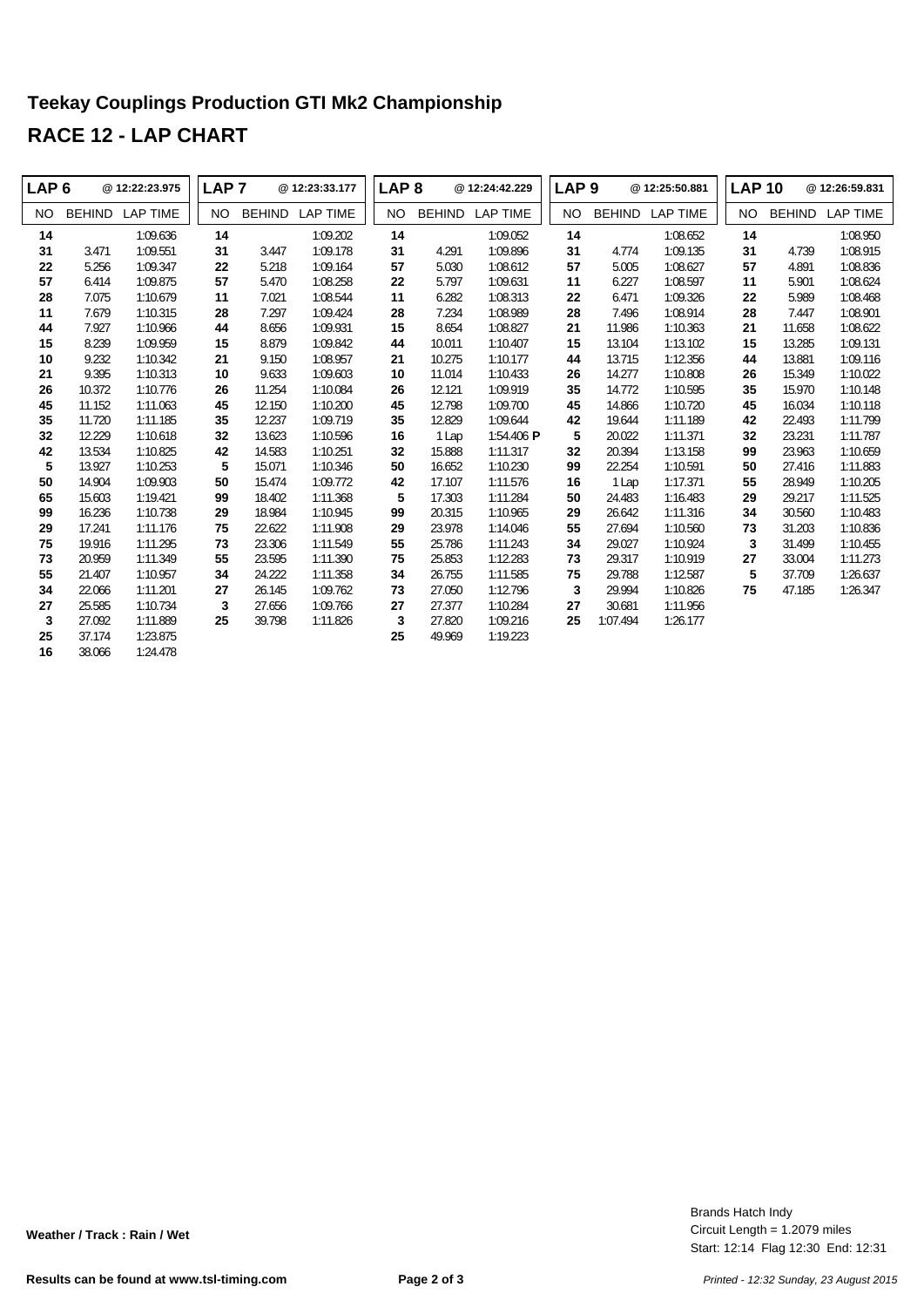| <b>LAP 11</b> |               | @12:28:09.251 | <b>LAP 12</b> |               | @12:29:18.383   | <b>LAP 13</b> |               | @12:30:28.999   |
|---------------|---------------|---------------|---------------|---------------|-----------------|---------------|---------------|-----------------|
| <b>NO</b>     | <b>BEHIND</b> | LAP TIME      | NO.           | <b>BEHIND</b> | <b>LAP TIME</b> | <b>NO</b>     | <b>BEHIND</b> | <b>LAP TIME</b> |
| 14            |               | 1:09.420      | 14            |               | 1:09.132        | 14            |               | 1:10.616        |
| 25            | 1 Lap         | 1:15.278      | 31            | 4.043         | 1:08.692        | 50            | 1 Lap         | 1:52.989        |
| 31            | 4.483         | 1:09.164      | 11            | 4.476         | 1:08.689        | 31            | 2.525         | 1:09.098        |
| 57            | 4.847         | 1:09.376      | 22            | 4.914         | 1:08.654        | 11            | 2.707         | 1:08.847        |
| 11            | 4.919         | 1:08.438      | 28            | 6.953         | 1:09.004        | 22            | 2.723         | 1:08.425        |
| 22            | 5.392         | 1:08.823      | 25            | 1 Lap         | 1:15.450        | 28            | 6.012         | 1:09.675        |
| 28            | 7.081         | 1:09.054      | 21            | 11.839        | 1:09.763        | 21            | 10.562        | 1:09.339        |
| 21            | 11.208        | 1:08.970      | 44            | 15.500        | 1:09.491        | 25            | 1 Lap         | 1:13.187        |
| 44            | 15.141        | 1:10.680      | 35            | 15.983        | 1:09.024        | 44            | 13.784        | 1:08.900        |
| 15            | 15.979        | 1:12.114      | 15            | 17.093        | 1:10.246        | 35            | 14.039        | 1:08.672        |
| 45            | 15.992        | 1:09.378      | 26            | 17.886        | 1:10.721        | 15            | 15.196        | 1:08.719        |
| 35            | 16.091        | 1:09.541      | 45            | 18.207        | 1:11.347        | 45            | 17.958        | 1:10.367        |
| 26            | 16.297        | 1:10.368      | 42            | 25.673        | 1:10.654        | 26            | 18.672        | 1:11.402        |
| 42            | 24.151        | 1:11.078      | 32            | 27.651        | 1:11.416        | 42            | 26.731        | 1:11.674        |
| 32            | 25.367        | 1:11.556      | 99            | 28.293        | 1:11.240        | 32            | 28.190        | 1:11.155        |
| 99            | 26.185        | 1:11.642      | 55            | 31.472        | 1:11.268        | 99            | 28.687        | 1:11.010        |
| 50            | 29.031        | 1:11.035      | 29            | 32.501        | 1:11.240        | 34            | 32.946        | 1:10.433        |
| 55            | 29.336        | 1:09.807      | 34            | 33.129        | 1:10.859        | 55            | 33.171        | 1:12.315        |
| 29            | 30.393        | 1:10.596      | 3             | 33.815        | 1:10.768        | 29            | 33.739        | 1:11.854        |
| 34            | 31.402        | 1:10.262      | 73            | 34.613        | 1:11.145        | 73            | 34.743        | 1:10.746        |
| 3             | 32.179        | 1:10.100      | 27            | 35.327        | 1:10.254        | 27            | 35.528        | 1:10.817        |
| 73            | 32.600        | 1:10.817      | 5             | 39.553        | 1:10.487        | 5             | 39.399        | 1:10.462        |
| 27            | 34.205        | 1:10.621      | 75            | 58.480        | 1:14.803        | 3             | 46.598        | 1:23.399        |
| 5             | 38.198        | 1:09.909      |               |               |                 | 75            | 1:03.222      | 1:15.358        |
| 75            | 52.809        | 1:15.044      |               |               |                 |               |               |                 |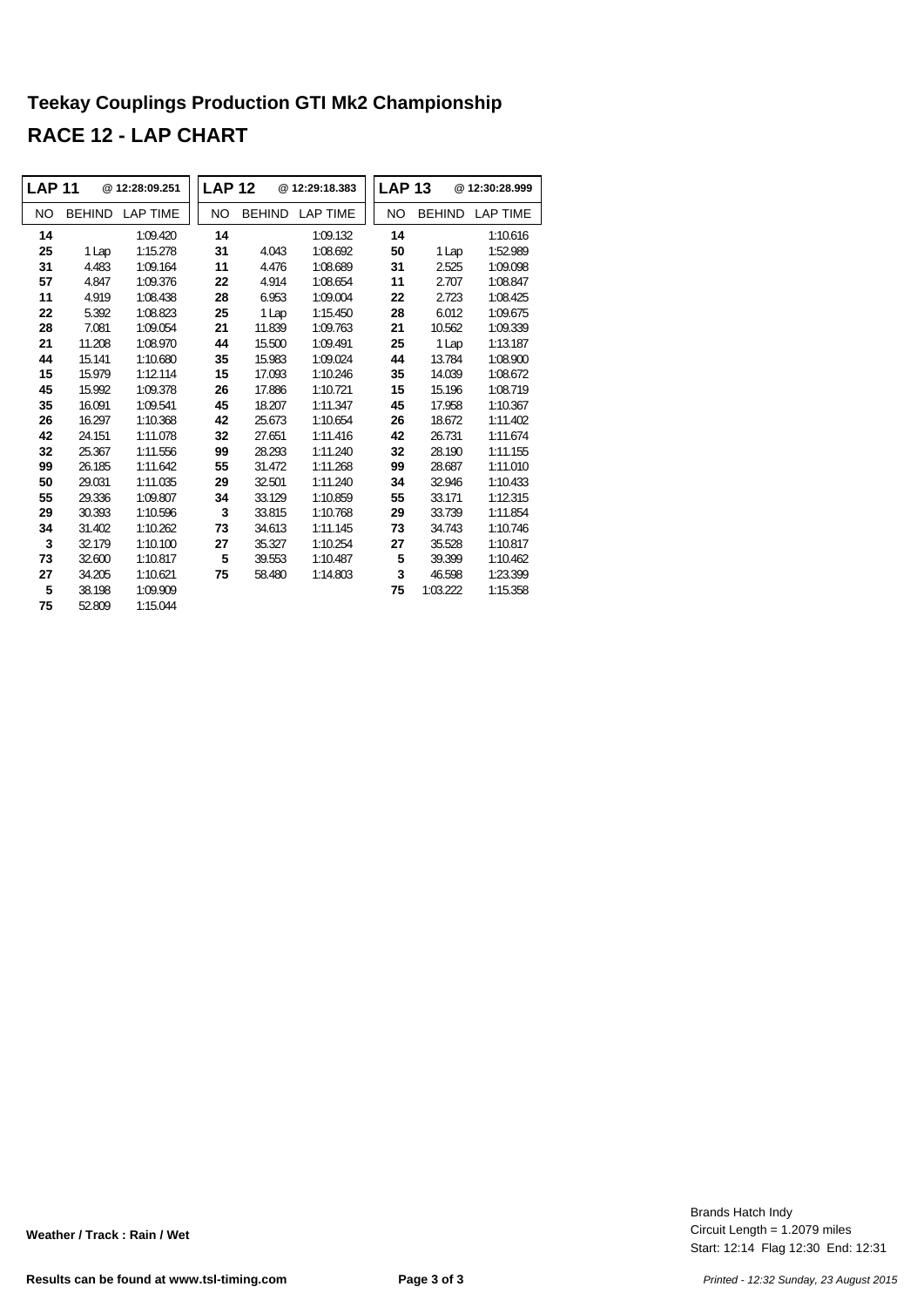| பா             | $=$ Difference TO Fersonial Dest Lap |                 |                |                                     |
|----------------|--------------------------------------|-----------------|----------------|-------------------------------------|
| P1             | 14<br><b>Thomas WITTS</b>            |                 |                |                                     |
| LAP            | <b>LAP TIME</b>                      | <b>DIFF</b>     | <b>MPH</b>     | TIME OF DAY                         |
| 1 -            | 1:16.328                             | 7.676           | 56.97          | 12:15:41.908                        |
| 2 -            | 1:09.431                             | 0.779           | 62.63          | 12:16:51.339                        |
| $3 -$<br>$4 -$ | 1:16.063<br>1:38.799                 | 7.411<br>30.147 | 57.17          | 12:18:07.402<br>12:19:46.201        |
| 5 -            | 1:28.138                             | 19.486          | 44.01<br>49.33 | 12:21:14.339                        |
| 6 -            | 1:09.636                             | 0.984           | 62.44          | 12:22:23.975                        |
| 7 -            | 1:09.202                             | 0.550           | 62.83          | 12:23:33.177                        |
| 8 -            | 1:09.052<br>(3)                      | 0.400           | 62.97          | 12:24:42.229                        |
| $9 -$          | 1:08.652<br>(1)                      |                 | 63.34          | 12:25:50.881                        |
| $10 -$         | 1:08.950<br>(2)                      | 0.298           | 63.06          | 12:26:59.831                        |
| $11 -$         | 1:09.420                             | 0.768           | 62.64          | 12:28:09.251                        |
| $12 -$         | 1:09.132                             | 0.480           | 62.90          | 12:29:18.383                        |
| $13 -$         | 1:10.616                             | 1.964           | 61.58          | 12:30:28.999                        |
| P <sub>2</sub> | <b>Nick PORTER</b><br>31             |                 |                |                                     |
| LAP            | <b>LAP TIME</b>                      | <b>DIFF</b>     | <b>MPH</b>     | TIME OF DAY                         |
| 1 -            | 1:16.901                             | 8.209           | 56.54          | 12:15:42.481                        |
| 2 -            | 1:10.738                             | 2.046           | 61.47          | 12:16:53.219                        |
| $3 -$<br>$4 -$ | 1:15.567<br>1:39.440                 | 6.875<br>30.748 | 57.54<br>43.73 | 12:18:08.786<br>12:19:48.226        |
| 5 -            | 1:29.669                             | 20.977          | 48.49          | 12:21:17.895                        |
| $6 -$          | 1:09.551                             | 0.859           | 62.52          | 12:22:27.446                        |
| 7 -            | 1:09.178                             | 0.486           | 62.86          | 12:23:36.624                        |
| 8 -            | 1:09.896                             | 1.204           | 62.21          | 12:24:46.520                        |
| 9 -            | 1:09.135                             | 0.443           | 62.90          | 12:25:55.655                        |
| $10 -$         | 1:08.915<br>(2)                      | 0.223           | 63.10          | 12:27:04.570                        |
| 11 -           | 1:09.164                             | 0.472           | 62.87          | 12:28:13.734                        |
| 12 -           | 1:08.692<br>(1)                      |                 | 63.30          | 12:29:22.426                        |
| $13 -$         | $1:09.098$ (3)                       | 0.406           | 62.93          | 12:30:31.524                        |
| P <sub>3</sub> | 11<br><b>Craig ROBERTS</b>           |                 |                |                                     |
| LAP            | <b>LAP TIME</b>                      | DIFF            | <b>MPH</b>     | TIME OF DAY                         |
| 1 -            | 1:19.435                             | 11.122          | 54.74          | 12:15:45.015                        |
| $2 -$          | 1:10.974                             | 2.661           | 61.27          | 12:16:55.989                        |
| $3 -$<br>$4 -$ | 1:17.447<br><u>1:38.732</u>          | 9.134<br>30.419 | 56.14<br>44.04 | 12:18:13.436<br>12:19:52.168        |
| 5 -            | 1:29.171                             | 20.858          | 48.76          | 12:21:21.339                        |
| 6 -            | 1:10.315                             | 2.002           | 61.84          | 12:22:31.654                        |
| 7 -            | 1:08.544<br>(3)                      | 0.231           | 63.44          | 12:23:40.198                        |
| 8 -            | 1:08.313 (1)                         |                 | 63.65          | 12:24:48.511                        |
| 9 -            | 1:08.597                             | 0.284           | 63.39          | 12:25:57.108                        |
| $10 -$         | 1:08.624                             | 0.311           | 63.36          | 12:27:05.732                        |
| $11 -$         | 1:08.438 (2)                         | 0.125           | 63.54          | 12:28:14.170                        |
| $12 -$         | 1:08.689                             | 0.376           | 63.30          | 12:29:22.859                        |
| $13 -$         | 1:08.847                             | 0.534           | 63.16          | 12:30:31.706                        |
| P4             | 22 Adam HANCE                        |                 |                |                                     |
| LAP            | <b>LAP TIME</b>                      | <b>DIFF</b>     | MPH            | TIME OF DAY                         |
| 1 -            | 1:17.691                             | 9.266           | 55.97          | 12:15:43.271                        |
| 2 -<br>$3 -$   | 1:10.692<br>1:15.626                 | 2.267<br>7.201  | 61.51<br>57.50 | 12:16:53.963<br><u>12:18:09.589</u> |
| $4 -$          | 1:39.573                             | 31.148          | 43.67          | <u>12:19:49.162</u>                 |
| 5 -            | 1:30.722                             | 22.297          | 47.93          | 12:21:19.884                        |
| 6 -            | 1:09.347                             | 0.922           | 62.70          | 12:22:29.231                        |
| 7 -            | 1:09.164                             | 0.739           | 62.87          | 12:23:38.395                        |
| $8 -$          | 1:09.631                             | 1.206           | 62.45          | 12:24:48.026                        |
| 9 -            | 1:09.326                             | 0.901           | 62.72          | 12:25:57.352                        |
| $10 -$         | $1:08.468$ (2)                       | 0.043           | 63.51          | 12:27:05.820                        |
| $11 -$         | 1:08.823                             | 0.398           | 63.18          | 12:28:14.643                        |

**Weather / Track : Rain / Wet**

| DIFF = Difference To Personal Best Lap |  |
|----------------------------------------|--|
|----------------------------------------|--|

| DIFF = Difference To Personal Best Lap |                |       |       |              |  |  |  |  |  |  |  |  |
|----------------------------------------|----------------|-------|-------|--------------|--|--|--|--|--|--|--|--|
| - 12 -                                 | $1:08.654$ (3) | 0.229 | 63.34 | 12:29:23.297 |  |  |  |  |  |  |  |  |
| - 13                                   | 1:08.425(1)    |       | 63.55 | 12:30:31.722 |  |  |  |  |  |  |  |  |

|                | יי י                       |                  |                |                              |
|----------------|----------------------------|------------------|----------------|------------------------------|
| P <sub>5</sub> | 28 James COLBOURNE         |                  |                |                              |
| LAP            | <b>LAP TIME</b>            | <b>DIFF</b>      | <b>MPH</b>     | TIME OF DAY                  |
| $1 -$          | 1:18.273                   | 9.372            | 55.55          | 12:15:43.853                 |
| $2 -$          | 1:10.619                   | 1.718            | 61.57          | 12:16:54.472                 |
| $3 -$          | 1:15.686                   | 6.785            | 57.45          | 12:18:10.158                 |
| $4 -$          | 1:39.597                   | 30.696           | 43.66          | 12:19:49.755                 |
| 5 -            | 1:30.616                   | 21.715           | 47.98          | 12:21:20.371                 |
| 6 -            | 1:10.679                   | 1.778            | 61.52          | 12:22:31.050                 |
| 7 -            | 1:09.424                   | 0.523            | 62.63          | 12:23:40.474                 |
| 8 -            | 1:08.989<br>(3)            | 0.088            | 63.03          | 12:24:49.463                 |
| 9 -            | 1:08.914<br>(2)            | 0.013            | 63.10          | 12:25:58.377                 |
| 10 -           | 1:08.901(1)                |                  | 63.11          | 12:27:07.278                 |
| 11 -           | 1:09.054                   | 0.153            | 62.97          | 12:28:16.332                 |
| $12 -$         | 1:09.004                   | 0.103            | 63.01          | 12:29:25.336                 |
| $13 -$         | 1:09.675                   | 0.774            | 62.41          | 12:30:35.011                 |
| P6             | <b>Josh JOHNSON</b><br>21  |                  |                |                              |
| LAP            | <b>LAP TIME</b>            | <b>DIFF</b>      | <b>MPH</b>     | TIME OF DAY                  |
| 1 -            | 1:21.385                   | 12.763           | 53.43          | 12:15:46.965                 |
| 2 -            | 1:11.282                   | 2.660            | 61.00          | 12:16:58.247                 |
| $3 -$          | 1:17.560                   | 8.938            | 56.06          | 12:18:15.807                 |
| $4 -$<br>5 -   | 1:39.061<br>1:28.189       | 30.439<br>19.567 | 43.89<br>49.31 | 12:19:54.868<br>12:21:23.057 |
| $6 -$          |                            |                  |                |                              |
| $7 -$          | 1:10.313<br>$1:08.957$ (2) | 1.691<br>0.335   | 61.84<br>63.06 | 12:22:33.370<br>12:23:42.327 |
| 8 -            | 1:10.177                   | 1.555            | 61.96          | 12:24:52.504                 |
| 9 -            | 1:10.363                   | 1.741            | 61.80          | 12:26:02.867                 |
| 10 -           | 1:08.622(1)                |                  | 63.37          | 12:27:11.489                 |
| 11 -           | $1:08.970$ (3)             | 0.348            | 63.05          | 12:28:20.459                 |
| 12 -           | 1:09.763                   | 1.141            | 62.33          | 12:29:30.222                 |
| $13 -$         | 1:09.339                   | 0.717            | 62.71          | 12:30:39.561                 |
| P7             | <b>Peter MILNE</b><br>44   |                  |                |                              |
| LAP            | <b>LAP TIME</b>            | <b>DIFF</b>      | <b>MPH</b>     | TIME OF DAY                  |
| $1 -$          | 1:18.746                   | 9.846            | 55.22          | 12:15:44.326                 |
| 2 -            | 1:11.400                   | 2.500            | 60.90          | 12:16:55.726                 |
| $3 -$          | 1:16.705                   | 7.805            | 56.69          | 12:18:12.431                 |
| $4 -$          | 1:39.002                   | 30.102           | 43.92          | 12:19:51.433                 |
| 5 -            | 1:29.503                   | 20.603           | 48.58          | 12:21:20.936                 |
| 6 -            | 1:10.966                   | 2.066            | 61.27          | 12:22:31.902                 |
| $7 -$          | 1:09.931                   | 1.031            | 62.18          | 12:23:41.833                 |
| $8 -$          | 1:10.407                   | 1.507            | 61.76          | 12:24:52.240                 |
| 9 -<br>10 -    | 1:12.356<br>$1:09.116$ (2) | 3.456<br>0.216   | 60.10<br>62.91 | 12:26:04.596<br>12:27:13.712 |
| 11 -           | 1:10.680                   | 1.780            | 61.52          | 12:28:24.392                 |
| 12 -           | 1:09.491<br>(3)            | 0.591            | 62.57          | 12:29:33.883                 |
| 13 -           | 1:08.900(1)                |                  | 63.11          | 12:30:42.783                 |
| P <sub>8</sub> | <b>Chris BAGULEY</b><br>35 |                  |                |                              |
| LAP            | <b>LAP TIME</b>            | DIFF             | MPH            | TIME OF DAY                  |
| $1 -$          | 1:20.982                   | 12.310           | 53.69          | 12:15:46.562                 |
| 2 -            | 1:14.035                   | 5.363            | 58.73          | 12:17:00.597                 |
| $3 -$          | <u>1:17.758</u>            | 9.086            | 55.92          | 12:18:18.355                 |
|                |                            | 31.162           | 43.55          | 12:19:58.189                 |
| $4 -$          | 1:39.834                   |                  |                |                              |

Circuit Length = 1.2079 miles Brands Hatch Indy

6 - 1:11.185 2.513 12:22:35.695 61.08 7 - 1:09.719 1.047 62.37 12:23:45.414<br>8 - 1:09.644 0.972 62.44 12:24:55.058

Start: 12:14 Flag 12:30 End: 12:31

12:24:55.058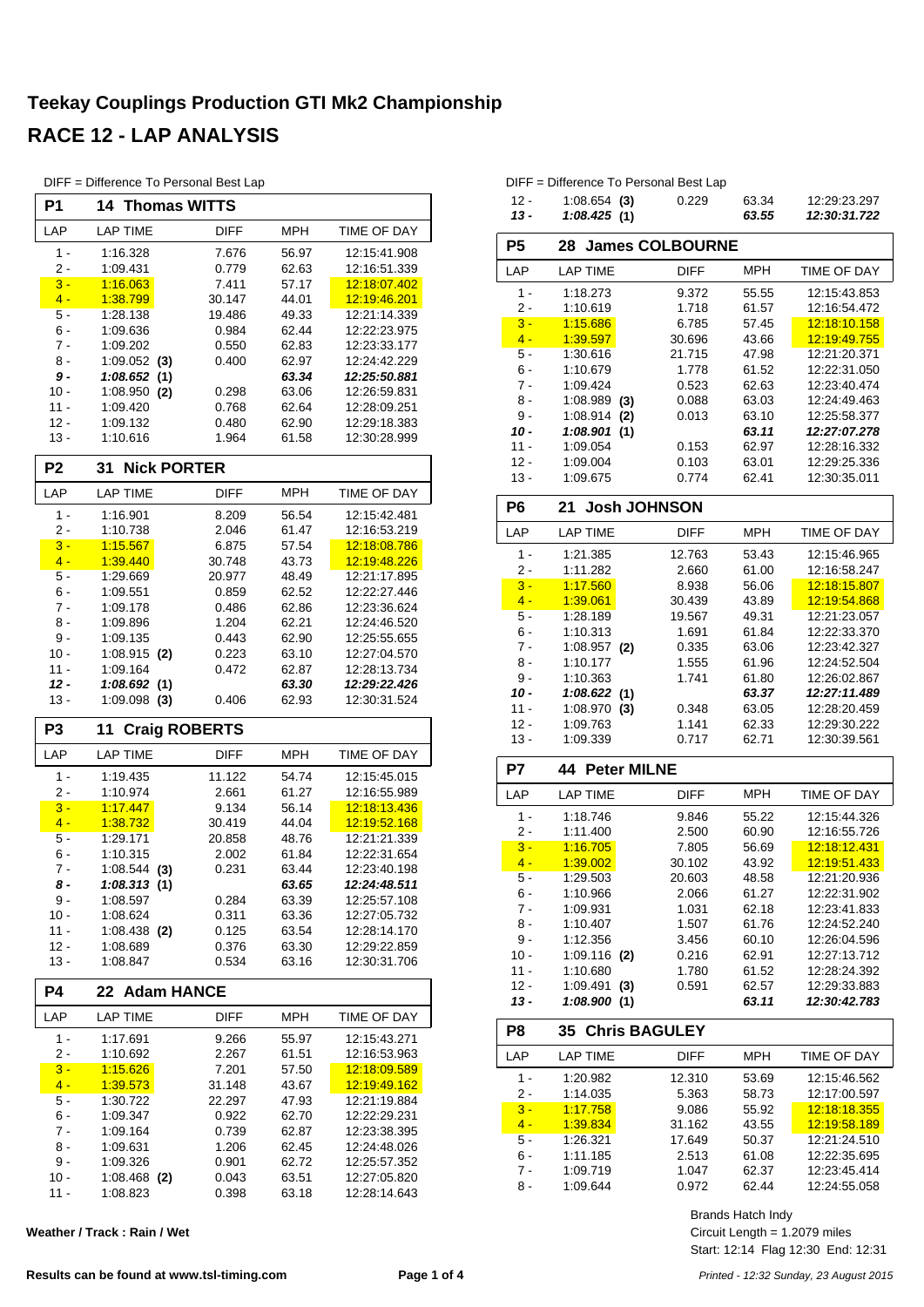|                | DIFF = Difference To Personal Best Lap |                 |                |                                            |
|----------------|----------------------------------------|-----------------|----------------|--------------------------------------------|
| 9 -            | 1:10.595                               | 1.923           | 61.59          | 12:26:05.653                               |
| $10 -$         | 1:10.148                               | 1.476           | 61.99          | 12:27:15.801                               |
| $11 -$         | 1:09.541<br>(3)                        | 0.869           | 62.53          | 12:28:25.342                               |
| $12 -$         | $1:09.024$ (2)                         | 0.352           | 63.00          | 12:29:34.366                               |
| $13 -$         | 1:08.672(1)                            |                 | 63.32          | 12:30:43.038                               |
| P <sub>9</sub> | <b>Alex NUTTALL</b><br>15              |                 |                |                                            |
| LAP            | <b>LAP TIME</b>                        | DIFF            | MPH            | TIME OF DAY                                |
| $1 -$          | 1:19.477                               | 10.758          | 54.71          | 12:15:45.057                               |
| $2 -$          | 1:11.157                               | 2.438           | 61.11          | 12:16:56.214                               |
| $3 -$<br>$4 -$ | 1:18.177<br>1:38.665                   | 9.458<br>29.946 | 55.62<br>44.07 | <u>12:18:14.391</u><br>12:19:53.056        |
| 5 -            | 1:29.199                               | 20.480          | 48.75          | 12:21:22.255                               |
| 6 -            | 1:09.959                               | 1.240           | 62.15          | 12:22:32.214                               |
| $7 -$          | 1:09.842                               | 1.123           | 62.26          | 12:23:42.056                               |
| 8 -            | $1:08.827$ (2)                         | 0.108           | 63.18          | 12:24:50.883                               |
| 9 -            | 1:13.102                               | 4.383           | 59.48          | 12:26:03.985                               |
| $10 -$         | 1:09.131<br>(3)                        | 0.412           | 62.90          | 12:27:13.116                               |
| 11 -<br>$12 -$ | 1:12.114<br>1:10.246                   | 3.395<br>1.527  | 60.30<br>61.90 | 12:28:25.230<br>12:29:35.476               |
| 13 -           | 1:08.719(1)                            |                 | 63.28          | 12:30:44.195                               |
| <b>P10</b>     | <b>David PARRIS</b><br>45              |                 |                |                                            |
| LAP            | <b>LAP TIME</b>                        | <b>DIFF</b>     | <b>MPH</b>     | TIME OF DAY                                |
| $1 -$          | 1:21.900                               | 12.522          | 53.09          | 12:15:47.480                               |
| 2 -            | 1:13.445                               | 4.067           | 59.20          | 12:17:00.925                               |
| $3 -$          | 1:16.430                               | 7.052           | 56.89          | 12:18:17.355                               |
| $4 -$          | 1:39.579                               | 30.201          | 43.66          | 12:19:56.934                               |
| 5 -            | 1:27.130                               | 17.752          | 49.90          | 12:21:24.064                               |
| 6 -<br>7 -     | 1:11.063<br>1:10.200                   | 1.685<br>0.822  | 61.19<br>61.94 | 12:22:35.127<br>12:23:45.327               |
| 8 -            | 1:09.700<br>(2)                        | 0.322           | 62.39          | 12:24:55.027                               |
| 9 -            | 1:10.720                               | 1.342           | 61.49          | 12:26:05.747                               |
| 10 -           | $1:10.118$ (3)                         | 0.740           | 62.01          | 12:27:15.865                               |
| $11 -$         | 1:09.378(1)                            |                 | 62.67          | 12:28:25.243                               |
| 12 -           | 1:11.347<br>1:10.367                   | 1.969           | 60.95<br>61.79 | 12:29:36.590                               |
| 13 -           |                                        | 0.989           |                | 12:30:46.957                               |
| <b>P11</b>     | <b>Tim COX</b><br>26                   |                 |                |                                            |
| LAP            | <b>LAP TIME</b>                        | <b>DIFF</b>     | <b>MPH</b>     | TIME OF DAY                                |
| 1 -            | 1:21.772                               | 11.853          | 53.17          | 12:15:47.352                               |
| 2 -<br>$3 -$   | 1:12.853                               | 2.934           | 59.69          | 12:17:00.205                               |
| $4 -$          | <u>1:16.317</u><br>1:39.344            | 6.398<br>29.425 | 56.98<br>43.77 | <u>12:18:16.522</u><br><u>12:19:55.866</u> |
| 5 -            | 1:27.705                               | 17.786          | 49.58          | 12:21:23.571                               |
| 6 -            | 1:10.776                               | 0.857           | 61.44          | 12:22:34.347                               |
| 7 -            | $1:10.084$ (3)                         | 0.165           | 62.04          | 12:23:44.431                               |
| 8 -            | 1:09.919(1)                            |                 | 62.19          | 12:24:54.350                               |
| 9 -            | 1:10.808                               | 0.889           | 61.41          | 12:26:05.158                               |
| $10 -$<br>11 - | $1:10.022$ (2)<br>1:10.368             | 0.103<br>0.449  | 62.10<br>61.79 | 12:27:15.180<br>12:28:25.548               |
| $12 -$         | 1:10.721                               | 0.802           | 61.48          | 12:29:36.269                               |
| $13 -$         | 1:11.402                               | 1.483           | 60.90          | 12:30:47.671                               |
| <b>P12</b>     | 42<br>lan GREEN                        |                 |                |                                            |
| LAP            | <b>LAP TIME</b>                        | <b>DIFF</b>     | <b>MPH</b>     | TIME OF DAY                                |
| $1 -$          | 1:22.920                               | 12.669          | 52.44          | 12:15:48.500                               |
| 2 -            | 1:12.802                               | 2.551           | 59.73          | 12:17:01.302                               |
| $3 -$          | <u>1:18.670</u>                        | 8.419           | 55.27          | <u>12:18:19.972</u>                        |
| $4 -$          | 1:40.349                               | 30.098          | 43.33          | 12:20:00.321                               |
| 5 -            | 1:26.363                               | 16.112          | 50.35          | 12:21:26.684                               |

**Weather / Track : Rain / Wet**

|                  | DIFF = Difference To Personal Best Lap |                                |                |                              |  |  |  |  |  |
|------------------|----------------------------------------|--------------------------------|----------------|------------------------------|--|--|--|--|--|
| 6 -              | $1:10.825$ (3)                         | 0.574                          | 61.39          | 12:22:37.509                 |  |  |  |  |  |
| $7 -$            | 1:10.251(1)                            |                                | 61.90          | 12:23:47.760                 |  |  |  |  |  |
| 8 -              | 1:11.576                               | 1.325                          | 60.75          | 12:24:59.336                 |  |  |  |  |  |
| 9 -              | 1:11.189                               | 0.938                          | 61.08          | 12:26:10.525                 |  |  |  |  |  |
| $10 -$           | 1:11.799                               | 1.548                          | 60.56          | 12:27:22.324                 |  |  |  |  |  |
| 11 -             | 1:11.078                               | 0.827                          | 61.18          | 12:28:33.402                 |  |  |  |  |  |
| $12 -$           | 1:10.654 (2)                           | 61.54<br>12:29:44.056<br>0.403 |                |                              |  |  |  |  |  |
| $13 -$           | 1:11.674                               | 1.423                          | 60.67          | 12:30:55.730                 |  |  |  |  |  |
|                  |                                        |                                |                |                              |  |  |  |  |  |
| P <sub>13</sub>  | <b>Gary WATKINS</b><br>32              |                                |                |                              |  |  |  |  |  |
| LAP              | <b>LAP TIME</b>                        | <b>DIFF</b>                    | <b>MPH</b>     | TIME OF DAY                  |  |  |  |  |  |
| 1 -              | 1:23.325                               | 12.729                         | 52.18          | 12:15:48.905                 |  |  |  |  |  |
| 2 -              | 1:12.263                               | 1.667                          | 60.17          | 12:17:01.168                 |  |  |  |  |  |
| $3 -$            | 1:17.893                               | 7.297                          | 55.82          | 12:18:19.061                 |  |  |  |  |  |
| $4 -$            | 1:40.168                               | 29.572                         | 43.41          | 12:19:59.229                 |  |  |  |  |  |
| 5 -              | 1:26.357                               | 15.761                         | 50.35          | 12:21:25.586                 |  |  |  |  |  |
| 6 -              | $1:10.618$ (2)                         | 0.022                          | 61.57          | 12:22:36.204                 |  |  |  |  |  |
| $7 -$            | 1:10.596(1)                            |                                | 61.59          | 12:23:46.800                 |  |  |  |  |  |
| 8 -              | 1:11.317                               | 0.721                          | 60.97          | 12:24:58.117                 |  |  |  |  |  |
| 9 -              | 1:13.158                               | 2.562                          | 59.44          | 12:26:11.275                 |  |  |  |  |  |
| $10 -$           | 1:11.787                               | 1.191                          | 60.57          | 12:27:23.062                 |  |  |  |  |  |
| $11 -$           | 1:11.556                               | 0.960                          | 60.77          | 12:28:34.618                 |  |  |  |  |  |
| $12 -$           | 1:11.416                               | 0.820                          | 60.89          | 12:29:46.034                 |  |  |  |  |  |
| $13 -$           | $1:11.155$ (3)                         | 0.559                          | 61.11          | 12:30:57.189                 |  |  |  |  |  |
|                  |                                        |                                |                |                              |  |  |  |  |  |
| P <sub>14</sub>  | <b>Alistair SEDWELL</b><br>99          |                                |                |                              |  |  |  |  |  |
| LAP              | <b>LAP TIME</b>                        | <b>DIFF</b>                    | <b>MPH</b>     | TIME OF DAY                  |  |  |  |  |  |
| 1 -              | 1:25.291                               | 14.700                         | 50.98          | 12:15:50.871                 |  |  |  |  |  |
| 2 -              | 1:13.040                               | 2.449                          | 59.53          | 12:17:03.911                 |  |  |  |  |  |
| $3 -$            | 1:18.868                               | 8.277                          | 55.13          | 12:18:22.779                 |  |  |  |  |  |
| $4 -$            | <u>1:40.110</u>                        | 29.519                         | 43.43          | 12:20:02.889                 |  |  |  |  |  |
| 5 -              | 1:26.584                               | 15.993                         | 50.22          | 12:21:29.473                 |  |  |  |  |  |
| 6 -              | $1:10.738$ (3)                         | 0.147                          | 61.47          | 12:22:40.211                 |  |  |  |  |  |
| 7 -              | 1:11.368                               | 0.777                          | 60.93          | 12:23:51.579                 |  |  |  |  |  |
| 8 -              | 1:10.965                               | 0.374                          | 61.27          | 12:25:02.544                 |  |  |  |  |  |
| 9 -              | 1:10.591(1)                            |                                | 61.60          | 12:26:13.135                 |  |  |  |  |  |
| $10 -$           | 1:10.659<br>(2)                        | 0.068                          | 61.54          | 12:27:23.794                 |  |  |  |  |  |
| 11 -             | 1:11.642                               | 1.051                          | 60.69          | 12:28:35.436<br>12:29:46.676 |  |  |  |  |  |
| $12 -$<br>$13 -$ | 1:11.240<br>1:11.010                   | 0.649<br>0.419                 | 61.04<br>61.23 | 12:30:57.686                 |  |  |  |  |  |
|                  |                                        |                                |                |                              |  |  |  |  |  |
| P <sub>15</sub>  | <b>34 Alistair LINDSAY</b>             |                                |                |                              |  |  |  |  |  |
| LAP              | LAP TIME                               | <b>DIFF</b>                    | MPH            | TIME OF DAY                  |  |  |  |  |  |
| 1 -              | 1:25.084                               | 14.822                         | 51.10          | 12:15:50.664                 |  |  |  |  |  |
| 2 -              | 1:13.698                               | 3.436                          | 59.00          | 12:17:04.362                 |  |  |  |  |  |
| $3 -$            | 1:22.280                               | 12.018                         | 52.85          | 12:18:26.642                 |  |  |  |  |  |
| $4 -$            | <u>1:40.794</u>                        | 30.532                         | 43.14          | <u>12:20:07.436</u>          |  |  |  |  |  |
| $5 -$            | 1:27.404                               | 17.142                         | 49.75          | 12:21:34.840                 |  |  |  |  |  |
| $6 -$            | 1:11.201                               | 0.939                          | 61.07          | 12:22:46.041                 |  |  |  |  |  |
| 7 -              | 1:11.358                               | 1.096                          | 60.94          | 12:23:57.399                 |  |  |  |  |  |
| 8 -              | 1:11.585                               | 1.323                          | 60.74          | 12:25:08.984                 |  |  |  |  |  |
| 9 -              | 1:10.924                               | 0.662                          | 61.31          | 12:26:19.908                 |  |  |  |  |  |
| $10 -$           | $1:10.483$ (3)                         | 0.221                          | 61.69          | 12:27:30.391                 |  |  |  |  |  |
| 11 -             | 1:10.262(1)                            |                                | 61.89          | 12:28:40.653                 |  |  |  |  |  |
| 12 -             | 1:10.859                               | 0.597                          | 61.36          | 12:29:51.512                 |  |  |  |  |  |
| $13 -$           | $1:10.433$ (2)                         | 0.171                          | 61.74          | 12:31:01.945                 |  |  |  |  |  |
| P <sub>16</sub>  | 55<br><b>Luke WALES</b>                |                                |                |                              |  |  |  |  |  |
| LAP              | <b>LAP TIME</b>                        | DIFF                           | MPH            | TIME OF DAY                  |  |  |  |  |  |
|                  |                                        |                                |                |                              |  |  |  |  |  |
| 1 -              | 1:20.911                               | 11.104                         | 53.74          | 12:15:46.491                 |  |  |  |  |  |
| 2 -              | 1:16.275                               | 6.468                          | 57.01          | 12:17:02.766                 |  |  |  |  |  |

Start: 12:14 Flag 12:30 End: 12:31 Circuit Length = 1.2079 miles Brands Hatch Indy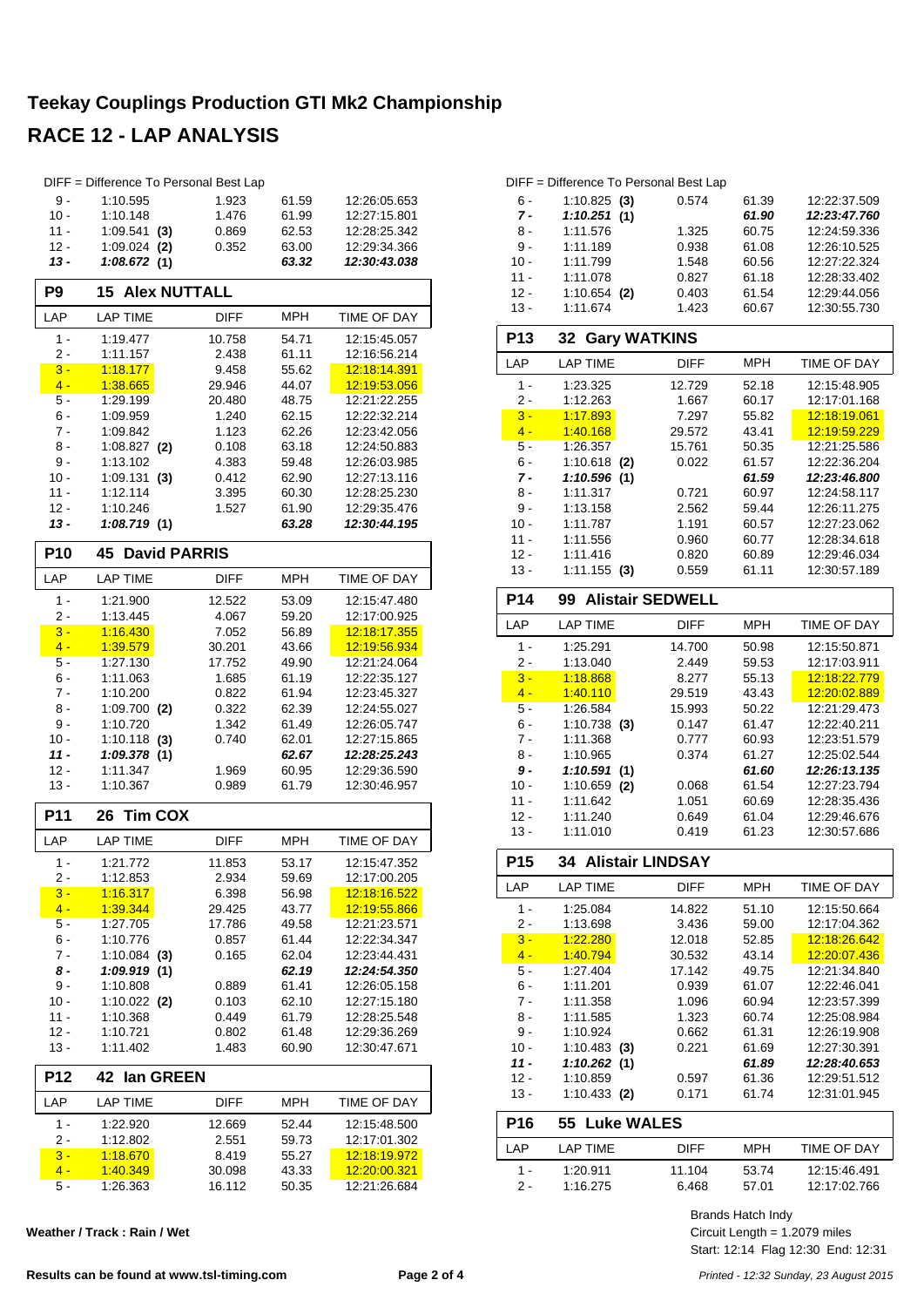|            | DIFF = Difference To Personal Best Lap |             |            |                     |  |  |  |  |  |  |  |  |  |
|------------|----------------------------------------|-------------|------------|---------------------|--|--|--|--|--|--|--|--|--|
| $3 -$      | 1:23.284                               | 13.477      | 52.21      | <u>12:18:26.050</u> |  |  |  |  |  |  |  |  |  |
| $4 -$      | 1:40.614                               | 30.807      | 43.22      | 12:20:06.664        |  |  |  |  |  |  |  |  |  |
| 5 -        | 1:27.761                               | 17.954      | 49.55      | 12:21:34.425        |  |  |  |  |  |  |  |  |  |
| 6 -        | 1:10.957                               | 1.150       | 61.28      | 12:22:45.382        |  |  |  |  |  |  |  |  |  |
| $7 -$      | 1:11.390                               | 1.583       | 60.91      | 12:23:56.772        |  |  |  |  |  |  |  |  |  |
| 8 -        | 1:11.243                               | 1.436       | 61.03      | 12:25:08.015        |  |  |  |  |  |  |  |  |  |
| 9 -        | 1:10.560<br>(3)                        | 0.753       | 61.62      | 12:26:18.575        |  |  |  |  |  |  |  |  |  |
| $10 -$     | 1:10.205<br>(2)                        | 0.398       | 61.94      | 12:27:28.780        |  |  |  |  |  |  |  |  |  |
| $11 -$     | 1:09.807(1)                            |             | 62.29      | 12:28:38.587        |  |  |  |  |  |  |  |  |  |
| $12 -$     | 1:11.268                               | 1.461       | 61.01      | 12:29:49.855        |  |  |  |  |  |  |  |  |  |
| $13 -$     | 1:12.315                               | 2.508       | 60.13      | 12:31:02.170        |  |  |  |  |  |  |  |  |  |
| <b>P17</b> | <b>29 Alex BECKINGHAM</b>              |             |            |                     |  |  |  |  |  |  |  |  |  |
| LAP        | <b>LAP TIME</b>                        | <b>DIFF</b> | <b>MPH</b> | TIME OF DAY         |  |  |  |  |  |  |  |  |  |
| 1 -        | 1:20.437                               | 9.841       | 54.06      | 12:15:46.017        |  |  |  |  |  |  |  |  |  |
| 2 -        | 1:16.256                               | 5.660       | 57.02      | 12:17:02.273        |  |  |  |  |  |  |  |  |  |
| $3 -$      | 1:21.688                               | 11.092      | 53.23      | 12:18:23.961        |  |  |  |  |  |  |  |  |  |
| $4 -$      | 1:40.113                               | 29.517      | 43.43      | 12:20:04.074        |  |  |  |  |  |  |  |  |  |
| 5 -        | 1:25.966                               | 15.370      | 50.58      | 12:21:30.040        |  |  |  |  |  |  |  |  |  |
| 6 -        | 1:11.176<br>(3)                        | 0.580       | 61.09      | 12:22:41.216        |  |  |  |  |  |  |  |  |  |
| 7 -        | 1:10.945<br>(2)                        | 0.349       | 61.29      | 12:23:52.161        |  |  |  |  |  |  |  |  |  |
| 8 -        | 1:14.046                               | 3.450       | 58.72      | 12:25:06.207        |  |  |  |  |  |  |  |  |  |
| 9 -        | 1:11.316                               | 0.720       | 60.97      | 12:26:17.523        |  |  |  |  |  |  |  |  |  |
| $10 -$     | 1:11.525                               | 0.929       | 60.79      | 12:27:29.048        |  |  |  |  |  |  |  |  |  |
| $11 -$     | 1:10.596(1)                            |             | 61.59      | 12:28:39.644        |  |  |  |  |  |  |  |  |  |
| $12 -$     | 1:11.240                               | 0.644       | 61.04      | 12:29:50.884        |  |  |  |  |  |  |  |  |  |
| $13 -$     | 1:11.854                               | 1.258       | 60.52      | 12:31:02.738        |  |  |  |  |  |  |  |  |  |
|            |                                        |             |            |                     |  |  |  |  |  |  |  |  |  |
| <b>P18</b> | 73<br><b>Roy FOTHERGILL</b>            |             |            |                     |  |  |  |  |  |  |  |  |  |
| LAP        | <b>LAP TIME</b>                        | <b>DIFF</b> | <b>MPH</b> | TIME OF DAY         |  |  |  |  |  |  |  |  |  |
| $1 -$      | 1:24.595                               | 13.849      | 51.40      | 12:15:50.175        |  |  |  |  |  |  |  |  |  |
| 2 -        | 1:13.951                               | 3.205       | 58.80      | 12:17:04.126        |  |  |  |  |  |  |  |  |  |
| $3 -$      | 1:21.390                               | 10.644      | 53.42      | 12:18:25.516        |  |  |  |  |  |  |  |  |  |
| $4 -$      | 1:40.580                               | 29.834      | 43.23      | 12:20:06.096        |  |  |  |  |  |  |  |  |  |
| 5 -        | 1:27.489                               | 16.743      | 49.70      | 12:21:33.585        |  |  |  |  |  |  |  |  |  |
| 6 -        | 1:11.349                               | 0.603       | 60.94      | 12:22:44.934        |  |  |  |  |  |  |  |  |  |
| 7 -        | 1:11.549                               | 0.803       | 60.77      | 12:23:56.483        |  |  |  |  |  |  |  |  |  |
| 8 -        | 1:12.796                               | 2.050       | 59.73      | 12:25:09.279        |  |  |  |  |  |  |  |  |  |
| 9 -        | 1:10.919                               | 0.173       | 61.31      | 12:26:20.198        |  |  |  |  |  |  |  |  |  |
| $10 -$     | 1:10.836<br>(3)                        | 0.090       | 61.38      | 12:27:31.034        |  |  |  |  |  |  |  |  |  |
| $11 -$     | 1:10.817<br>(2)                        | 0.071       | 61.40      | 12:28:41.851        |  |  |  |  |  |  |  |  |  |
| $12 -$     | 1:11.145                               | 0.399       | 61.12      | 12:29:52.996        |  |  |  |  |  |  |  |  |  |
| 13 -       | 1:10.746(1)                            |             | 61.46      | 12:31:03.742        |  |  |  |  |  |  |  |  |  |
| P19        | 27<br><b>Paul FOREMAN</b>              |             |            |                     |  |  |  |  |  |  |  |  |  |
| LAP        | <b>LAP TIME</b>                        | DIFF        | MPH        | TIME OF DAY         |  |  |  |  |  |  |  |  |  |
| $1 -$      | 1:23.607                               | 13.845      | 52.01      | 12:15:49.187        |  |  |  |  |  |  |  |  |  |
| 2 -        | 1:12.440                               | 2.678       | 60.03      | 12:17:01.627        |  |  |  |  |  |  |  |  |  |
| $3 -$      | 1:27.280                               | 17.518      | 49.82      | 12:18:28.907        |  |  |  |  |  |  |  |  |  |
| $4 -$      | <u>1:41.188</u>                        | 31.426      | 42.97      | 12:20:10.095        |  |  |  |  |  |  |  |  |  |
| 5 -        | 1:28.731                               | 18.969      | 49.00      | 12:21:38.826        |  |  |  |  |  |  |  |  |  |
| $6 -$      | 1:10.734                               | 0.972       | 61.47      | 12:22:49.560        |  |  |  |  |  |  |  |  |  |
| 7 -        | 1:09.762(1)                            |             | 62.33      | 12:23:59.322        |  |  |  |  |  |  |  |  |  |
| 8 -        | 1:10.284<br>(3)                        | 0.522       | 61.87      | 12:25:09.606        |  |  |  |  |  |  |  |  |  |
| 9 -        | 1:11.956                               | 2.194       | 60.43      | 12:26:21.562        |  |  |  |  |  |  |  |  |  |
| 10 -       | 1:11.273                               | 1.511       | 61.01      | 12:27:32.835        |  |  |  |  |  |  |  |  |  |
| $11 -$     | 1:10.621                               | 0.859       | 61.57      | 12:28:43.456        |  |  |  |  |  |  |  |  |  |
|            |                                        |             |            |                     |  |  |  |  |  |  |  |  |  |
| $12 -$     | $1:10.254$ (2)                         | 0.492       | 61.89      | 12:29:53.710        |  |  |  |  |  |  |  |  |  |
| $13 -$     | 1:10.817                               | 1.055       | 61.40      | 12:31:04.527        |  |  |  |  |  |  |  |  |  |

DIFF = Difference To Personal Best Lap **P20 5 Matthew WELLER**

| LAP             | <b>LAP TIME</b>            | DIFF                 | <b>MPH</b>     | TIME OF DAY                  |  |  |  |  |  |
|-----------------|----------------------------|----------------------|----------------|------------------------------|--|--|--|--|--|
| 1 -             | 1:23.254                   | 13.345               | 52.23          | 12:15:48.834                 |  |  |  |  |  |
| $2-$            | 1:12.492                   | 2.583                | 59.98          | 12:17:01.326                 |  |  |  |  |  |
| $3 -$           | 1:19.676                   | 9.767                | 54.57          | 12:18:21.002                 |  |  |  |  |  |
| $4 -$           | 1:40.463                   | 30.554               | 43.28          | 12:20:01.465                 |  |  |  |  |  |
| 5 -             | 1:26.184                   | 16.275               | 50.45          | 12:21:27.649                 |  |  |  |  |  |
| 6 -             | $1:10.253$ (2)             | 0.344                | 61.89          | 12:22:37.902                 |  |  |  |  |  |
| $7 -$           | 1:10.346<br>(3)            | 0.437                | 61.81          | 12:23:48.248                 |  |  |  |  |  |
| 8 -             | 1:11.284                   | 1.375                | 61.00          | 12:24:59.532                 |  |  |  |  |  |
| 9 -<br>$10 -$   | 1:11.371                   | 1.462<br>16.728      | 60.92          | 12:26:10.903<br>12:27:37.540 |  |  |  |  |  |
| $11 -$          | 1:26.637<br>1:09.909(1)    |                      | 50.19<br>62.20 | 12:28:47.449                 |  |  |  |  |  |
| 12 -            | 1:10.487                   | 0.578                | 61.69          | 12:29:57.936                 |  |  |  |  |  |
| $13 -$          | 1:10.462                   | 0.553                | 61.71          | 12:31:08.398                 |  |  |  |  |  |
| P21             | 3                          | <b>John MAWDSLEY</b> |                |                              |  |  |  |  |  |
|                 |                            |                      |                |                              |  |  |  |  |  |
| LAP             | <b>LAP TIME</b>            | DIFF                 | <b>MPH</b>     | TIME OF DAY                  |  |  |  |  |  |
| 1 -             | 1:24.005                   | 14.789               | 51.76          | 12:15:49.585                 |  |  |  |  |  |
| 2 -<br>$3 -$    | 1:13.466<br>1:26.506       | 4.250<br>17.290      | 59.19<br>50.26 | 12:17:03.051<br>12:18:29.557 |  |  |  |  |  |
| $4 -$           | 1:41.090                   | 31.874               | 43.01          | 12:20:10.647                 |  |  |  |  |  |
| 5 -             | 1:28.531                   | 19.315               | 49.11          | 12:21:39.178                 |  |  |  |  |  |
| 6 -             | 1:11.889                   | 2.673                | 60.49          | 12:22:51.067                 |  |  |  |  |  |
| 7 -             | 1:09.766<br>(2)            | 0.550                | 62.33          | 12:24:00.833                 |  |  |  |  |  |
| 8 -             | 1:09.216(1)                |                      | 62.82          | 12:25:10.049                 |  |  |  |  |  |
| 9 -             | 1:10.826                   | 1.610                | 61.39          | 12:26:20.875                 |  |  |  |  |  |
| $10 -$          | 1:10.455                   | 1.239                | 61.72          | 12:27:31.330                 |  |  |  |  |  |
| $11 -$          | $1:10.100$ (3)             | 0.884                | 62.03          | 12:28:41.430                 |  |  |  |  |  |
| $12 -$          | 1:10.768                   | 1.552                | 61.44          | 12:29:52.198                 |  |  |  |  |  |
| $13 -$          | 1:23.399                   | 14.183               | 52.14          | 12:31:15.597                 |  |  |  |  |  |
|                 |                            |                      |                |                              |  |  |  |  |  |
| <b>P22</b>      | 75<br>lan WEBB             |                      |                |                              |  |  |  |  |  |
| LAP             | <b>LAP TIME</b>            | <b>DIFF</b>          | MPH            | TIME OF DAY                  |  |  |  |  |  |
| 1 -             | 1:25.274                   | 13.979               | 50.99          | 12:15:50.854                 |  |  |  |  |  |
| 2 -             | 1:12.552                   | 1.257                | 59.93          | 12:17:03.406                 |  |  |  |  |  |
| $3 -$           | 1:21.495                   | 10.200               | 53.36          | 12:18:24.901                 |  |  |  |  |  |
| $4 -$           | 1:40.356                   | 29.061               | 43.33          | 12:20:05.257                 |  |  |  |  |  |
| 5 -             | 1:27.339                   | 16.044               | 49.78          | 12:21:32.596                 |  |  |  |  |  |
| 6 -             | 1:11.295(1)                |                      | 60.99          | 12:22:43.891                 |  |  |  |  |  |
| 7 -             | 1:11.908<br>(2)            | 0.613                | 60.47          | 12:23:55.799                 |  |  |  |  |  |
| 8 -<br>9 -      | $1:12.283$ (3)<br>1:12.587 | 0.988<br>1.292       | 60.16<br>59.90 | 12:25:08.082<br>12:26:20.669 |  |  |  |  |  |
| 10 -            | 1:26.347                   | 15.052               | 50.36          | 12:27:47.016                 |  |  |  |  |  |
| 11 -            | 1:15.044                   | 3.749                | 57.94          | 12:29:02.060                 |  |  |  |  |  |
| $12 -$          | 1:14.803                   | 3.508                | 58.13          | 12:30:16.863                 |  |  |  |  |  |
| $13 -$          | 1:15.358                   | 4.063                | 57.70          | 12:31:32.221                 |  |  |  |  |  |
| P <sub>23</sub> | 50 Paul COWLAND            |                      |                |                              |  |  |  |  |  |
| LAP             | <b>LAP TIME</b>            | DIFF                 | <b>MPH</b>     | TIME OF DAY                  |  |  |  |  |  |
| 1 -             | 1:24.817                   | 15.045               | 51.27          | 12:15:50.397                 |  |  |  |  |  |
| 2 -             | 1:12.803                   | 3.031                | 59.73          | 12:17:03.200                 |  |  |  |  |  |
| $3 -$           | 1:18.632                   | 8.860                | 55.30          | 12:18:21.832                 |  |  |  |  |  |
| $4 -$           | 1:40.087                   | 30.315               | 43.44          | 12:20:01.919                 |  |  |  |  |  |
| 5 -             | 1:27.057                   | 17.285               | 49.95          | 12:21:28.976                 |  |  |  |  |  |
| 6 -             | $1:09.903$ (2)             | 0.131                | 62.20          | 12:22:38.879                 |  |  |  |  |  |
| 7 -             | 1:09.772(1)                |                      | 62.32          | 12:23:48.651                 |  |  |  |  |  |
| 8 -<br>9 -      | 1:10.230(3)<br>1:16.483    | 0.458                | 61.91<br>56.85 | 12:24:58.881<br>12:26:15.364 |  |  |  |  |  |
| $10 -$          | 1:11.883                   | 6.711<br>2.111       | 60.49          | 12:27:27.247                 |  |  |  |  |  |
| $11 -$          | 1:11.035                   | 1.263                | 61.21          | 12:28:38.282                 |  |  |  |  |  |

Brands Hatch Indy

Start: 12:14 Flag 12:30 End: 12:31 Circuit Length = 1.2079 miles

**Weather / Track : Rain / Wet**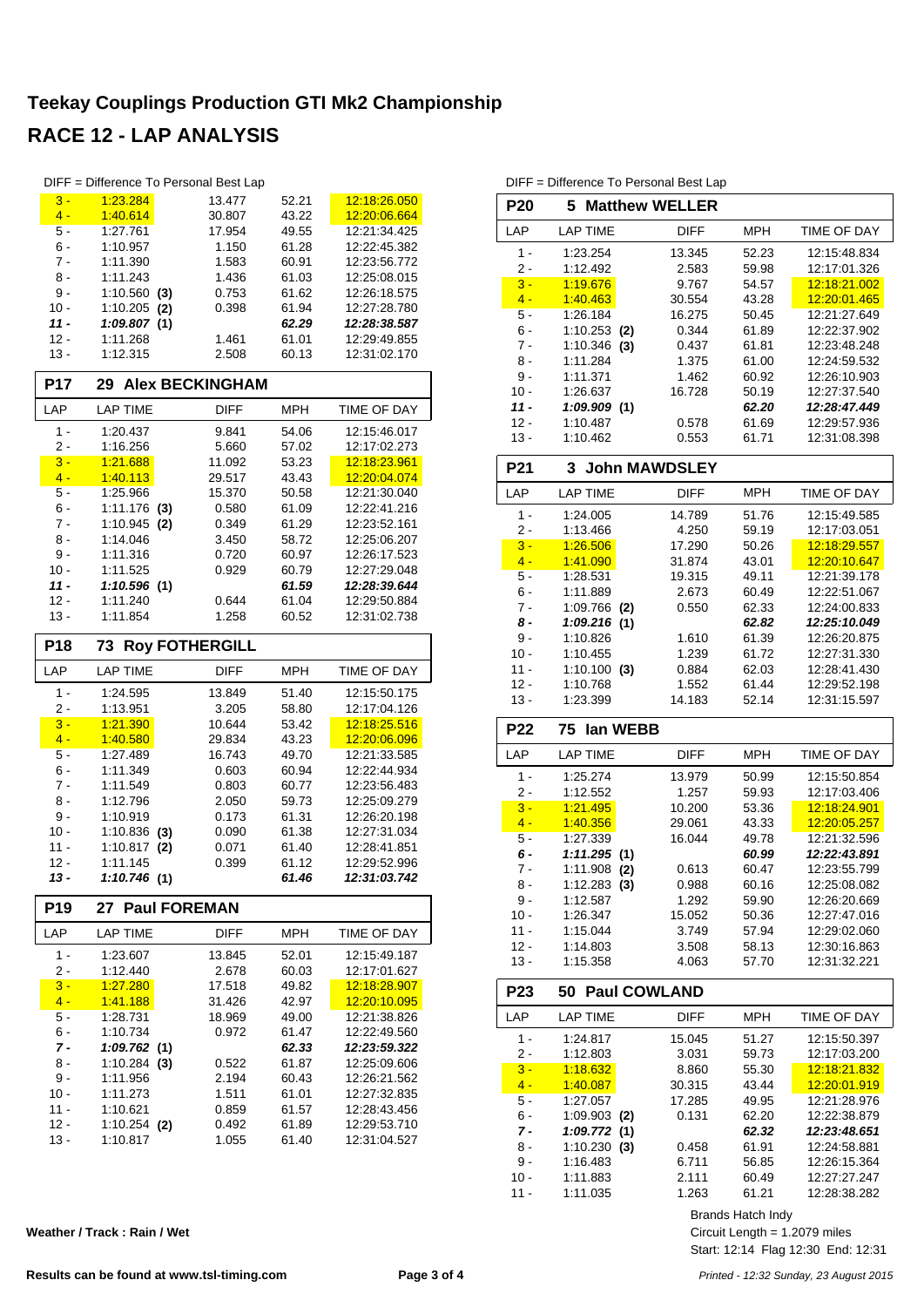|                                  | DIFF = Difference To Personal Best Lap |                          |                |                              |  |  |  |  |  |  |  |
|----------------------------------|----------------------------------------|--------------------------|----------------|------------------------------|--|--|--|--|--|--|--|
| $12 -$                           | 1:52.989                               | 43.217                   | 38.48          | 12:30:31.271                 |  |  |  |  |  |  |  |
| <b>P24</b>                       | 25                                     | <b>Wesley CHATTERTON</b> |                |                              |  |  |  |  |  |  |  |
| LAP                              | <b>LAP TIME</b>                        | <b>DIFF</b>              | <b>MPH</b>     | TIME OF DAY                  |  |  |  |  |  |  |  |
| $1 -$                            | 1:26.782                               | 14.956                   | 50.10          | 12:15:52.362                 |  |  |  |  |  |  |  |
| 2 -                              | $1:13.012$ (2)                         | 1.186                    | 59.56          | 12:17:05.374                 |  |  |  |  |  |  |  |
| $3 -$                            | 1:21.917                               | 10.091                   | 53.08          | 12:18:27.291                 |  |  |  |  |  |  |  |
| $4 -$                            | 1:40.833                               | 29.007                   | 43.12          | 12:20:08.124                 |  |  |  |  |  |  |  |
| 5 -                              | 1:29.150                               | 17.324                   | 48.77          | 12:21:37.274                 |  |  |  |  |  |  |  |
| 6 -                              | 1:23.875                               | 12.049                   | 51.84          | 12:23:01.149                 |  |  |  |  |  |  |  |
| 7 -                              | 1:11.826(1)                            |                          | 60.54          | 12:24:12.975                 |  |  |  |  |  |  |  |
| 8 -<br>9 -                       | 1:19.223<br>1:26.177                   | 7.397<br>14.351          | 54.89<br>50.46 | 12:25:32.198<br>12:26:58.375 |  |  |  |  |  |  |  |
| $10 -$                           | 1:15.278                               | 3.452                    | 57.76          | 12:28:13.653                 |  |  |  |  |  |  |  |
| 11 -                             | 1:15.450                               | 3.624                    | 57.63          | 12:29:29.103                 |  |  |  |  |  |  |  |
| $12 -$                           | $1:13.187$ (3)                         | 1.361                    | 59.41          | 12:30:42.290                 |  |  |  |  |  |  |  |
| P <sub>25</sub><br>57 Chris WEBB |                                        |                          |                |                              |  |  |  |  |  |  |  |
|                                  |                                        |                          |                |                              |  |  |  |  |  |  |  |
| LAP                              | <b>LAP TIME</b>                        | <b>DIFF</b>              | <b>MPH</b>     | TIME OF DAY                  |  |  |  |  |  |  |  |
| $1 -$                            | 1:19.007                               | 10.749                   | 55.04          | 12:15:44.587                 |  |  |  |  |  |  |  |
| 2 -                              | 1:10.684                               | 2.426                    | 61.52          | 12:16:55.271                 |  |  |  |  |  |  |  |
| $3 -$<br>$4 -$                   | 1:16.109<br><u>1:38.761</u>            | 7.851<br>30.503          | 57.13<br>44.03 | 12:18:11.380<br>12:19:50.141 |  |  |  |  |  |  |  |
| 5 -                              | 1:30.373                               | 22.115                   | 48.11          | 12:21:20.514                 |  |  |  |  |  |  |  |
| 6 -                              | 1:09.875                               | 1.617                    | 62.23          | 12:22:30.389                 |  |  |  |  |  |  |  |
| 7 -                              | 1:08.258(1)                            |                          | 63.70          | 12:23:38.647                 |  |  |  |  |  |  |  |
| 8 -                              | 1:08.612<br>(2)                        | 0.354                    | 63.37          | 12:24:47.259                 |  |  |  |  |  |  |  |
| 9 -                              | 1:08.627(3)                            | 0.369                    | 63.36          | 12:25:55.886                 |  |  |  |  |  |  |  |
| $10 -$                           | 1:08.836                               | 0.578                    | 63.17          | 12:27:04.722                 |  |  |  |  |  |  |  |
| 11 -                             | 1:09.376                               | 1.118                    | 62.68          | 12:28:14.098                 |  |  |  |  |  |  |  |
|                                  | <b>Alistair MILES</b><br>10            |                          |                |                              |  |  |  |  |  |  |  |
| <b>P26</b>                       |                                        |                          |                |                              |  |  |  |  |  |  |  |
| LAP                              | <b>LAP TIME</b>                        | DIFF                     | <b>MPH</b>     | TIME OF DAY                  |  |  |  |  |  |  |  |
| $1 -$                            | 1:20.110                               | 10.507                   | 54.28          | 12:15:45.690                 |  |  |  |  |  |  |  |
| 2 -                              | 1:11.214                               | 1.611                    | 61.06          | 12:16:56.904                 |  |  |  |  |  |  |  |
| $3 -$                            | 1:18.287                               | 8.684                    | 55.54          | 12:18:15.191                 |  |  |  |  |  |  |  |
| $4 -$                            | 1:38.773                               | 29.170                   | 44.02          | 12:19:53.964                 |  |  |  |  |  |  |  |
| 5 -                              | 1:28.901                               | 19.298                   | 48.91          | 12:21:22.865                 |  |  |  |  |  |  |  |
| 6 -                              | 1:10.342<br>(2)                        | 0.739                    | 61.82          | 12:22:33.207                 |  |  |  |  |  |  |  |
| 7 -                              | 1:09.603(1)                            |                          | 62.47          | 12:23:42.810                 |  |  |  |  |  |  |  |
| 8 -                              | $1:10.433$ (3)                         | 0.830                    | 61.74          | 12:24:53.243                 |  |  |  |  |  |  |  |
| P <sub>27</sub>                  | <b>Mark ROBINSON</b><br>16             |                          |                |                              |  |  |  |  |  |  |  |
| LAP                              | <b>LAP TIME</b>                        | DIFF                     | <b>MPH</b>     | TIME OF DAY                  |  |  |  |  |  |  |  |
| 1 -                              | 1:26.577                               | 12.856                   | 50.22          | 12:15:52.157                 |  |  |  |  |  |  |  |
| 2 -                              | 1:13.721<br>(1)                        |                          | 58.98          | 12:17:05.878                 |  |  |  |  |  |  |  |
| $3 -$                            | 1:21.917<br>(2)                        | 8.196                    | 53.08          | 12:18:27.795                 |  |  |  |  |  |  |  |
| $4 -$                            | <u>1:41.135</u>                        | 27.414                   | 42.99          | <u>12:20:08.930</u>          |  |  |  |  |  |  |  |
| 5 -                              | 1:28.633                               | 14.912                   | 49.06          | 12:21:37.563                 |  |  |  |  |  |  |  |
| 6 -<br>7 -                       | 1:24.478<br>(3)<br>1:54.406<br>P       | 10.757<br>40.685         | 51.47<br>38.01 | 12:23:02.041<br>12:24:56.447 |  |  |  |  |  |  |  |
| 8 -                              | 1:17.371                               | 3.650                    | 56.20          | 12:26:13.818                 |  |  |  |  |  |  |  |
| P <sub>28</sub>                  | <b>Jason TINGLE</b><br>65              |                          |                |                              |  |  |  |  |  |  |  |
| LAP                              | LAP TIME                               | DIFF                     | MPH            | TIME OF DAY                  |  |  |  |  |  |  |  |
|                                  |                                        |                          |                |                              |  |  |  |  |  |  |  |
| 1 -<br>2 -                       | 1:16.430 (3)                           | 6.316                    | 56.89          | 12:15:42.010<br>12:16:52.124 |  |  |  |  |  |  |  |
| $3 -$                            | 1:10.114 (1)<br>$1:15.952$ (2)         | 5.838                    | 62.02<br>57.25 | 12:18:08.076                 |  |  |  |  |  |  |  |
| 4 -                              | <u>1:38.938</u>                        | 28.824                   | 43.95          | 12:19:47.014                 |  |  |  |  |  |  |  |
| 5 -                              | 1:33.143                               | 23.029                   | 46.68          | 12:21:20.157                 |  |  |  |  |  |  |  |

**Weather / Track : Rain / Wet**

#### Results can be found at www.tsl-timing.com **Page 4 of 4 Page 4 of 4** *Printed - 12:32 Sunday, 23 August 2015*

| . 6                      | DIFF = Difference To Personal Best Lap<br>1:19.421 | 9.307       | 54.75 | 12:22:39.578 |
|--------------------------|----------------------------------------------------|-------------|-------|--------------|
| <b>P29</b>               | 9 Tim HARTLAND                                     |             |       |              |
| I AP                     | LAP TIME                                           | <b>DIFF</b> | MPH   | TIME OF DAY  |
| 1 -                      | $1:22.425$ (2)                                     | 11.435      | 52.75 | 12:15:48.005 |
| $\overline{\phantom{a}}$ | 1:10.990(1)                                        |             | 61.25 | 12:16:58.995 |

Start: 12:14 Flag 12:30 End: 12:31 Circuit Length = 1.2079 miles Brands Hatch Indy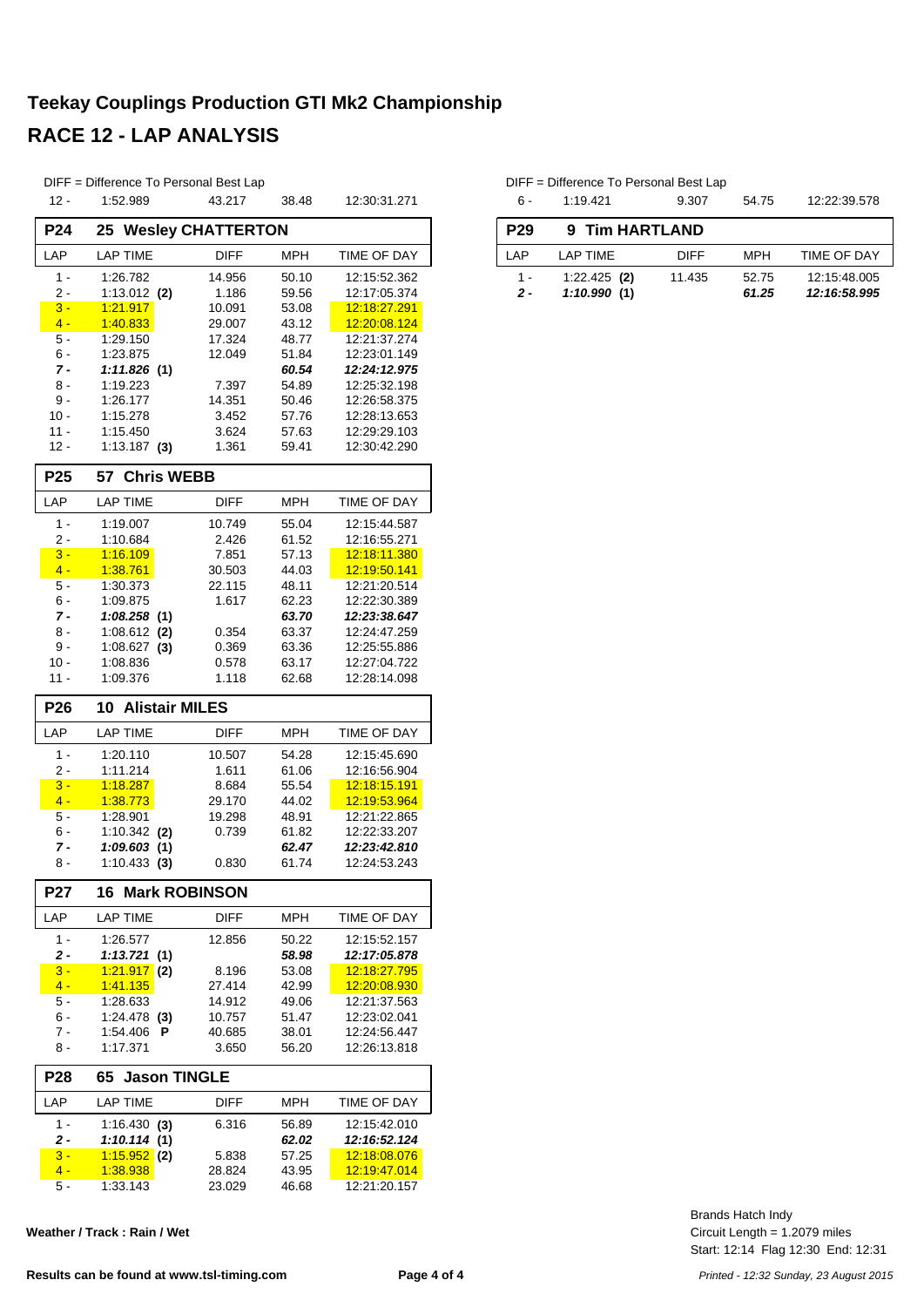#### **Teekay Couplings Production GTI Mk2 Championship RACE 19 - GRID (15 minutes)**



**These results are provisional until the conclusion of any judicial and technical matters.**

Clerk Of Course : Timekeeper :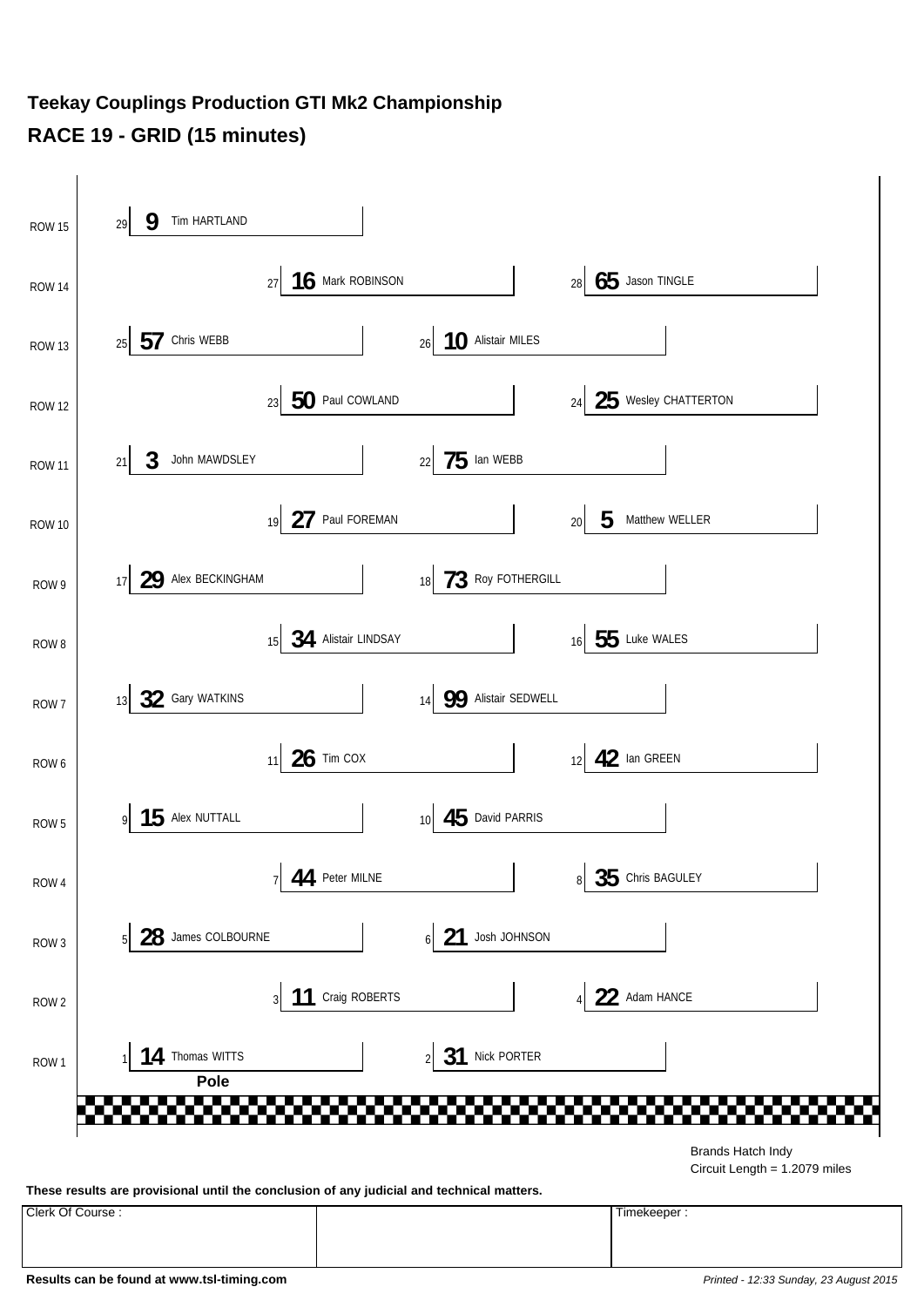

#### **Teekay Couplings Production GTI Mk2 Championship RACE 19 - CLASSIFICATION**

| POS        | <b>NO</b> | <b>CL</b>    | PIC NAME                 | <b>ENTRY</b>          | <b>LAPS</b>              | <b>TIME</b> | GAP     | <b>DIFF</b> | <b>MPH</b> | <b>BEST</b> | ON             |
|------------|-----------|--------------|--------------------------|-----------------------|--------------------------|-------------|---------|-------------|------------|-------------|----------------|
| 1          | 14        | Α            | 1 Thomas WITTS           | VW Golf GTi           | 13                       | 15:37.243   |         |             | 60.31      | 58.586      | 12             |
| 2          | 31        | Α            | 2 Nick PORTER            | VW Golf GTi           | 13                       | 15:39.782   | 2.539   | 2.539       | 60.15      | 58.757      | 9              |
| 3          | 21        | Α            | 3 Josh JOHNSON           | VW Golf GTi           | 13                       | 15:39.965   | 2.722   | 0.183       | 60.14      | 58.762      | $\overline{7}$ |
| 4          | 22        | Α            | 4 Adam HANCE             | VW Golf GTi           | 13                       | 15:41.617   | 4.374   | 1.652       | 60.03      | 58.906      | 8              |
| 5          | 35        | Α            | 5 Chris BAGULEY          | VW Golf GTi           | 13                       | 15:41.980   | 4.737   | 0.363       | 60.01      | 58.890      | 8              |
| 6          | 11        | B            | 1 Craig ROBERTS          | VW Golf GTi           | 13                       | 15:45.366   | 8.123   | 3.386       | 59.79      | 59.524      | 13             |
| 7          | 44        | Α            | 6 Peter MILNE            | VW Golf GTi           | 13                       | 15:45.612   | 8.369   | 0.246       | 59.78      | 59.165      | 11             |
| 8          | 15        | Α            | 7 Alex NUTTALL           | VW Golf GTi           | 13                       | 15:46.799   | 9.556   | 1.187       | 59.70      | 59.730      | 11             |
| 9          | 28        | Α            | 8 James COLBOURNE        | VW Golf GTi           | 13                       | 15:47.483   | 10.240  | 0.684       | 59.66      | 59.431      | 10             |
| 10         | 45        | Α            | 9 David PARRIS           | VW Golf GTi           | 13                       | 15:48.972   | 11.729  | 1.489       | 59.57      | 59.327      | 10             |
| 11         | 42        | Α            | 10 Ian GREEN             | VW Golf GTi           | 13                       | 15:51.487   | 14.244  | 2.515       | 59.41      | 59.556      | 8              |
| 12         | 34        | Α            | 11 Alistair LINDSAY      | VW Golf GTi           | 13                       | 15:53.519   | 16.276  | 2.032       | 59.28      | 59.882      | 9              |
| 13         | 55        | B            | 2 Luke WALES             | <b>VW Golf GTI</b>    | 13                       | 15:54.071   | 16.828  | 0.552       | 59.25      | 59.736      | 11             |
| 14         | 27        | Α            | 12 Paul FOREMAN          | VW Golf GTi           | 13                       | 15:57.956   | 20.713  | 3.885       | 59.01      | 1:00.035    | 12             |
| 15         | 9         | Α            | 13 Tim HARTLAND          | VW Golf GTi           | 13                       | 15:58.227   | 20.984  | 0.271       | 58.99      | 59.653      | 12             |
| 16         | 29        | Α            | 14 Alex BECKINGHAM       | VW Golf GTi           | 13                       | 15:58.425   | 21.182  | 0.198       | 58.98      | 59.154      | 12             |
| 17         | 5         | Α            | 15 Matthew WELLER        | VW Golf GTi           | 13                       | 15:59.822   | 22.579  | 1.397       | 58.89      | 59.765      | 12             |
| 18         | 32        | Α            | 16 Gary WATKINS          | VW Golf GTi           | 13                       | 16:00.616   | 23.373  | 0.794       | 58.84      | 1:00.540    | 12             |
| 19         | 99        | Α            | 17 Alistair SEDWELL      | VW Golf GTi           | 13                       | 16:00.736   | 23.493  | 0.120       | 58.84      | 1:00.018    | 13             |
| 20         | 50        | Β            | 3 Paul COWLAND           | VW Golf GTi           | 13                       | 16:09.349   | 32.106  | 8.613       | 58.31      | 1:01.173    | 8              |
| 21         | 16        | B            | 4 Mark ROBINSON          | VW Golf GTi           | 13                       | 16:18.651   | 41.408  | 9.302       | 57.76      | 1:02.197    | 8              |
| 22         | 75        | А            | 18 Ian WEBB              | VW Golf GTi           | 13                       | 16:22.040   | 44.797  | 3.389       | 57.56      | 1:02.678    | 10             |
|            |           |              |                          | <b>NOT CLASSIFIED</b> |                          |             |         |             |            |             |                |
| <b>DNF</b> | 10        | $\mathsf{A}$ | <b>Alistair MILES</b>    | VW Golf GTi           | $\overline{\phantom{a}}$ | 9:55.215    | 6 Laps  | 6 Laps      | 51.14      | 1:00.138    | $\overline{7}$ |
| <b>DNF</b> | 57        | Α            | <b>Chris WEBB</b>        | VW Golf GTi           | 6                        | 8:56.713    | 7 Laps  | 1 Lap       | 48.61      | 1:08.850    | 2              |
| <b>DNF</b> | 26        | Α            | Tim COX                  | VW Golf GTi           | 1                        | 6:29.093    | 12 Laps | 5 Laps      | 11.17      | 6:29.093    | $\mathbf{1}$   |
| <b>DNF</b> | 25        | Β            | <b>Wesley CHATTERTON</b> | VW Golf GTi           | 0                        |             |         |             |            |             |                |
| <b>DNF</b> | 65        | A            | <b>Jason TINGLE</b>      | VW Golf GTi           | $\mathbf 0$              |             |         |             |            |             |                |
|            |           |              |                          | <b>FASTEST LAP</b>    |                          |             |         |             |            |             |                |
|            | 14        | Α            | <b>Thomas WITTS</b>      | VW Golf GTi           | 12                       | 58.586      |         | 74.22 mph   |            | 119.45 kph  |                |
|            | 11        | B            | Craig ROBERTS            | VW Golf GTi           | 13                       | 59.524      |         | 73.05 mph   |            | 117.57 kph  |                |

**Weather / Track : Cloudy / Dry**

These results are provisional until the conclusion of any judicial and technical matters. Start: 16:18 Flag 16:33 End: 16:35

Clerk Of Course : Timekeeper :

Circuit Length = 1.2079 miles Brands Hatch Indy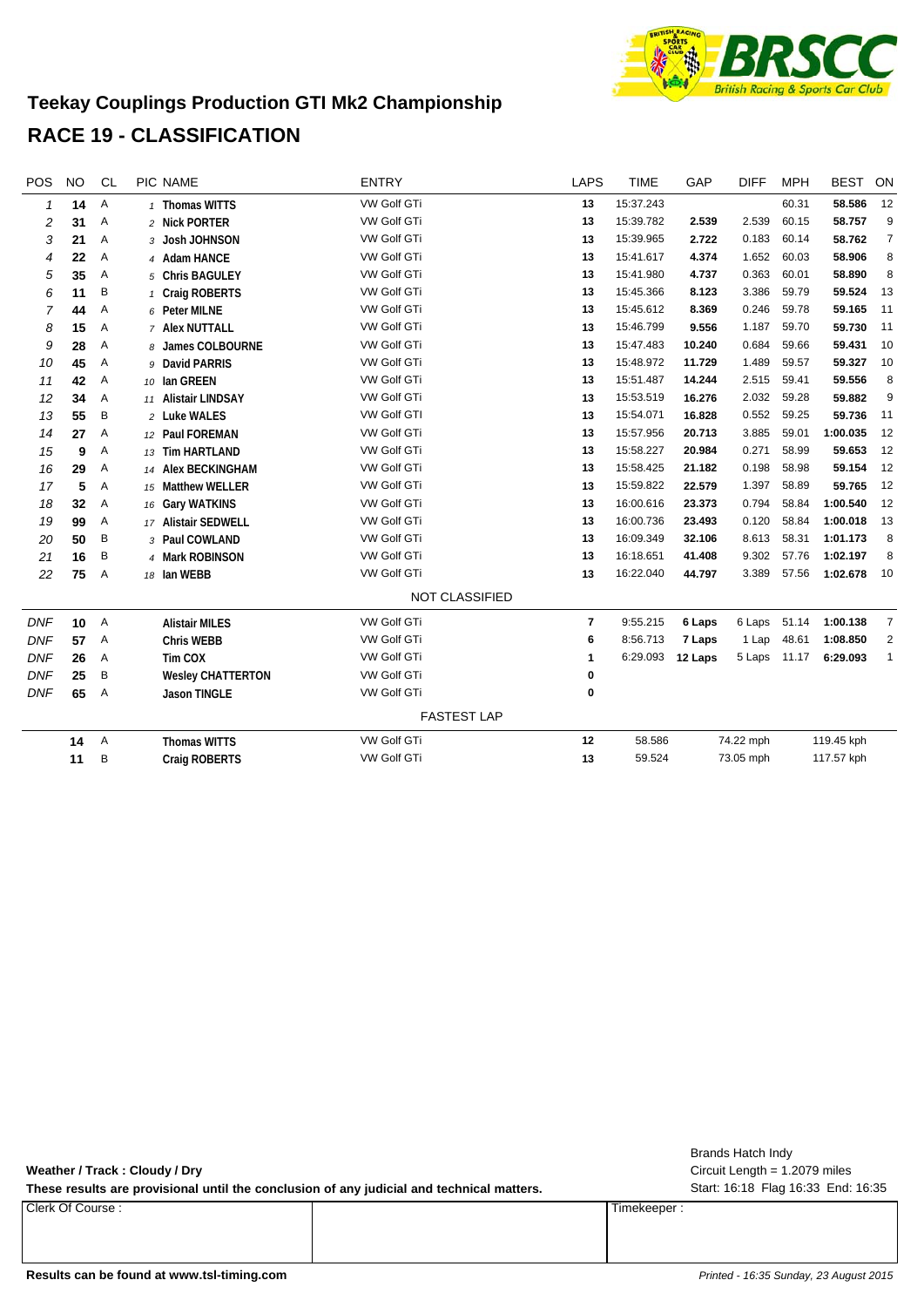| LAP <sub>1</sub> |               | @16:19:17.639   | LAP <sub>2</sub> |               | @ 16:20:17.954  | LAP <sub>3</sub> |               | @16:21:57.794   | LAP <sub>4</sub> |               | @16:23:41.267   | LAP <sub>5</sub> |               | @16:25:21.222   |
|------------------|---------------|-----------------|------------------|---------------|-----------------|------------------|---------------|-----------------|------------------|---------------|-----------------|------------------|---------------|-----------------|
| NO.              | <b>BEHIND</b> | <b>LAP TIME</b> | NO.              | <b>BEHIND</b> | <b>LAP TIME</b> | <b>NO</b>        | <b>BEHIND</b> | <b>LAP TIME</b> | NO.              | <b>BEHIND</b> | <b>LAP TIME</b> | <b>NO</b>        | <b>BEHIND</b> | <b>LAP TIME</b> |
| 14               |               | 1:06.928        | 14               |               | 1:00.315        | 14               |               | 1:39.840        | 14               |               | 1:43.473        | 14               |               | 1:39.955        |
| 21               | 0.383         | 1:07.311        | 21               | 0.661         | 1:00.593        | 21               | 0.605         | 1:39.784        | 21               | 0.799         | 1:43.667        | 21               | 0.562         | 1:39.718        |
| 31               | 0.724         | 1:07.652        | 31               | 1.129         | 1:00.720        | 31               | 1.830         | 1:40.541        | 31               | 2.047         | 1:43.690        | 31               | 1.398         | 1:39.306        |
| 35               | 1.547         | 1:08.475        | 35               | 1.397         | 1:00.165        | 35               | 2.258         | 1:40.701        | 35               | 2.696         | 1:43.911        | 35               | 1.985         | 1:39.244        |
| 22               | 1.956         | 1:08.884        | 22               | 2.067         | 1:00.426        | 22               | 3.553         | 1:41.326        | 22               | 4.008         | 1:43.928        | 22               | 3.173         | 1:39.120        |
| 11               | 2.052         | 1:08.980        | 11               | 2.315         | 1:00.578        | 11               | 4.614         | 1:42.139        | 11               | 5.705         | 1:44.564        | 11               | 4.012         | 1:38.262        |
| 15               | 2.541         | 1:09.469        | 15               | 3.072         | 1:00.846        | 15               | 5.472         | 1:42.240        | 15               | 6.486         | 1:44.487        | 15               | 4.454         | 1:37.923        |
| 28               | 2.639         | 1:09.567        | 44               | 3.488         | 1:00.790        | 44               | 6.665         | 1:43.017        | 44               | 7.791         | 1:44.599        | 44               | 5.251         | 1:37.415        |
| 44               | 3.013         | 1:09.941        | 45               | 3.922         | 1:00.803        | 45               | 7.475         | 1:43.393        | 45               | 8.948         | 1:44.946        | 45               | 6.171         | 1:37.178        |
| 45               | 3.434         | 1:10.362        | 28               | 4.532         | 1:02.208        | 28               | 8.713         | 1:44.021        | 28               | 9.866         | 1:44.626        | 28               | 6.762         | 1:36.851        |
| 42               | 3.519         | 1:10.447        | 42               | 5.572         | 1:02.368        | 42               | 9.869         | 1:44.137        | 42               | 11.419        | 1:45.023        | 42               | 8.685         | 1:37.221        |
| 55               | 4.309         | 1:11.237        | 55               | 6.684         | 1:02.690        | 55               | 10.473        | 1:43.629        | 55               | 11.943        | 1:44.943        | 55               | 8.940         | 1:36.952        |
| 34               | 4.925         | 1:11.853        | 34               | 7.505         | 1:02.895        | 34               | 11.901        | 1:44.236        | 34               | 13.506        | 1:45.078        | 34               | 9.950         | 1:36.399        |
| 32               | 6.191         | 1:13.119        | 32               | 8.379         | 1:02.503        | 32               | 13.290        | 1:44.751        | 32               | 14.773        | 1:44.956        | 32               | 11.033        | 1:36.215        |
| 27               | 7.407         | 1:14.335        | 27               | 9.128         | 1:02.036        | 27               | 14.637        | 1:45.349        | 27               | 16.032        | 1:44.868        | 27               | 12.482        | 1:36.405        |
| 29               | 8.005         | 1:14.933        | 29               | 9.866         | 1:02.176        | 29               | 15.695        | 1:45.669        | 29               | 17.485        | 1:45.263        | 29               | 13.341        | 1:35.811        |
| 99               | 10.184        | 1:17.112        | 9                | 14.860        | 1:04.185        | 9                | 16.479        | 1:41.459        | 9                | 18.311        | 1:45.305        |                  | 9<br>14.276   | 1:35.920        |
| 9                | 10.990        | 1:17.918        | 10 <sup>1</sup>  | 17.480        | 1:06.129        | 10 <sup>1</sup>  | 17.456        | 1:39.816        | 10 <sub>1</sub>  | 19.292        | 1:45.309        | 10               | 15.196        | 1:35.859        |
| 5                | 11.046        | 1:17.974        | 5                | 18.175        | 1:07.444        | $5\phantom{.0}$  | 18.416        | 1:40.081        | 5                | 20.133        | 1:45.190        |                  | 5<br>16.009   | 1:35.831        |
| 57               | 11.535        | 1:18.463        | 99               | 18.676        | 1:08.807        | 99               | 19.413        | 1:40.577        | 99               | 20.977        | 1:45.037        | 99               | 16.607        | 1:35.585        |
| 10               | 11.666        | 1:18.594        | 57               | 20.070        | 1:08.850        | 57               | 20.346        | 1:40.116        | 57               | 21.866        | 1:44.993        | 57               | 17.329        | 1:35.418        |
| 50               | 12.097        | 1:19.025        | 50               | 20.904        | 1:09.122        | 50               | 21.475        | 1:40.411        | 50               | 23.432        | 1:45.430        | 50               | 18.027        | 1:34.550        |
| 16               | 12.477        | 1:19.405        | 16               | 21.449        | 1:09.287        | 16               | 23.446        | 1:41.837        | 16               | 25.839        | 1:45.866        | 16               | 18.610        | 1:32.726        |
| 75               | 12.811        | 1:19.739        | 75               | 21.876        | 1:09.380        | 75               | 24.299        | 1:42.263        | 75               | 26.519        | 1:45.693        | 75               | 19.319        | 1:32.755        |
|                  |               |                 |                  |               |                 |                  |               |                 | 26               | 3 Laps        | 6:29.093        |                  |               |                 |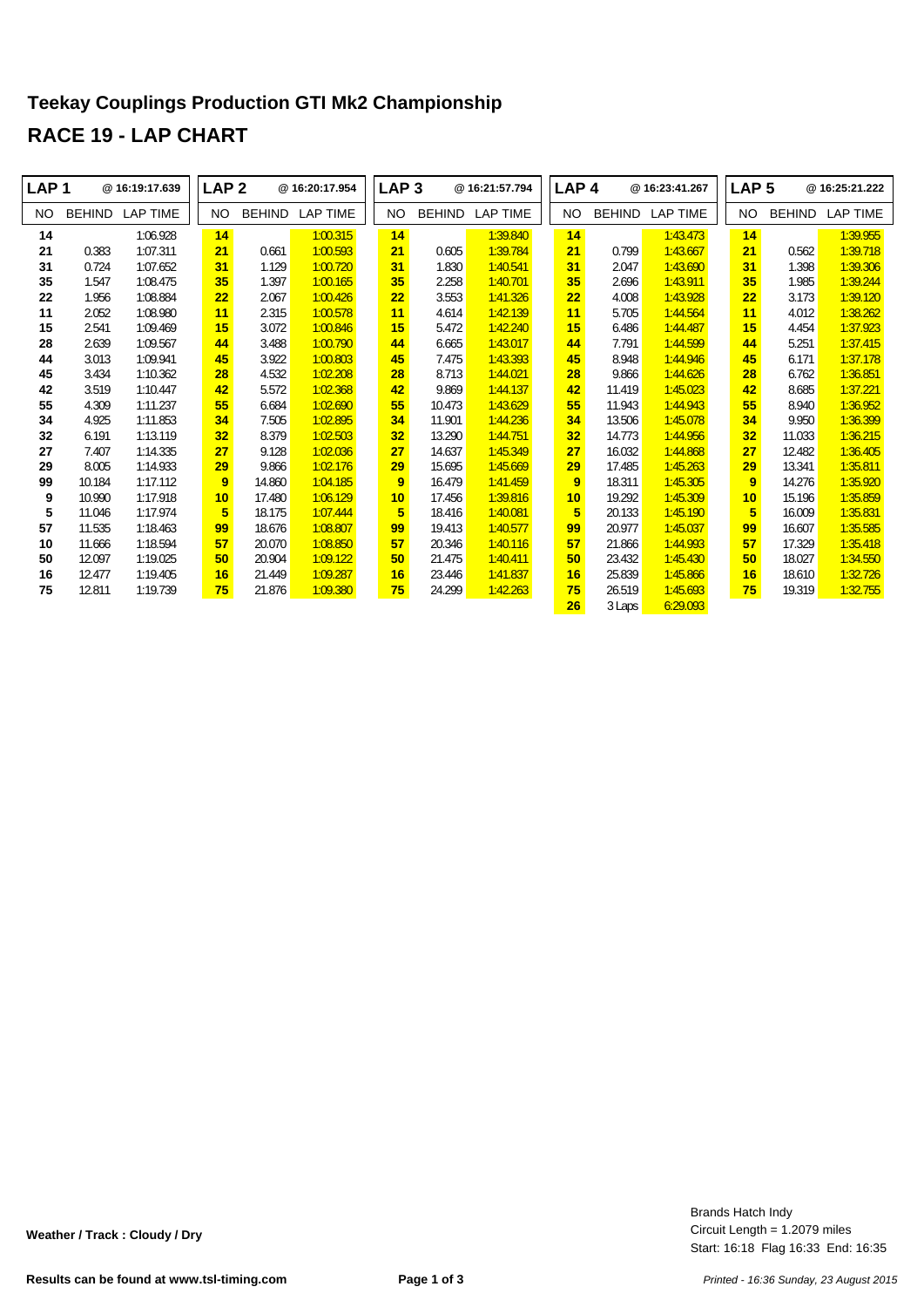| LAP <sub>6</sub> |               | @ 16:26:54.968  | LAP <sub>7</sub> |               | @16:27:54.139 | LAP <sub>8</sub> |               | @16:28:53.072 | LAP <sub>9</sub> |               | @16:29:52.070 |     | <b>LAP 10</b> | @16:30:50.995   |
|------------------|---------------|-----------------|------------------|---------------|---------------|------------------|---------------|---------------|------------------|---------------|---------------|-----|---------------|-----------------|
| NO               | <b>BEHIND</b> | <b>LAP TIME</b> | <b>NO</b>        | <b>BEHIND</b> | LAP TIME      | NO.              | <b>BEHIND</b> | LAP TIME      | NO.              | <b>BEHIND</b> | LAP TIME      | NO. | <b>BEHIND</b> | <b>LAP TIME</b> |
| 14               |               | 1:33.746        | 14               |               | 59.171        | 14               |               | 58.933        | 14               |               | 58.998        | 14  |               | 58.925          |
| 21               | 0.840         | 1:34.024        | 21               | 0.431         | 58.762        | 21               | 0.490         | 58.992        | 21               | 0.530         | 59.038        | 21  | 0.815         | 59.210          |
| 31               | 1.046         | 1:33.394        | 31               | 0.909         | 59.034        | 31               | 1.041         | 59.065        | 31               | 0.800         | 58.757        | 31  | 1.270         | 59.395          |
| 35               | 1.705         | 1:33.466        | 35               | 1.836         | 59.302        | 35               | 1.793         | 58.890        | 35               | 2.150         | 59.355        | 35  | 2.583         | 59.358          |
| 22               | 2.222         | 1:32.795        | 22               | 2.154         | 59.103        | 22               | 2.127         | 58.906        | 22               | 2.288         | 59.159        | 22  | 2.958         | 59.595          |
| 11               | 2.958         | 1:32.692        | 11               | 3.904         | 1:00.117      | 11               | 4.628         | 59.657        | 11               | 5.239         | 59.609        | 11  | 6.155         | 59.841          |
| 15               | 3.080         | 1:32.372        | 15               | 4.135         | 1:00.226      | 15               | 5.158         | 59.956        | 15               | 6.187         | 1:00.027      | 44  | 6.853         | 59.435          |
| 44               | 3.487         | 1:31.982        | 44               | 4.512         | 1:00.196      | 44               | 5.170         | 59.591        | 44               | 6.343         | 1:00.171      | 15  | 7.074         | 59.812          |
| 45               | 4.587         | 1:32.162        | 45               | 4.955         | 59.539        | 45               | 5.849         | 59.827        | 28               | 6.786         | 59.768        | 28  | 7.292         | 59.431          |
| 28               | 4.800         | 1:31.784        | 28               | 5.368         | 59.739        | 28               | 6.016         | 59.581        | 45               | 7.519         | 1:00.668      | 45  | 7.921         | 59.327          |
| 42               | 6.021         | 1:31.082        | 42               | 8.129         | 1:01.279      | 42               | 8.752         | 59.556        | 42               | 9.797         | 1:00.043      | 42  | 11.179        | 1:00.307        |
| 55               | 6.670         | 1:31.476        | 55               | 9.023         | 1:01.524      | 34               | 10.477        | 1:00.079      | 34               | 11.361        | 59.882        | 34  | 12.663        | 1:00.227        |
| 34               | 7.588         | 1:31.384        | 34               | 9.331         | 1:00.914      | 55               | 10.875        | 1:00.785      | 55               | 12.241        | 1:00.364      | 55  | 13.159        | 59.843          |
| 32               | 8.244         | 1:30.957        | 29               | 9.884         | 59.895        | 32               | 12.403        | 1:01.290      | 32               | 14.088        | 1:00.683      | 27  | 15.555        | 1:00.252        |
| 27               | 8.887         | 1:30.151        | 32               | 10.046        | 1:00.973      | 27               | 13.001        | 1:01.669      | 27               | 14.228        | 1:00.225      | 32  | 16.510        | 1:01.347        |
| 29               | 9.160         | 1:29.565        | 27               | 10.265        | 1:00.549      | 9                | 13.275        | 1:01.587      | 9                | 14.509        | 1:00.232      | 9   | 16.664        | 1:01.080        |
| 9                | 9.739         | 1:29.209        | 9                | 10.621        | 1:00.053      | 5                | 14.735        | 1:01.268      | 29               | 17.159        | 1:01.311      | 29  | 17.572        | 59.338          |
| 10               | 10.820        | 1:29.370        | 10               | 11.787        | 1:00.138      | 29               | 14.846        | 1:03.895      | 5                | 17.328        | 1:01.591      | 5   | 19.148        | 1:00.745        |
| 5                | 11.387        | 1:29.124        | 5                | 12.400        | 1:00.184      | 99               | 15.847        | 1:00.906      | 99               | 17.882        | 1:01.033      | 99  | 19.905        | 1:00.948        |
| 99               | 11.870        | 1:29.009        | 99               | 13.874        | 1:01.175      | 50               | 19.216        | 1:01.173      | 50               | 21.968        | 1:01.750      | 50  | 24.468        | 1:01.425        |
| 57               | 12.456        | 1:28.873        | 50               | 16.976        | 1:02.325      | 16               | 20.835        | 1:02.197      | 16               | 24.745        | 1:02.908      | 16  | 29.293        | 1:03.473        |
| 50               | 13.822        | 1:29.541        | 16               | 17.571        | 1:02.811      | 75               | 24.241        | 1:03.862      | 75               | 28.471        | 1:03.228      | 75  | 32.224        | 1:02.678        |
| 16               | 13.931        | 1:29.067        | 75               | 19.312        | 1:03.707      |                  |               |               |                  |               |               |     |               |                 |
| 75               | 14.776        | 1:29.203        |                  |               |               |                  |               |               |                  |               |               |     |               |                 |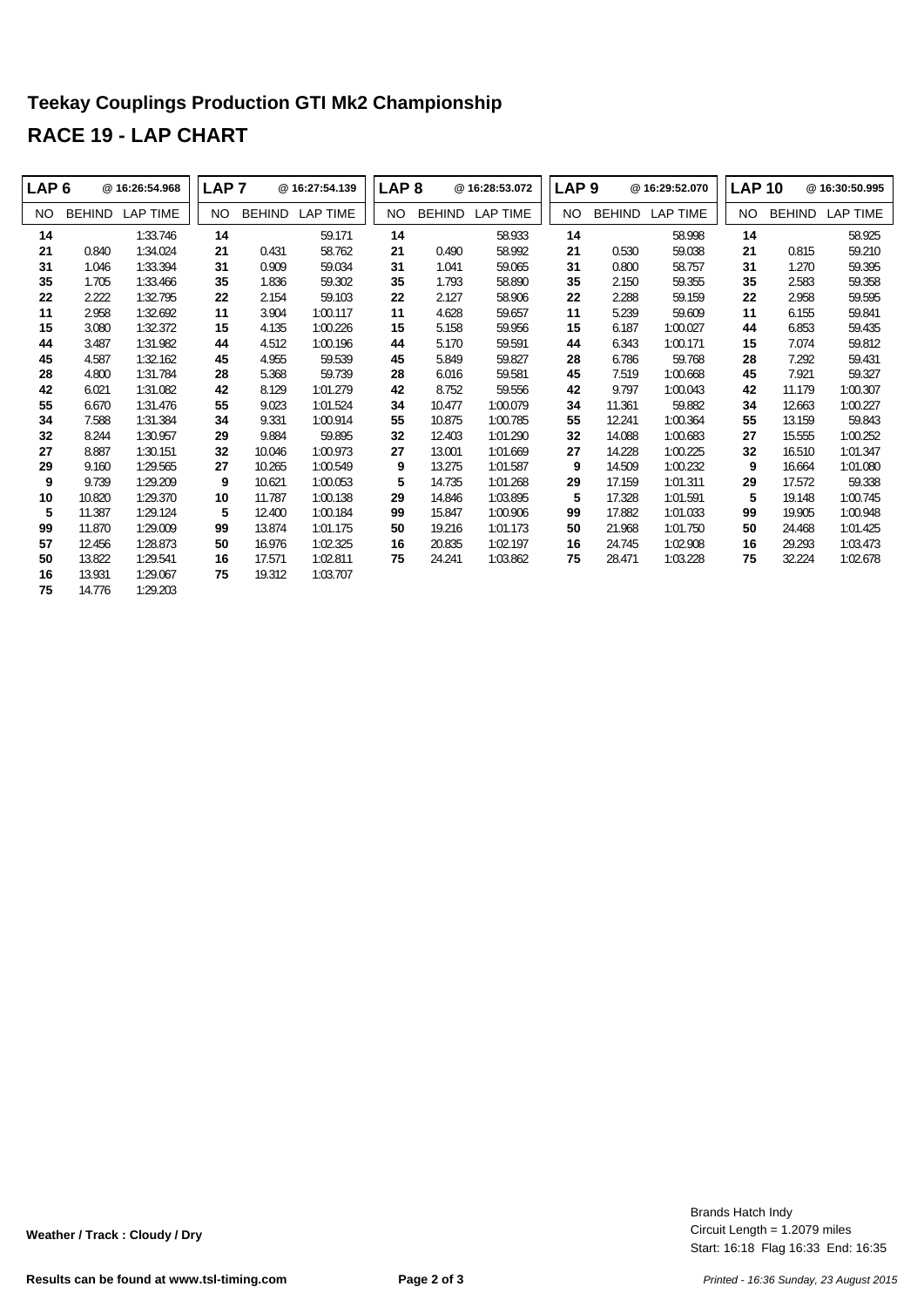| <b>LAP 11</b> |               | @16:31:49.803   | <b>LAP 12</b> |               | @16:32:48.389   |           | <b>LAP 13</b> | @16:33:47.954   |
|---------------|---------------|-----------------|---------------|---------------|-----------------|-----------|---------------|-----------------|
| NO            | <b>BEHIND</b> | <b>LAP TIME</b> | NO.           | <b>BEHIND</b> | <b>LAP TIME</b> | <b>NO</b> | <b>BEHIND</b> | <b>LAP TIME</b> |
| 14            |               | 58.808          | 14            |               | 58.586          | 14        |               | 59.565          |
| 21            | 0.796         | 58.789          | 21            | 1.950         | 59.740          | 31        | 2.539         | 1:00.110        |
| 31            | 1.269         | 58.807          | 31            | 1.994         | 59.311          | 21        | 2.722         | 1:00.337        |
| 35            | 2.995         | 59.220          | 22            | 4.457         | 59.959          | 22        | 4.374         | 59.482          |
| 22            | 3.084         | 58.934          | 35            | 5.064         | 1:00.655        | 35        | 4.737         | 59.238          |
| 11            | 7.039         | 59.692          | 11            | 8.164         | 59.711          | 11        | 8.123         | 59.524          |
| 44            | 7.210         | 59.165          | 44            | 8.632         | 1:00.008        | 44        | 8.369         | 59.302          |
| 15            | 7.996         | 59.730          | 15            | 9.228         | 59.818          | 15        | 9.556         | 59.893          |
| 28            | 8.925         | 1:00.441        | 28            | 10.054        | 59.715          | 28        | 10.240        | 59.751          |
| 45            | 9.414         | 1:00.301        | 45            | 11.325        | 1:00.497        | 45        | 11.729        | 59.969          |
| 42            | 12.626        | 1:00.255        | 42            | 13.662        | 59.622          | 42        | 14.244        | 1:00.147        |
| 34            | 13.758        | 59.903          | 34            | 15.454        | 1:00.282        | 34        | 16.276        | 1:00.387        |
| 55            | 14.087        | 59.736          | 55            | 15.781        | 1:00.280        | 55        | 16.828        | 1:00.612        |
| 27            | 17.129        | 1:00.382        | 27            | 18.578        | 1:00.035        | 27        | 20.713        | 1:01.700        |
| 9             | 17.935        | 1:00.079        | 9             | 19.002        | 59.653          | 9         | 20.984        | 1:01.547        |
| 29            | 18.661        | 59.897          | 29            | 19.229        | 59.154          | 29        | 21.182        | 1:01.518        |
| 32            | 19.397        | 1:01.695        | 32            | 21.351        | 1:00.540        | 5         | 22.579        | 1:00.666        |
| 5             | 20.299        | 59.959          | 5             | 21.478        | 59.765          | 32        | 23.373        | 1:01.587        |
| 99            | 21.343        | 1:00.246        | 99            | 23.040        | 1:00.283        | 99        | 23.493        | 1:00.018        |
| 50            | 27.183        | 1:01.523        | 50            | 30.058        | 1:01.461        | 50        | 32.106        | 1:01.613        |
| 16            | 33.906        | 1:03.421        | 16            | 38.195        | 1:02.875        | 16        | 41.408        | 1:02.778        |
| 75            | 36.420        | 1:03.004        | 75            | 41.262        | 1:03.428        | 75        | 44.797        | 1:03.100        |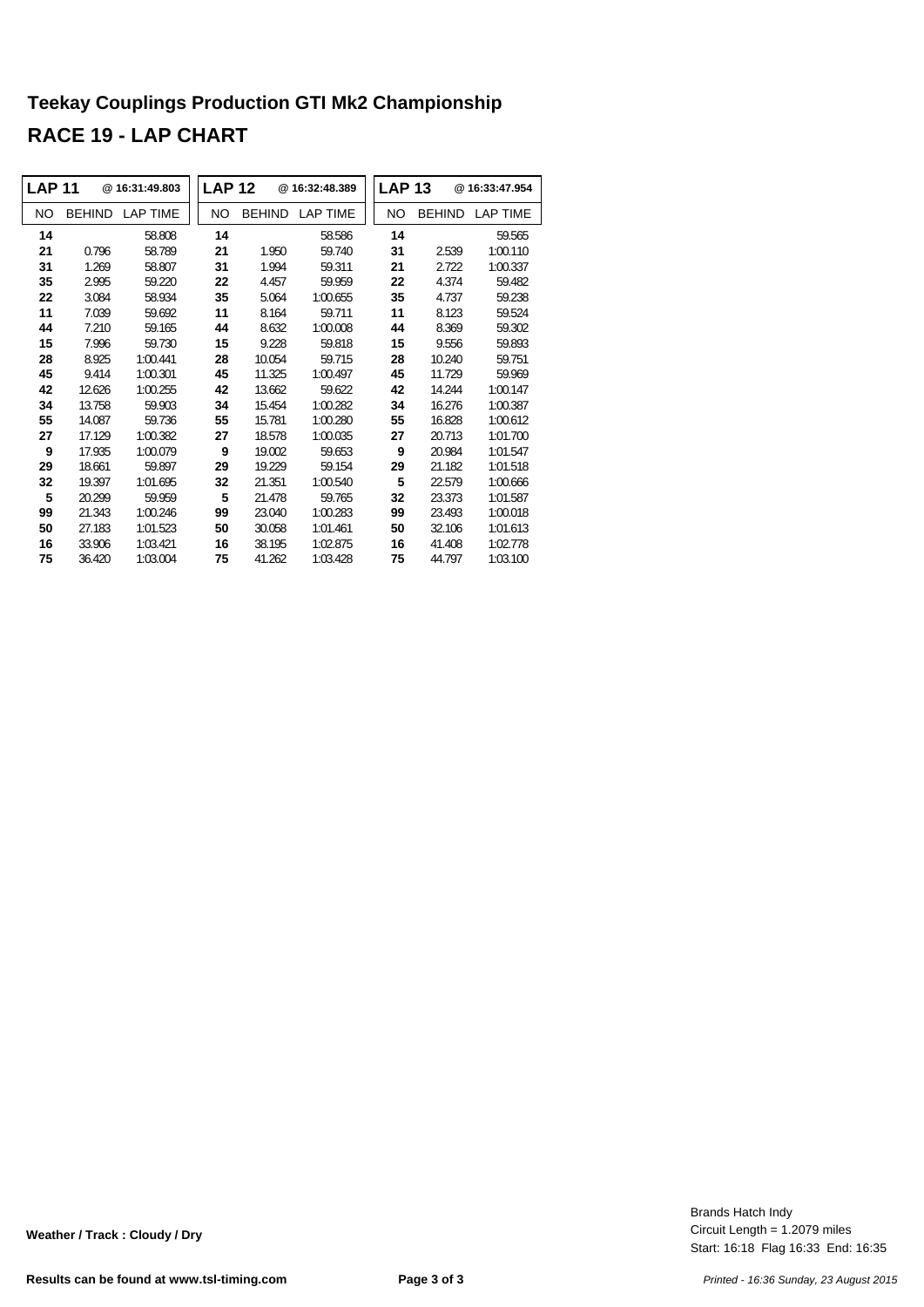| P1               | <b>Thomas WITTS</b><br>14 |                |                |                              |
|------------------|---------------------------|----------------|----------------|------------------------------|
| LAP              | <b>LAP TIME</b>           | DIFF           | MPH            | TIME OF DAY                  |
| $1 -$            | 1:06.928                  | 8.342          | 64.97          | 16:19:17.639                 |
| $2 -$            | 1:00.315                  | 1.729          | 72.09          | 16:20:17.954                 |
| $3 -$            | 1:39.840                  | 41.254         | 43.55          | 16:21:57.794                 |
| $4 -$            | 1:43.473                  | 44.887         | 42.02          | 16:23:41.267                 |
| $5 -$            | 1:39.955                  | 41.369         | 43.50          | 16:25:21.222                 |
| 6 -              | 1:33.746                  | 35.160         | 46.38          | 16:26:54.968                 |
| $7 -$            | 59.171                    | 0.585          | 73.49          | 16:27:54.139                 |
| 8 -              | 58.933                    | 0.347          | 73.78          | 16:28:53.072                 |
| 9 -              | 58.998                    | 0.412          | 73.70          | 16:29:52.070                 |
| $10 -$           | 58.925<br>(3)             | 0.339          | 73.79          | 16:30:50.995                 |
| $11 -$           | 58.808<br>(2)             | 0.222          | 73.94          | 16:31:49.803                 |
| $12 -$           | 58.586 (1)                |                | 74.22          | 16:32:48.389                 |
| $13 -$           | 59.565                    | 0.979          | 73.00          | 16:33:47.954                 |
| P <sub>2</sub>   | <b>Nick PORTER</b><br>31  |                |                |                              |
| LAP              | <b>LAP TIME</b>           | DIFF           | MPH            | TIME OF DAY                  |
| $1 -$            | 1:07.652                  | 8.895          | 64.27          | 16:19:18.363                 |
| $2 -$            | 1:00.720                  | 1.963          | 71.61          | 16:20:19.083                 |
| $3 -$            | 1:40.541                  | 41.784         | 43.25          | 16:21:59.624                 |
| $4 -$            | 1:43.690                  | 44.933         | 41.93          | 16:23:43.314                 |
| $5 -$            | 1:39.306                  | 40.549         | 43.78          | 16:25:22.620                 |
| 6 -              | 1:33.394                  | 34.637         | 46.56          | 16:26:56.014                 |
| $7 -$            | 59.034 (3)                | 0.277          | 73.66          | 16:27:55.048                 |
| 8 -              | 59.065                    | 0.308          | 73.62          | 16:28:54.113                 |
| 9 -              | 58.757 (1)                |                | 74.00          | 16:29:52.870                 |
| $10 -$           | 59.395                    | 0.638          | 73.21          | 16:30:52.265                 |
| 11 -             | 58.807 (2)                | 0.050          | 73.94          | 16:31:51.072                 |
| $12 -$           | 59.311                    | 0.554          | 73.31          | 16:32:50.383                 |
| $13 -$           | 1:00.110                  | 1.353          | 72.34          | 16:33:50.493                 |
| P3               | 21<br><b>Josh JOHNSON</b> |                |                |                              |
| LAP              | <b>LAP TIME</b>           | DIFF           | <b>MPH</b>     | TIME OF DAY                  |
| $1 -$            | 1:07.311                  | 8.549          | 64.60          | 16:19:18.022                 |
| $2 -$            | 1:00.593                  | 1.831          | 71.76          | <u>16:20:18.615</u>          |
| $3 -$            | 1:39.784                  | 41.022         | 43.58          | 16:21:58.399                 |
| $4 -$            | 1:43.667                  | 44.905         | 41.94          | 16:23:42.066                 |
| $5 -$            | 1:39.718                  | 40.956         | 43.60          | 16.25:21.784                 |
| 6 -              | 1:34.024                  | 35.262         | 46.24          | 16:26:55.808                 |
| 7 -              | 58.762 (1)                |                | 74.00          | 16:27:54.570                 |
| 8 -              | 58.992 (3)                | 0.230          | 73.71          | 16:28:53.562                 |
| 9 -              | 59.038                    | 0.276          | 73.65          | 16:29:52.600                 |
| $10 -$           | 59.210                    | 0.448          | 73.44          | 16:30:51.810                 |
| $11 -$<br>$12 -$ | 58.789 (2)                | 0.027          | 73.96          | 16:31:50.599                 |
| $13 -$           | 59.740<br>1:00.337        | 0.978<br>1.575 | 72.79<br>72.07 | 16:32:50.339<br>16:33:50.676 |
| P4               | 22<br><b>Adam HANCE</b>   |                |                |                              |
| LAP              | <b>LAP TIME</b>           | <b>DIFF</b>    | <b>MPH</b>     | TIME OF DAY                  |
| 1 -              | 1:08.884                  | 9.978          | 63.12          | 16:19:19.595                 |
| $2 -$            | 1:00.426                  | 1.520          | 71.96          | 16:20:20.021                 |
| $3 -$            | 1:41.326                  | 42.420         | 42.91          | 16:22:01.347                 |
| $4 -$            | 1:43.928                  | 45.022         | 41.84          | 16:23:45.275                 |
| $5 -$            | <u>1:39.120</u>           | 40.214         | 43.87          | 16:25:24.395                 |
| 6 -              | 1:32.795                  | 33.889         | 46.86          | 16:26:57.190                 |
| $7 -$            | 59.103 (3)                | 0.197          | 73.57          | 16:27:56.293                 |
| 8 -              | 58.906 (1)                |                | 73.82          | 16:28:55.199                 |
| 9 -              | 59.159                    | 0.253          | 73.50          | 16:29:54.358                 |
| $10 -$           | 59.595                    | 0.689          | 72.96          | 16:30:53.953                 |
| 11 -             | 58.934 (2)                | 0.028          | 73.78          | 16:31:52.887                 |

DIFF = Difference To Personal Best Lap

**Weather / Track : Cloudy / Dry**

|                         |             |            |              | ᅜ              | LAF TIME               | பாட         | <b>IVIFII</b> | <b>I IIVIE OF DAT</b> |
|-------------------------|-------------|------------|--------------|----------------|------------------------|-------------|---------------|-----------------------|
|                         | 41.254      | 43.55      | 16.21:57.794 | $1 -$          | 1:08.475               | 9.585       | 63.50         | 16:19:19.186          |
|                         | 44.887      | 42.02      | 16:23:41.267 | $2 -$          | 1:00.165               | 1.275       | 72.27         | 16:20:19.351          |
| 5                       | 41.369      | 43.50      | 16.25:21.222 | $3 -$          | 1:40.701               | 41.811      | 43.18         | 16:22:00.052          |
| 6                       | 35.160      | 46.38      | 16:26:54.968 | $4 -$          | 1:43.911               | 45.021      | 41.84         | 16:23:43.963          |
|                         | 0.585       | 73.49      | 16:27:54.139 | $5 -$          | 1:39.244               | 40.354      | 43.81         | 16:25:23.207          |
| 3                       | 0.347       | 73.78      | 16:28:53.072 | $6 -$          | 1:33.466               | 34.576      | 46.52         | 16:26:56.673          |
| B                       | 0.412       | 73.70      | 16:29:52.070 | $7 -$          | 59.302                 | 0.412       | 73.32         | 16:27:55.975          |
| 5(3)                    | 0.339       | 73.79      | 16:30:50.995 | $8-$           | 58.890 (1)             |             | 73.84         | 16:28:54.865          |
| 8 (2)                   | 0.222       | 73.94      | 16:31:49.803 | $9$ -          | 59.355                 | 0.465       | 73.26         | 16:29:54.220          |
| 6 (1)                   |             | 74.22      | 16:32:48.389 | $10 -$         | 59.358                 | 0.468       | 73.26         | 16:30:53.578          |
| 5                       | 0.979       | 73.00      | 16:33:47.954 | $11 -$         | 59.220 (2)             | 0.330       | 73.43         | 16:31:52.798          |
|                         |             |            |              | $12 -$         | 1:00.655               | 1.765       | 71.69         | 16:32:53.453          |
| <b>k PORTER:</b>        |             |            |              | $13 -$         | 59.238 (3)             | 0.348       | 73.40         | 16:33:52.691          |
| E                       | <b>DIFF</b> | <b>MPH</b> | TIME OF DAY  |                |                        |             |               |                       |
| $\overline{\mathbf{c}}$ | 8.895       | 64.27      | 16:19:18.363 | P <sub>6</sub> | 11 Craig ROBERTS       |             |               |                       |
| Ō.                      | 1.963       | 71.61      | 16:20:19.083 | LAP            | <b>LAP TIME</b>        | <b>DIFF</b> | <b>MPH</b>    | TIME OF DAY           |
|                         | 41.784      | 43.25      | 16:21:59.624 | $1 -$          | 1:08.980               | 9.456       | 63.04         | 16:19:19.691          |
|                         | 44.933      | 41.93      | 16:23:43.314 | $2 -$          | 1:00.578               | 1.054       | 71.78         | 16:20:20.269          |
| 6                       | 40.549      | 43.78      | 16.25:22.620 | $3 -$          | 1:42.139               | 42.615      | 42.57         | 16:22:02.408          |
| 4                       | 34.637      | 46.56      | 16:26:56.014 | $4 -$          | 1:44.564               | 45.040      | 41.58         | 16:23:46.972          |
| 4 (3)                   | 0.277       | 73.66      | 16:27:55.048 | $5 -$          | 1:38.262               | 38.738      | 44.25         | 16:25:25.234          |
| 5                       | 0.308       | 73.62      | 16:28:54.113 | $6 -$          | 1:32.692               | 33.168      | 46.91         | 16:26:57.926          |
| 7 (1)                   |             | 74.00      | 16:29:52.870 | $7 -$          | 1:00.117               | 0.593       | 72.33         | 16:27:58.043          |
| 5                       | 0.638       | 73.21      | 16:30:52.265 | $8 -$          | 59.657 (3)             | 0.133       | 72.89         | 16:28:57.700          |
| 7(2)                    | 0.050       | 73.94      | 16:31:51.072 | $9 -$          | 59.609 (2)             | 0.085       | 72.95         | 16:29:57.309          |
|                         | 0.554       | 73.31      | 16:32:50.383 | $10 -$         | 59.841                 | 0.317       | 72.66         | 16:30:57.150          |
| Ŋ                       | 1.353       | 72.34      | 16:33:50.493 | $11 -$         | 59.692                 | 0.168       | 72.85         | 16:31:56.842          |
|                         |             |            |              | $12 -$         | 59.711                 | 0.187       | 72.82         | 16:32:56.553          |
|                         | sh JOHNSON  |            |              | $13 -$         | 59.524 (1)             |             | 73.05         | 16:33:56.077          |
| E                       | <b>DIFF</b> | <b>MPH</b> | TIME OF DAY  | P7             | <b>44 Peter MILNE</b>  |             |               |                       |
|                         | 8.549       | 64.60      | 16:19:18.022 |                |                        |             |               |                       |
|                         | 1.831       | 71.76      | 16:20:18.615 | LAP            | <b>LAP TIME</b>        | <b>DIFF</b> | <b>MPH</b>    | TIME OF DAY           |
| 4                       | 41.022      | 43.58      | 16:21:58.399 | $1 -$          | 1:09.941               | 10.776      | 62.17         | 16:19:20.652          |
|                         | 44.905      | 41.94      | 16:23:42.066 | $2 -$          | 1:00.790               | 1.625       | 71.53         | 16:20:21.442          |
|                         | 40.956      | 43.60      | 16:25:21.784 | $3 -$          | 1:43.017               | 43.852      | 42.21         | 16:22:04.459          |
| 4                       | 35.262      | 46.24      | 16:26:55.808 | $4 -$          | 1:44.599               | 45.434      | 41.57         | 16:23:49.058          |
| 2 (1)                   |             | 74.00      | 16:27:54.570 | $5 -$          | 1:37.415               | 38.250      | 44.63         | 16:25:26.473          |
| 2(3)                    | 0.230       | 73.71      | 16:28:53.562 | $6 -$          | 1:31.982               | 32.817      | 47.27         | 16:26:58.455          |
| 8                       | 0.276       | 73.65      | 16:29:52.600 | $7 -$          | 1:00.196               | 1.031       | 72.24         | 16:27:58.651          |
| D                       | 0.448       | 73.44      | 16:30:51.810 | $8 -$          | 59.591                 | 0.426       | 72.97         | 16:28:58.242          |
| 9 (2)                   | 0.027       | 73.96      | 16:31:50.599 | $9$ -          | 1:00.171               | 1.006       | 72.27         | 16:29:58.413          |
| D                       | 0.978       | 72.79      | 16:32:50.339 | $10 -$         | 59.435 (3)             | 0.270       | 73.16         | 16:30:57.848          |
|                         | 1.575       | 72.07      | 16:33:50.676 | $11 -$         | 59.165 (1)             |             | 73.49         | 16:31:57.013          |
|                         |             |            |              | $12 -$         | 1:00.008               | 0.843       | 72.46         | 16:32:57.021          |
| am HANCE                |             |            |              | $13 -$         | 59.302 (2)             | 0.137       | 73.32         | 16:33:56.323          |
| E                       | <b>DIFF</b> | <b>MPH</b> | TIME OF DAY  | P <sub>8</sub> | <b>15 Alex NUTTALL</b> |             |               |                       |
| 4                       | 9.978       | 63.12      | 16:19:19.595 |                |                        |             |               |                       |

|        | DIFF = Difference To Personal Best Lap |       |       |              |
|--------|----------------------------------------|-------|-------|--------------|
| - 12 - | 59.959                                 | 1.053 | 72.52 | 16:32:52.846 |
| $13 -$ | 59.482                                 | 0.576 | 73.10 | 16:33:52.328 |

| P5     |                 |     | <b>35 Chris BAGULEY</b> |            |                    |
|--------|-----------------|-----|-------------------------|------------|--------------------|
| LAP    | <b>LAP TIME</b> |     | <b>DIFF</b>             | <b>MPH</b> | TIME OF DAY        |
| $1 -$  | 1:08.475        |     | 9.585                   | 63.50      | 16:19:19.186       |
| $2 -$  | 1:00.165        |     | 1.275                   | 72.27      | 16:20:19.351       |
| $3 -$  | 1:40.701        |     | 41.811                  | 43.18      | 16:22:00.052       |
| $4 -$  | 1:43.911        |     | 45.021                  | 41.84      | 16:23:43.963       |
| $5 -$  | 1:39.244        |     | 40.354                  | 43.81      | 16:25:23.207       |
| $6 -$  | 1:33.466        |     | 34.576                  | 46.52      | 16:26:56.673       |
| $7 -$  | 59.302          |     | 0.412                   | 73.32      | 16:27:55.975       |
| 8 -    | 58.890 (1)      |     |                         | 73.84      | 16:28:54.865       |
| $9 -$  | 59.355          |     | 0.465                   | 73.26      | 16:29:54.220       |
| $10 -$ | 59.358          |     | 0.468                   | 73.26      | 16:30:53.578       |
| $11 -$ | 59.220          | (2) | 0.330                   | 73.43      | 16:31:52.798       |
| $12 -$ | 1:00.655        |     | 1.765                   | 71.69      | 16:32:53.453       |
| $13 -$ | 59.238 (3)      |     | 0.348                   | 73.40      | 16:33:52.691       |
| P6     | 11              |     | <b>Craig ROBERTS</b>    |            |                    |
| LAP    | <b>LAP TIME</b> |     | <b>DIFF</b>             | <b>MPH</b> | <b>TIME OF DAY</b> |
| $1 -$  | 1:08.980        |     | 9.456                   | 63.04      | 16:19:19.691       |
| $2 -$  | 1:00.578        |     | 1.054                   | 71.78      | 16:20:20.269       |
| $3 -$  | 1:42.139        |     | 42.615                  | 42.57      | 16:22:02.408       |
| $4 -$  | 1:44.564        |     | 45.040                  | 41.58      | 16.23.46.972       |
| $5 -$  | 1:38.262        |     | 38.738                  | 44.25      | 16:25:25.234       |
| $6 -$  | 1:32.692        |     | 33.168                  | 46.91      | 16:26:57.926       |
| $7 -$  | 1:00.117        |     | 0.593                   | 72.33      | 16:27:58.043       |
| 8 -    | 59.657          | (3) | 0.133                   | 72.89      | 16:28:57.700       |

| 11 -   | 59.692          | 0.168              | 72.85      | 16.31.56.842 |
|--------|-----------------|--------------------|------------|--------------|
| $12 -$ | 59.711          | 0.187              | 72.82      | 16.32.56.553 |
| 13 -   | 59.524 (1)      |                    | 73.05      | 16:33:56.077 |
| P7     | 44              | <b>Peter MILNE</b> |            |              |
| LAP    | <b>LAP TIME</b> | <b>DIFF</b>        | <b>MPH</b> | TIME OF DAY  |
| 1 -    | 1:09.941        | 10.776             | 62.17      | 16:19:20.652 |
| $2 -$  | 1:00.790        | 1.625              | 71.53      | 16:20:21.442 |
| $3 -$  | 1:43.017        | 43.852             | 42.21      | 16:22:04.459 |
| $4 -$  | 1:44.599        | 45.434             | 41.57      | 16:23:49.058 |
| $5 -$  | 1:37.415        | 38.250             | 44.63      | 16.25.26.473 |
| 6 -    | 1:31.982        | 32.817             | 47.27      | 16.26.58.455 |
| 7 -    | 1:00.196        | 1.031              | 72.24      | 16.27.58.651 |
| 8 -    | 59.591          | 0.426              | 72.97      | 16:28:58.242 |
| 9 -    | 1:00.171        | 1.006              | 72.27      | 16:29:58.413 |
| $10 -$ | 59.435          | 0.270<br>(3)       | 73.16      | 16:30:57.848 |
| 11 -   | 59.165 (1)      |                    | 73.49      | 16:31:57.013 |
| $12 -$ | 1:00.008        | 0.843              | 72.46      | 16.32.57.021 |
| 13 -   | 59.302 (2)      | 0.137              | 73.32      | 16.33.56.323 |

| P8               | <b>15 Alex NUTTALL</b> |             |            |              |
|------------------|------------------------|-------------|------------|--------------|
| I AP             | <b>LAP TIME</b>        | <b>DIFF</b> | <b>MPH</b> | TIME OF DAY  |
| 1 -              | 1:09.469               | 9.739       | 62.59      | 16.19.20.180 |
| $2 -$            | 1:00.846               | 1.116       | 71.46      | 16:20:21.026 |
| $3 -$            | 1:42.240               | 42.510      | 42.53      | 16:22:03.266 |
| $\overline{4}$ - | 1:44.487               | 44.757      | 41.61      | 16:23:47.753 |
| $5 -$            | 1:37.923               | 38.193      | 44.40      | 16:25:25.676 |
| $6 -$            | 1:32.372               | 32.642      | 47.07      | 16:26:58.048 |
| 7 -              | 1:00.226               | 0.496       | 72.20      | 16:27:58.274 |
| 8 -              | 59.956                 | 0.226       | 72.52      | 16:28:58.230 |

Circuit Length = 1.2079 miles Brands Hatch Indy

Start: 16:18 Flag 16:33 End: 16:35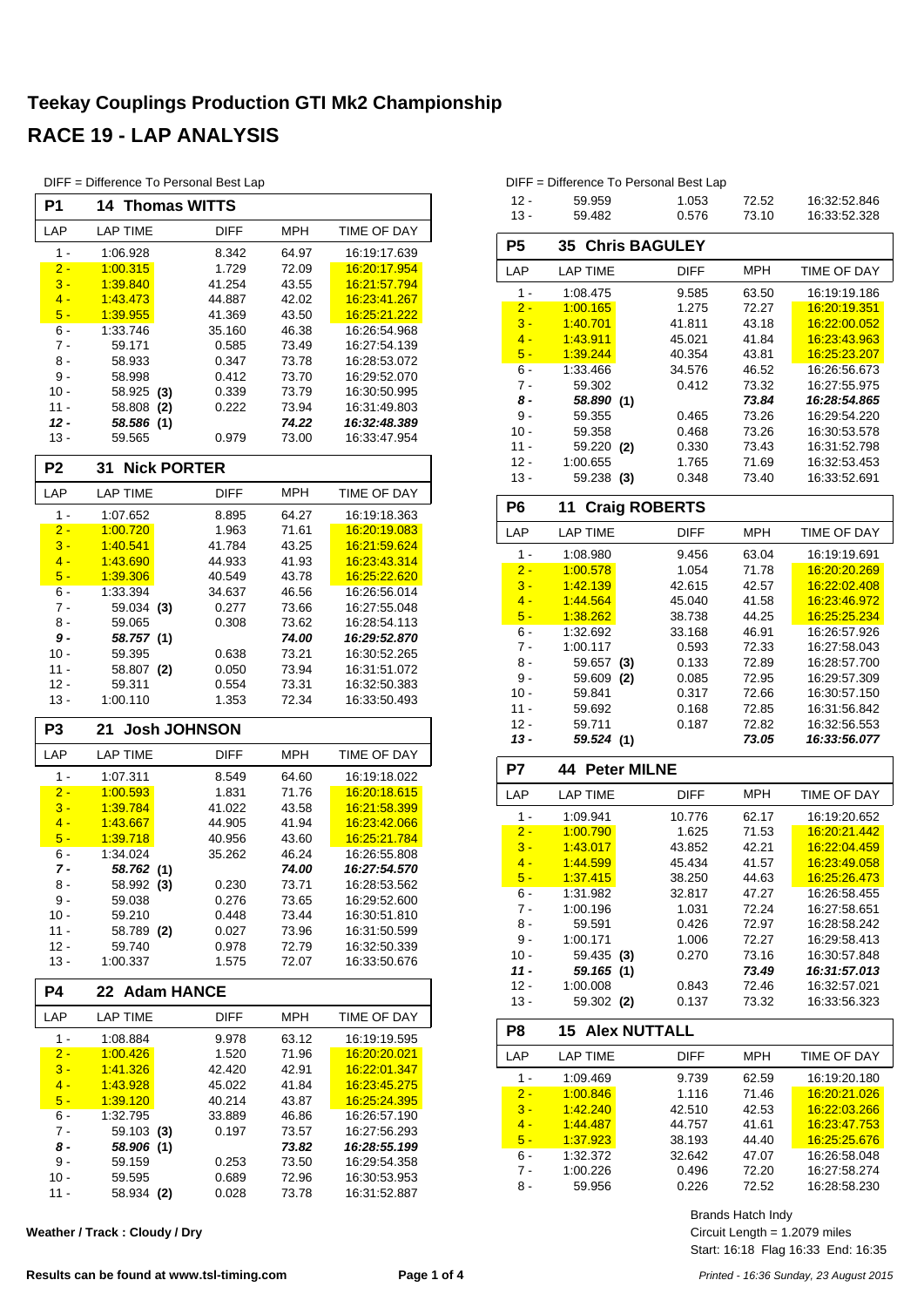|                | DIFF = Difference To Personal Best Lap |                        |                |                              |
|----------------|----------------------------------------|------------------------|----------------|------------------------------|
| 9 -            | 1:00.027                               | 0.297                  | 72.44          | 16:29:58.257                 |
| $10 -$         | 59.812 (2)                             | 0.082                  | 72.70          | 16:30:58.069                 |
| $11 -$         | 59.730 (1)                             |                        | 72.80          | 16:31:57.799                 |
| $12 -$         | 59.818 (3)                             | 0.088                  | 72.69          | 16:32:57.617                 |
| $13 -$         | 59.893                                 | 0.163                  | 72.60          | 16:33:57.510                 |
| P9             | 28                                     | <b>James COLBOURNE</b> |                |                              |
| LAP            | <b>LAP TIME</b>                        | <b>DIFF</b>            | MPH            | TIME OF DAY                  |
| 1 -            | 1:09.567                               | 10.136                 | 62.50          | 16:19:20.278                 |
| $2 -$          | 1:02.208                               | 2.777                  | 69.90          | 16:20:22.486                 |
| $3 -$          | 1:44.021                               | 44.590                 | 41.80          | 16:22:06.507                 |
| $4 -$          | 1:44.626                               | 45.195                 | 41.56          | 16:23:51.133                 |
| $5 -$          | 1:36.851                               | 37.420                 | 44.89          | 16:25:27.984                 |
| $6 -$<br>$7 -$ | 1:31.784<br>59.739                     | 32.353<br>0.308        | 47.37<br>72.79 | 16:26:59.768<br>16:27:59.507 |
| 8 -            | 59.581                                 | 0.150                  | 72.98          | 16:28:59.088                 |
| 9 -            | (2)<br>59.768                          | 0.337                  | 72.75          | 16:29:58.856                 |
| 10 -           | 59.431 (1)                             |                        | 73.17          | 16:30:58.287                 |
| $11 -$         | 1:00.441                               | 1.010                  | 71.94          | 16:31:58.728                 |
| $12 -$         | 59.715 (3)                             | 0.284                  | 72.82          | 16:32:58.443                 |
| 13 -           | 59.751                                 | 0.320                  | 72.77          | 16:33:58.194                 |
| <b>P10</b>     | 45<br><b>David PARRIS</b>              |                        |                |                              |
| LAP            | <b>LAP TIME</b>                        | <b>DIFF</b>            | <b>MPH</b>     | TIME OF DAY                  |
| $1 -$          | 1:10.362                               | 11.035                 | 61.80          | 16:19:21.073                 |
| $2 -$          | 1:00.803                               | 1.476                  | 71.51          | 16.20.21.876                 |
| $3 -$          | 1:43.393                               | 44.066                 | 42.05          | 16:22:05.269                 |
| $4 -$          | 1:44.946                               | 45.619                 | 41.43          | 16:23:50.215                 |
| $5 -$          | 1:37.178                               | 37.851                 | 44.74          | 16.25:27.393                 |
| 6 -            | 1:32.162                               | 32.835                 | 47.18          | 16:26:59.555                 |
| 7 -            | 59.539<br>(2)                          | 0.212                  | 73.03          | 16:27:59.094                 |
| 8 -            | 59.827<br>(3)                          | 0.500                  | 72.68          | 16:28:58.921                 |
| 9 -            | 1:00.668                               | 1.341                  | 71.67          | 16:29:59.589                 |
| 10 -           | 59.327 (1)                             |                        | 73.29          | 16:30:58.916                 |
| 11 -           | 1:00.301                               | 0.974<br>1.170         | 72.11          | 16:31:59.217                 |
| 12 -<br>$13 -$ | 1:00.497<br>59.969                     | 0.642                  | 71.88<br>72.51 | 16:32:59.714<br>16:33:59.683 |
| <b>P11</b>     | lan GREEN<br>42                        |                        |                |                              |
| LAP            | <b>LAP TIME</b>                        | <b>DIFF</b>            | <b>MPH</b>     | <b>TIME OF DAY</b>           |
| 1 -            | 1:10.447                               | 10.891                 | 61.72          | 16:19:21.158                 |
| <u>2 - </u>    | 1:02.368                               | 2.812                  | 69.72          | 16:20:23.526                 |
| $3 -$          | 1:44.137                               | 44.581                 | 41.75          | 16:22:07.663                 |
| $4 -$          | 1:45.023                               | 45.467                 | 41.40          | 16:23:52.686                 |
| $5 -$          | 1:37.221                               | 37.665                 | 44.72          | 16:25:29.907                 |
| 6 -            | 1:31.082                               | 31.526                 | 47.74          | 16:27:00.989                 |
| 7 -            | 1:01.279                               | 1.723                  | 70.96          | 16:28:02.268                 |
| 8 -            | 59.556 (1)                             |                        | 73.01          | 16:29:01.824                 |
| 9 -            | $1:00.043$ (3)                         | 0.487                  | 72.42          | 16:30:01.867                 |
| 10 -           | 1:00.307                               | 0.751                  | 72.10          | 16:31:02.174                 |
| $11 -$         | 1:00.255                               | 0.699                  | 72.17          | 16:32:02.429                 |
| 12 -           | 59.622 (2)                             | 0.066                  | 72.93          | 16:33:02.051                 |
| $13 -$         | 1:00.147                               | 0.591                  | 72.29          | 16:34:02.198                 |
| <b>P12</b>     | <b>Alistair LINDSAY</b><br>34          |                        |                |                              |
| LAP            | <b>LAP TIME</b>                        | DIFF                   | <b>MPH</b>     | TIME OF DAY                  |
| 1 -            | 1:11.853                               | 11.971                 | 60.52          | 16:19:22.564                 |
| $2 -$          | 1:02.895                               | 3.013                  | 69.14          | 16:20:25.459                 |
| $3 -$          | 1:44.236                               | 44.354                 | 41.71          | 16:22:09.695                 |
| $4 -$          | 1:45.078                               | 45.196                 | 41.38          | 16:23:54.773                 |
| $5 -$          | 1:36.399                               | 36.517                 | 45.11          | 16:25:31.172                 |

**Weather / Track : Cloudy / Dry**

|                  | DIFF = Difference To Personal Best Lap |                        |                |                              |
|------------------|----------------------------------------|------------------------|----------------|------------------------------|
| $6 -$            | 1:31.384                               | 31.502                 | 47.58          | 16:27:02.556                 |
| $7 -$            | 1:00.914                               | 1.032                  | 71.38          | 16:28:03.470                 |
| 8 -              | $1:00.079$ (3)                         | 0.197                  | 72.38          | 16:29:03.549                 |
| 9 -              | 59.882 (1)                             |                        | 72.61          | 16:30:03.431                 |
| $10 -$           | 1:00.227                               | 0.345<br>0.021         | 72.20          | 16:31:03.658                 |
| $11 -$<br>$12 -$ | 59.903 (2)<br>1:00.282                 | 0.400                  | 72.59<br>72.13 | 16:32:03.561<br>16:33:03.843 |
| $13 -$           | 1:00.387                               | 0.505                  | 72.01          | 16:34:04.230                 |
|                  |                                        |                        |                |                              |
| P <sub>13</sub>  | 55 Luke WALES                          |                        |                |                              |
| LAP              | <b>LAP TIME</b>                        | <b>DIFF</b>            | <b>MPH</b>     | TIME OF DAY                  |
| $1 -$            | 1:11.237                               | 11.501                 | 61.04          | 16:19:21.948                 |
| $2 -$            | 1:02.690                               | 2.954                  | 69.36          | 16:20:24.638                 |
| $3 -$            | 1:43.629                               | 43.893                 | 41.96          | 16:22:08.267                 |
| $4 -$<br>$5 -$   | 1:44.943<br>1:36.952                   | 45.207<br>37.216       | 41.43<br>44.85 | 16:23:53.210<br>16:25:30.162 |
| 6 -              | 1:31.476                               | 31.740                 | 47.53          | 16:27:01.638                 |
| $7 -$            | 1:01.524                               | 1.788                  | 70.68          | 16:28:03.162                 |
| 8 -              | 1:00.785                               | 1.049                  | 71.54          | 16:29:03.947                 |
| 9 -              | 1:00.364                               | 0.628                  | 72.03          | 16:30:04.311                 |
| $10 -$           | 59.843<br>(2)                          | 0.107                  | 72.66          | 16:31:04.154                 |
| 11 -             | 59.736<br>(1)                          |                        | 72.79          | 16:32:03.890                 |
| $12 -$           | 1:00.280<br>(3)                        | 0.544                  | 72.14          | 16:33:04.170                 |
| $13 -$           | 1:00.612                               | 0.876                  | 71.74          | 16:34:04.782                 |
| P <sub>14</sub>  | 27 Paul FOREMAN                        |                        |                |                              |
| LAP              | <b>LAP TIME</b>                        | <b>DIFF</b>            | <b>MPH</b>     | <b>TIME OF DAY</b>           |
| $1 -$            | 1:14.335                               | 14.300                 | 58.49          | 16:19:25.046                 |
| $2 -$            | 1:02.036                               | 2.001                  | 70.09          | 16:20:27.082                 |
| $3 -$            | 1:45.349                               | 45.314                 | 41.27          | 16:22:12.431                 |
| $4 -$            | 1:44.868                               | 44.833                 | 41.46          | 16:23:57.299                 |
| $5 -$<br>6 -     | 1:36.405<br>1:30.151                   | 36.370<br>30.116       | 45.10<br>48.23 | 16:25:33.704<br>16:27:03.855 |
| $7 -$            | 1:00.549                               | 0.514                  | 71.81          | 16:28:04.404                 |
| 8 -              | 1:01.669                               | 1.634                  | 70.51          | 16:29:06.073                 |
| 9 -              | 1:00.225<br>(2)                        | 0.190                  | 72.20          | 16:30:06.298                 |
| $10 -$           | 1:00.252<br>(3)                        | 0.217                  | 72.17          | 16:31:06.550                 |
| 11 -             | 1:00.382                               | 0.347                  | 72.01          | 16:32:06.932                 |
| 12 -             | 1:00.035(1)                            |                        | 72.43          | 16:33:06.967                 |
| $13 -$           | 1:01.700                               | 1.665                  | 70.47          | 16:34:08.667                 |
| <b>P15</b>       | 9                                      | <b>Tim HARTLAND</b>    |                |                              |
| LAP              | <b>LAP TIME</b>                        | <b>DIFF</b>            | MPH            | <b>TIME OF DAY</b>           |
| $1 -$            | 1:17.918                               | 18.265                 | 55.80          | 16:19:28.629                 |
| $2 -$            | 1:04.185                               | 4.532                  | 67.75          | 16:20:32.814                 |
| $3 -$            | <u>1:41.459</u>                        | 41.806                 | 42.86          | 16:22:14.273                 |
| $4 -$            | 1:45.305                               | 45.652                 | 41.29          | 16:23:59.578                 |
| $5 -$            | <u>1:35.920</u>                        | 36.267                 | 45.33          | 16:25:35.498                 |
| 6 -              | 1:29.209                               | 29.556                 | 48.74          | 16:27:04.707                 |
| $7 -$<br>8 -     | $1:00.053$ (2)<br>1:01.587             | 0.400<br>1.934         | 72.41          | 16:28:04.760<br>16:29:06.347 |
| 9 -              | 1:00.232                               | 0.579                  | 70.60<br>72.19 | 16:30:06.579                 |
| $10 -$           | 1:01.080                               | 1.427                  | 71.19          | 16:31:07.659                 |
| $11 -$           | 1:00.079<br>(3)                        | 0.426                  | 72.38          | 16:32:07.738                 |
| 12 -             | 59.653 (1)                             |                        | 72.89          | 16:33:07.391                 |
| $13 -$           | 1:01.547                               | 1.894                  | 70.65          | 16:34:08.938                 |
| P <sub>16</sub>  | 29                                     | <b>Alex BECKINGHAM</b> |                |                              |
| LAP              | LAP TIME                               | DIFF                   | MPH            | TIME OF DAY                  |
| $1 -$            | 1:14.933                               | 15.779                 | 58.03          | 16.19.25.644                 |
|                  |                                        |                        |                |                              |

Start: 16:18 Flag 16:33 End: 16:35 Circuit Length = 1.2079 miles Brands Hatch Indy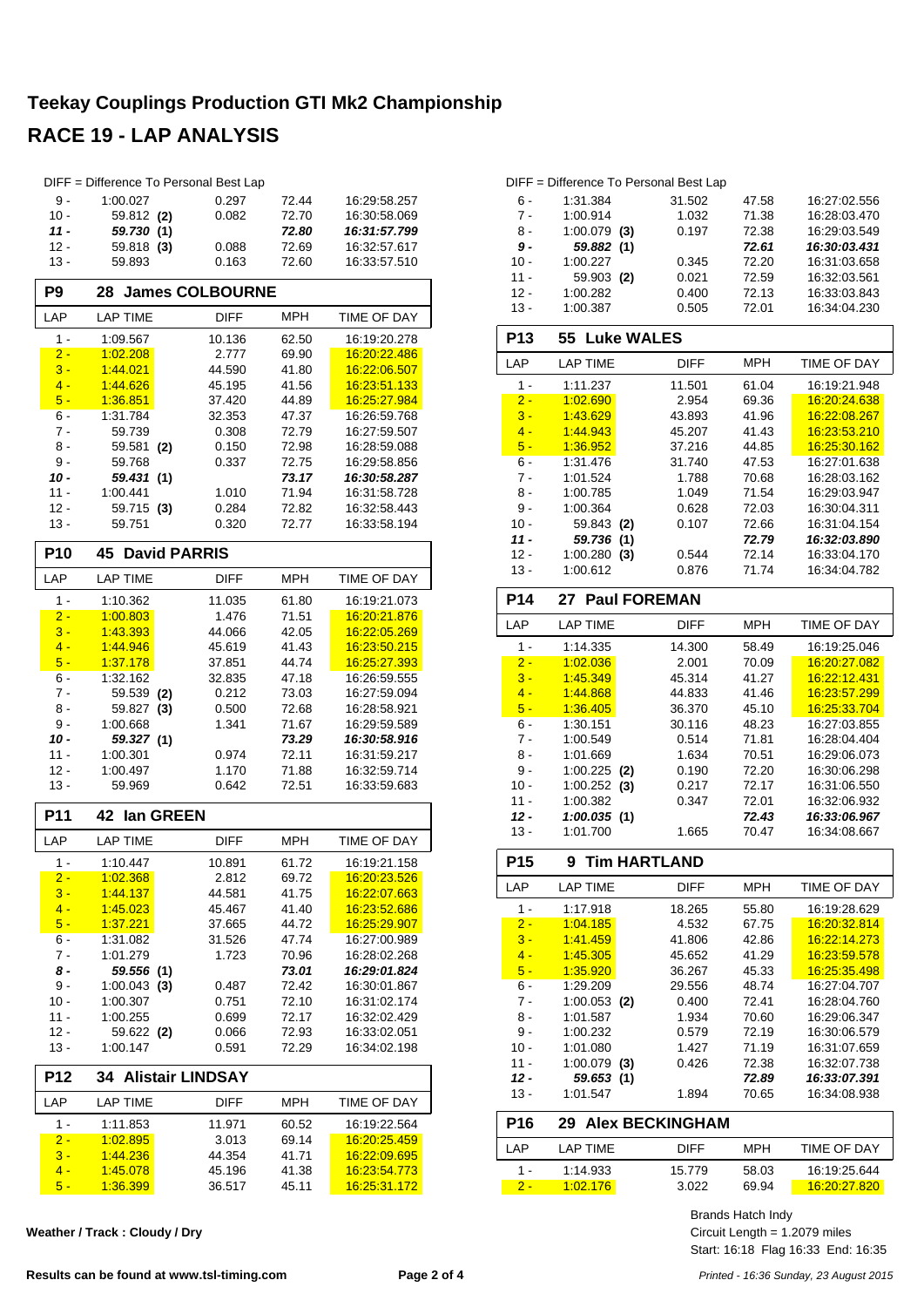|                  |                                | DIFF = Difference To Personal Best Lap |                |                              |
|------------------|--------------------------------|----------------------------------------|----------------|------------------------------|
| $3 -$            | 1:45.669                       | 46.515                                 | 41.15          | 16:22:13.489                 |
| $4 -$            | 1:45.263                       | 46.109                                 | 41.31          | 16:23:58.752                 |
| $5 -$            | 1:35.811                       | 36.657                                 | 45.38          | 16:25:34.563                 |
| $6 -$            | 1:29.565                       | 30.411                                 | 48.55          | 16:27:04.128                 |
| 7 -              | 59.895 (3)                     | 0.741                                  | 72.60          | 16:28:04.023                 |
| 8 -              | 1:03.895                       | 4.741                                  | 68.05          | 16:29:07.918                 |
| $9 -$<br>$10 -$  | 1:01.311                       | 2.157                                  | 70.92          | 16:30:09.229                 |
| 11 -             | 59.338 (2)<br>59.897           | 0.184<br>0.743                         | 73.28<br>72.60 | 16:31:08.567<br>16:32:08.464 |
| 12 -             | 59.154 (1)                     |                                        | 73.51          | 16:33:07.618                 |
| $13 -$           | 1:01.518                       | 2.364                                  | 70.68          | 16:34:09.136                 |
| P17              | 5                              | <b>Matthew WELLER</b>                  |                |                              |
| LAP              | <b>LAP TIME</b>                | DIFF                                   | MPH            | TIME OF DAY                  |
| 1 -              | 1:17.974                       |                                        |                |                              |
| $2 -$            | 1:07.444                       | 18.209<br>7.679                        | 55.76<br>64.47 | 16:19:28.685<br>16:20:36.129 |
| $3 -$            | 1:40.081                       | 40.316                                 | 43.45          | 16:22:16.210                 |
| $4 -$            | 1:45.190                       | 45.425                                 | 41.34          | 16:24:01.400                 |
| $5 -$            | 1:35.831                       | 36.066                                 | 45.37          | 16.25:37.231                 |
| 6 -              | 1:29.124                       | 29.359                                 | 48.79          | 16:27:06.355                 |
| 7 -              | $1:00.184$ (3)                 | 0.419                                  | 72.25          | 16:28:06.539                 |
| 8 -              | 1:01.268                       | 1.503                                  | 70.97          | 16:29:07.807                 |
| 9 -              | 1:01.591                       | 1.826                                  | 70.60          | 16:30:09.398                 |
| $10 -$           | 1:00.745                       | 0.980                                  | 71.58          | 16:31:10.143                 |
| 11 -             | 59.959 (2)                     | 0.194                                  | 72.52          | 16:32:10.102                 |
| $12 -$           | 59.765 (1)                     |                                        | 72.76          | 16:33:09.867                 |
| $13 -$           | 1:00.666                       | 0.901                                  | 71.68          | 16:34:10.533                 |
| <b>P18</b>       | 32                             | <b>Gary WATKINS</b>                    |                |                              |
|                  |                                |                                        |                |                              |
| LAP              | <b>LAP TIME</b>                | DIFF                                   | MPH            | TIME OF DAY                  |
| 1 -              | 1:13.119                       | 12.579                                 | 59.47          | 16:19:23.830                 |
| $2 -$            | 1:02.503                       | 1.963                                  | 69.57          | 16:20:26.333                 |
| $3 -$            | 1:44.751                       | 44.211                                 | 41.51          | 16:22:11.084                 |
| $4 -$            | 1:44.956                       | 44.416                                 | 41.43          | 16:23:56.040                 |
| $5 -$            | 1:36.215                       | 35.675                                 | 45.19          | 16:25:32.255                 |
| 6 -              | 1:30.957                       | 30.417                                 | 47.80          | 16:27:03.212                 |
| 7 -              | $1:00.973$ (3)                 | 0.433                                  | 71.32          | 16:28:04.185                 |
| 8 -              | 1:01.290                       | 0.750                                  | 70.95          | 16:29:05.475                 |
| 9 -              | $1:00.683$ (2)                 | 0.143                                  | 71.66          | 16:30:06.158                 |
| $10 -$           | 1:01.347                       | 0.807                                  | 70.88          | 16:31:07.505                 |
| $11 -$           | 1:01.695                       | 1.155                                  | 70.48          | 16:32:09.200                 |
| 12 -             | 1:00.540(1)                    |                                        | 71.83          | 16:33:09.740                 |
| 13 -             | 1:01.587                       | 1.047                                  | 70.60          | 16:34:11.327                 |
| P <sub>19</sub>  |                                | 99 Alistair SEDWELL                    |                |                              |
| LAP              | <b>LAP TIME</b>                | <b>DIFF</b>                            | <b>MPH</b>     | TIME OF DAY                  |
| 1 -              | 1:17.112                       | 17.094                                 | 56.39          | 16:19:27.823                 |
| $2 -$            | 1:08.807                       | 8.789                                  | 63.20          | 16:20:36.630                 |
| $3 -$            | 1:40.577                       | 40.559                                 | 43.23          | 16:22:17.207                 |
| $4 -$            | 1:45.037                       | 45.019                                 | 41.40          | 16:24:02.244                 |
| $5 -$            | 1:35.585                       | 35.567                                 | 45.49          | 16:25:37.829                 |
| 6 -              | 1:29.009                       | 28.991                                 | 48.85          | 16:27:06.838                 |
| $7 -$            | 1:01.175                       | 1.157                                  | 71.08          | 16:28:08.013                 |
| $8 -$            | 1:00.906                       | 0.888                                  | 71.39          | 16:29:08.919                 |
| 9 -              | 1:01.033                       | 1.015                                  | 71.25          | 16:30:09.952                 |
| 10 -             | 1:00.948                       | 0.930                                  | 71.34          | 16:31:10.900                 |
| $11 -$           | $1:00.246$ (2)                 | 0.228<br>0.265                         | 72.18          | 16:32:11.146<br>16:33:11.429 |
| $12 -$<br>$13 -$ | $1:00.283$ (3)<br>1:00.018 (1) |                                        | 72.13<br>72.45 | 16:34:11.447                 |

1 - 1:19.025 17.852 16:19:29.736 55.02 2 - 1:09.122 7.949 62.91 16:20:38.858 3 - 1:40.411 39.238 43.30 16:22:19.269 4 - 1:45.430 44.257 41.24 16:24:04.699<br>5 - 1:34.550 33.377 45.99 16:25:39.249 16:25:39.249 6 - 1:29.541 28.368 16:27:08.790 48.56 7 - 1:02.325 1.152 69.77 16:28:11.115 *8 - 1:01.173 16:29:12.288* **(1)** *71.08* 9 - 1:01.750 0.577 70.42 16:30:14.038 10 - 1:01.425 0.252 16:31:15.463 **(2)** 70.79 11 - 1:01.523 0.350 16:32:16.986 70.68 12 - 1:01.461 0.288 16:33:18.447 **(3)** 70.75 13 - 1:01.613 0.440 16:34:20.060 70.57 **P21 16 Mark ROBINSON** LAP LAP TIME DIFF MPH TIME OF DAY 1 - 1:19.405 17.208 54.76 16:19:30.116 2 - 1:09.287 7.090 62.76 16:20:39.403 3 - 1:41.837 39.640 42.70 16:22:21.240 4 - 1:45.866 43.669 41.07 16:24:07.106<br>5 - 1:32.726 30.529 46.89 16:25:39.832 1:32.726 30.529 46.89 16:25:39.832 6 - 1:29.067 26.870 16:27:08.899 48.82 7 - 1:02.811 **(3)** 0.614 69.23 16:28:11.710<br>**8 - 1:02.197 (1) 69.91 16:29:13.907** *8 - 1:02.197 16:29:13.907* **(1)** *69.91* 9 - 1:02.908 0.711 69.12 16:30:16.815 10 - 1:03.473 1.276 68.51 16:31:20.288 11 - 1:03.421 1.224 68.56 16:32:23.709 12 - 1:02.875 0.678 16:33:26.584 69.16 13 - 1:02.778 (2) 0.581 69.26 16:34:29.362 **P22 75 Ian WEBB** LAP LAP TIME DIFF MPH TIME OF DAY 1 - 1:19.739 17.061 54.53 16:19:30.450 2 - 1:09.380 6.702 62.67 16:20:39.830 3 - 1:42.263 39.585 42.52 16:22:22.093 4 - 1:45.693 43.015 41.14 16:24:07.786<br>5 - 1:32.755 30.077 46.88 16:25:40.541 1:32.755 30.077 46.88 16:25:40.541 6 - 1:29.203 26.525 16:27:09.744 48.74 7 - 1:03.707 1.029 16:28:13.451 68.25 8 - 1:03.862 1.184 68.09 16:29:17.313 9 - 1:03.228 0.550 68.77 16:30:20.541 *10 - 1:02.678 16:31:23.219* **(1)** *69.38* 11 - 1:03.004 (2) 0.326 69.02 16:32:26.223 12 - 1:03.428 0.750 68.55 16:33:29.651 13 - 1:03.100 **(3)** 0.422 68.91 16:34:32.751 **P23 10 Alistair MILES** LAP LAP TIME DIFF MPH TIME OF DAY 1 - 1:18.594 (3) 18.456 55.32 16:19:29.305 2 - 1:06.129 (2) 5.991 65.75 16:20:35.434 3 - 1:39.816 39.678 43.56 16:22:15.250 4 - 1:45.309 45.171 41.29 16:24:00.559 5 - 1:35.859 35.721 45.36 16:25:36.418 6 - 1:29.370 29.232 16:27:05.788 48.65 *7 - 1:00.138 16:28:05.926* **(1)** *72.31* **P24 57 Chris WEBB** LAP LAP TIME DIFF MPH TIME OF DAY

DIFF = Difference To Personal Best Lap **P20 50 Paul COWLAND**

LAP LAP TIME DIFF MPH TIME OF DAY

Start: 16:18 Flag 16:33 End: 16:35 Circuit Length = 1.2079 miles Brands Hatch Indy

**Weather / Track : Cloudy / Dry**